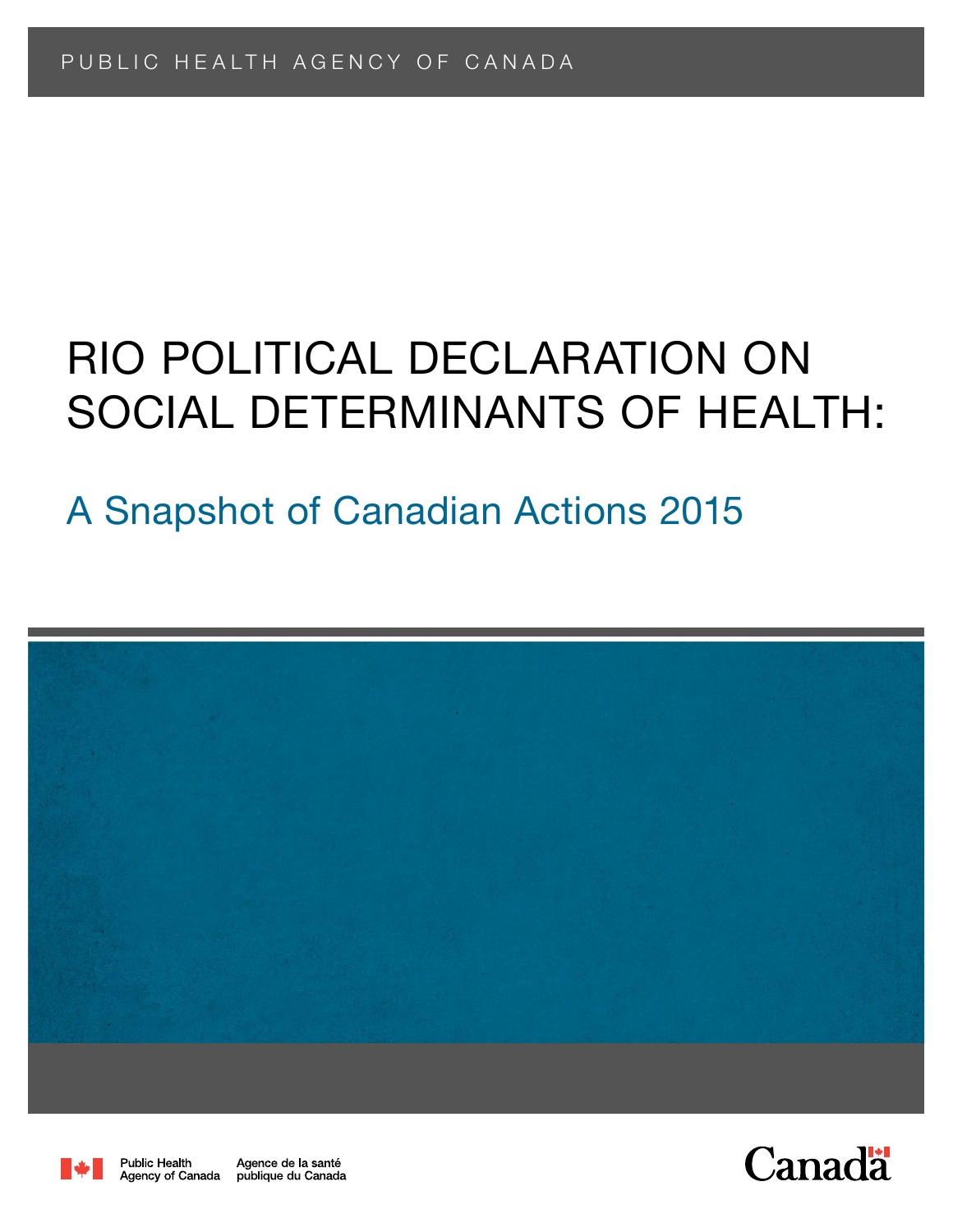#### TO PROMOTE AND PROTECT THE HEALTH OF CANADIANS THROUGH LEADERSHIP, PARTNERSHIP, INNOVATION AND ACTION IN PUBLIC HEALTH.

— Public Health Agency of Canada

Également disponible en français sous le titre : *Déclaration politique de Rio sur les déterminants sociaux de la santé : aperçu de mesures canadiennes 2015*

To obtain additional copies, please contact:

Public Health Agency of Canada Address Locator 0900C2 Ottawa, ON K1A 0K9 Tel.: 613-957-2991 Toll free: 1-866-225-0709 Fax: 613-941-5366 TTY: 1-800-465-7735

E-mail: [publications@hc-sc.gc.ca](mailto:publications%40hc-sc.gc.ca?subject=)

This publication can be made available in alternative formats upon request.

© Her Majesty the Queen in Right of Canada, as represented by the Minister of Health, 2015

Publication date: July 2015

This publication may be reproduced for personal or internal use only without permission provided the source is fully acknowledged.

Cat.: HP35-41/2015E-PDF ISBN: 978-0-660-02686-2 Pub.: 150050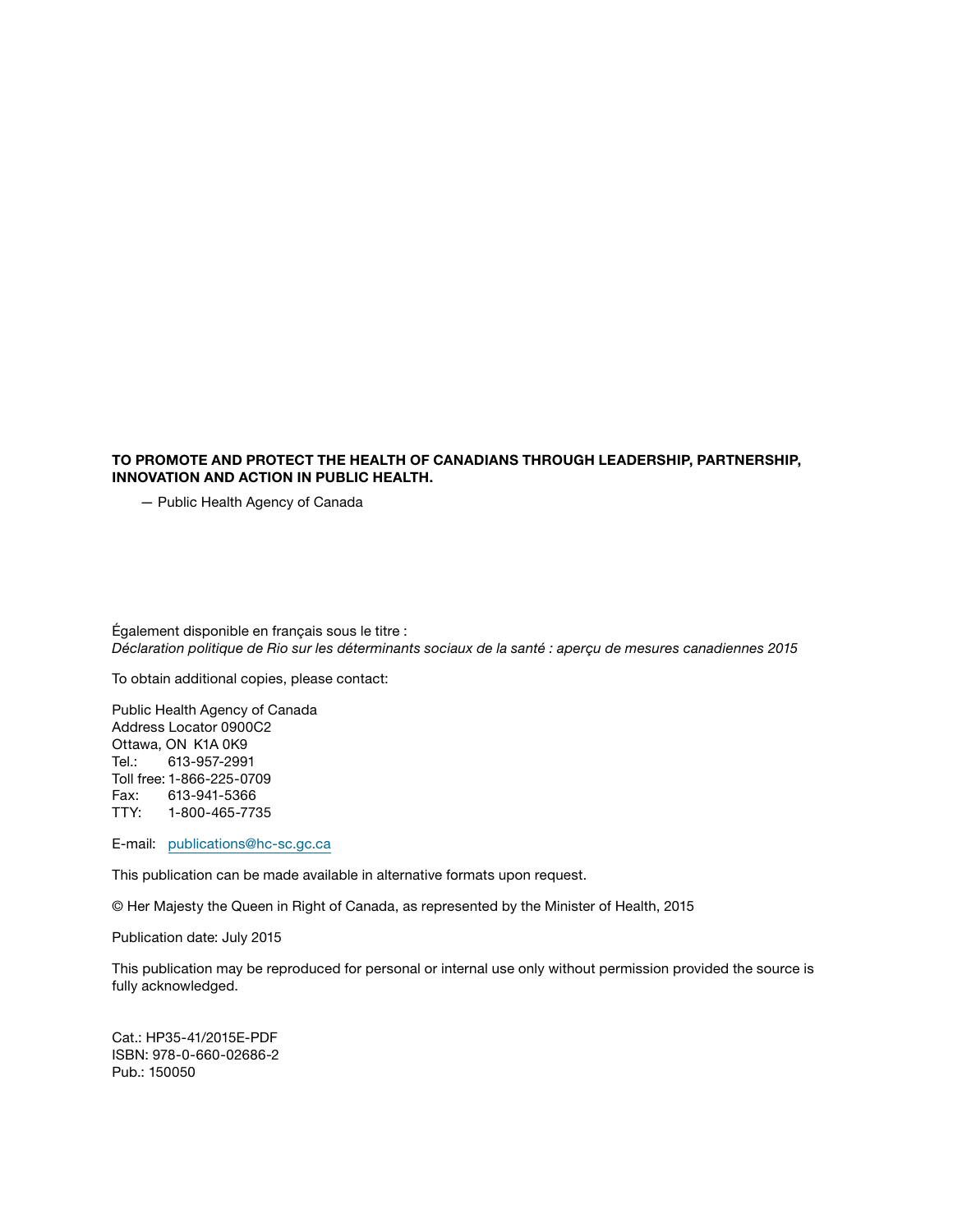## ACKNOWLEDGEMENTS

The Public Health Agency of Canada would like to recognize these groups for their support, and thank them for their contributions:

British Columbia First Nations Health Authority

Canadian Council on Social Determinants of Health

Canadian Institutes of Health Research — Institutes of Gender and Health, Population and Public Health, Aboriginal Peoples' Health

Canadian Medical Association

Department of Foreign Affairs, Trade and Development

Inuit Tapiriit Kanatami

Mental Health Commission of Canada

National Collaborating Centre for Determinants of Health

National Collaborating Centre for Healthy Public Policy

New Brunswick Economic and Social Inclusion Corporation

Pan-Canadian Public Health Network

Public Health Ontario

The Canadian initiatives or tools profiled in the report were informed through input from the Pan‑Canadian Public Health Network and the Canadian Council on Social Determinants of Health. The Canadian Council on Social Determinants of Health also provided advice on initiative/tool selection criteria.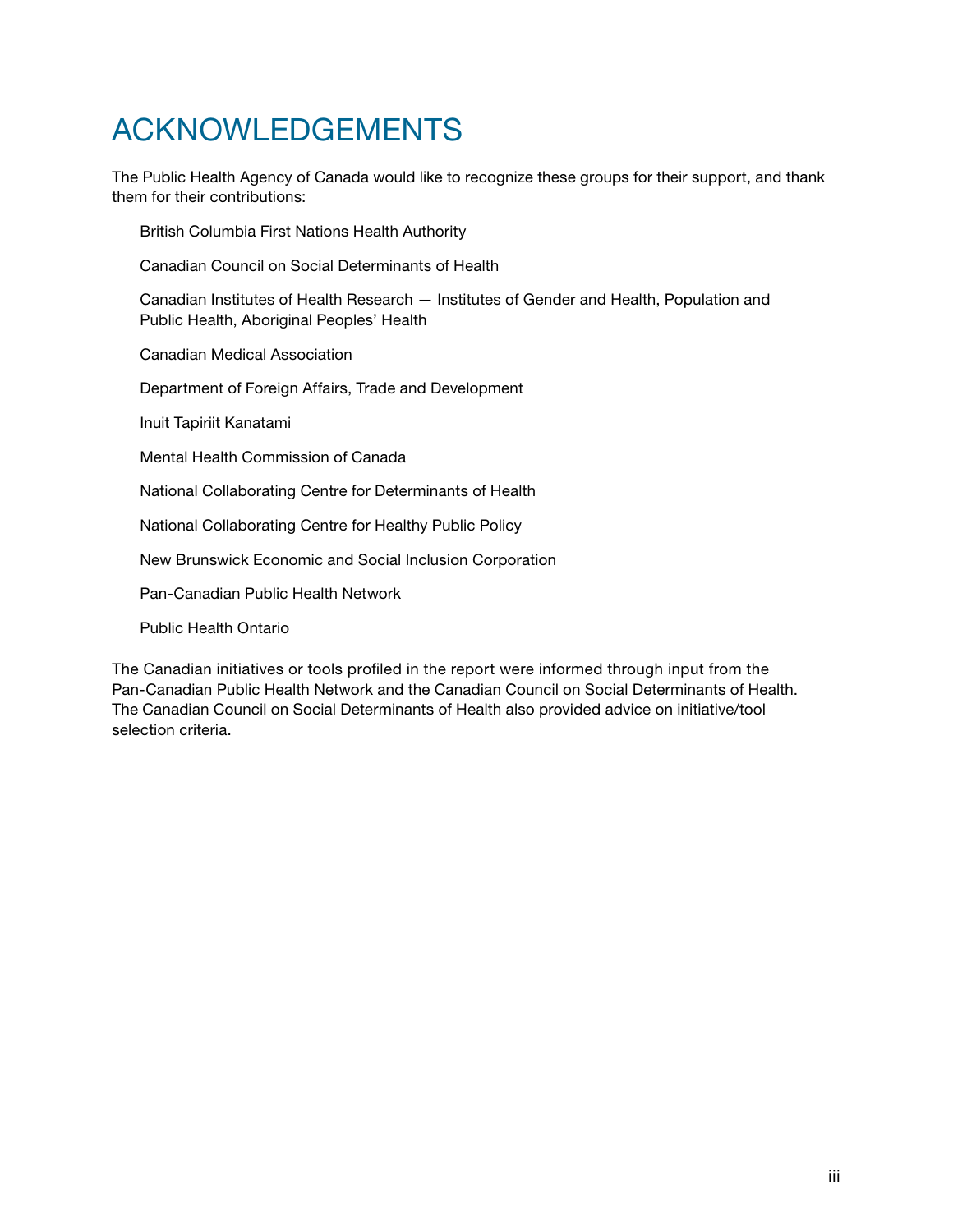## TABLE OF CONTENTS

| 1.0 |                  |                                                                                       |  |  |
|-----|------------------|---------------------------------------------------------------------------------------|--|--|
|     | 1.1              |                                                                                       |  |  |
|     | 1.2 <sub>1</sub> |                                                                                       |  |  |
|     | 1.3              |                                                                                       |  |  |
|     | $1.4^{\circ}$    |                                                                                       |  |  |
|     | 1.5              |                                                                                       |  |  |
|     | 1.6              |                                                                                       |  |  |
| 2.0 |                  |                                                                                       |  |  |
|     | 2.1              | Rio Declaration theme: To adopt better governance for health and development4         |  |  |
|     | $2.2^{\circ}$    | Rio Declaration theme: To promote participation in policy-making and implementation10 |  |  |
|     | 2.3              | Rio Declaration theme: To further reorient the health sector towards reducing         |  |  |
|     | 2.4              |                                                                                       |  |  |
|     | 2.5              |                                                                                       |  |  |
|     |                  |                                                                                       |  |  |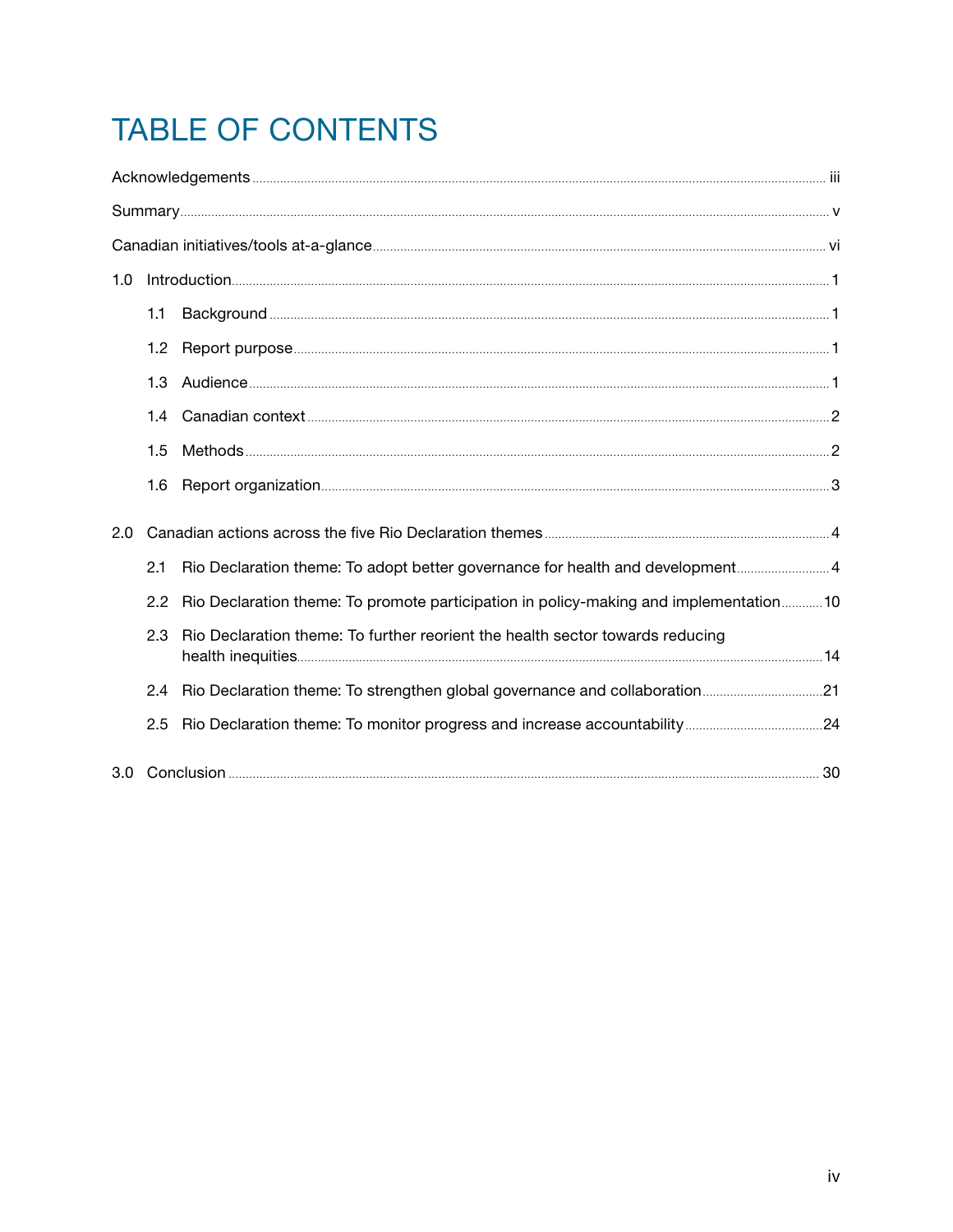## SUMMARY

of the *Rio Political Declaration on Social Determinants of Health* (Rio Declaration)<sup>1</sup>, a non-binding pledge which calls on World Health Organization Member States to improve/influence the working and living conditions that affect health and well-being. In the lead up to the World Health Organization reporting on Member State implementation of this pledge at the World Health Assembly in May 2015, Canada compiled a selection of recent initiatives undertaken across sectors and levels of government and with non-governmental actors, which aligns with the five themes of the Rio Declaration. Are the control of Canadian Actions 2015 variable including the control of Canadian Actions 2015<br>
A SNAP The purpose of the request to be observed Canadian recent actions that contribute to the actions control<br>
Action Cana The purpose of this report is to showcase Canada's recent actions that contribute to the advancement

adipiscing elit. Sed elit quam, lacinia eu viverra sed, pretium pharetra diam. across each of the five Rio Declaration themes and across different levels of government and sectors.<br>— The 29 initiatives profiled here demonstrate actions to advance health equity and fall under the following groupings: when the control of the control of the control of the control of the control of the control of the control of the control of the control of the control of the control of the control of the control of t Since reporting on actions aligning with the Rio Declaration in 2013, Canada has made advancements

- To adopt better governance for health and development:
- Experiences in applying health impact assessment
- Work across sectors to reduce poverty, improve social protection, advance key determinants, such as housing. Nunc justo ipsum, aliquam ut pharetra at, vehicula sodales erat. Nunc justo ipsum, aliquam ut p
- Phasellus ultrices tristique lectus molestie eleifend. Aliquam luctus massa nec nunc porttitor • To promote participation in policy-making and implementation:
- and engaging citizens adipiscing aliquam. Nullam pellentes que nibh nec ligula mollis mollis mollis mollis mol ○ Reforming government processes to increase openness of data, transparency and participation,
- Providing approaches to engage and empower Aboriginal peoples for self-governance
- To further reorient the health sector towards reducing health inequities:
- Integrate equity, including gender-related considerations, into the design and delivery of programs and services **ante turpis equation** in vel risus, in vel risus. Integritation of the services and services and services
- ornare eget placerat tortor ultricies. Nulla vel sem neque, in sagittis leo. Ut aliquet rhoncus  $\circ$  Provide capacity and tools to advance health equity
- To strengthen global governance and collaboration:
- Provide financial contribution to countries and international organizations
- Foster North-South support in information sharing and technical expertise
- $\tau$  requires nuncere and incurrent approximately. The magnitude  $\tau$ • To monitor progress and increase accountability:
- Strengthen monitoring systems and methods to report on health inequalities
	- Share evidence to inform policy and action

This report intends to stimulate exchange of promising practices to advance health equity within Canada and with other countries.

<sup>1</sup> http://www.who.int/sdhconference/declaration/en/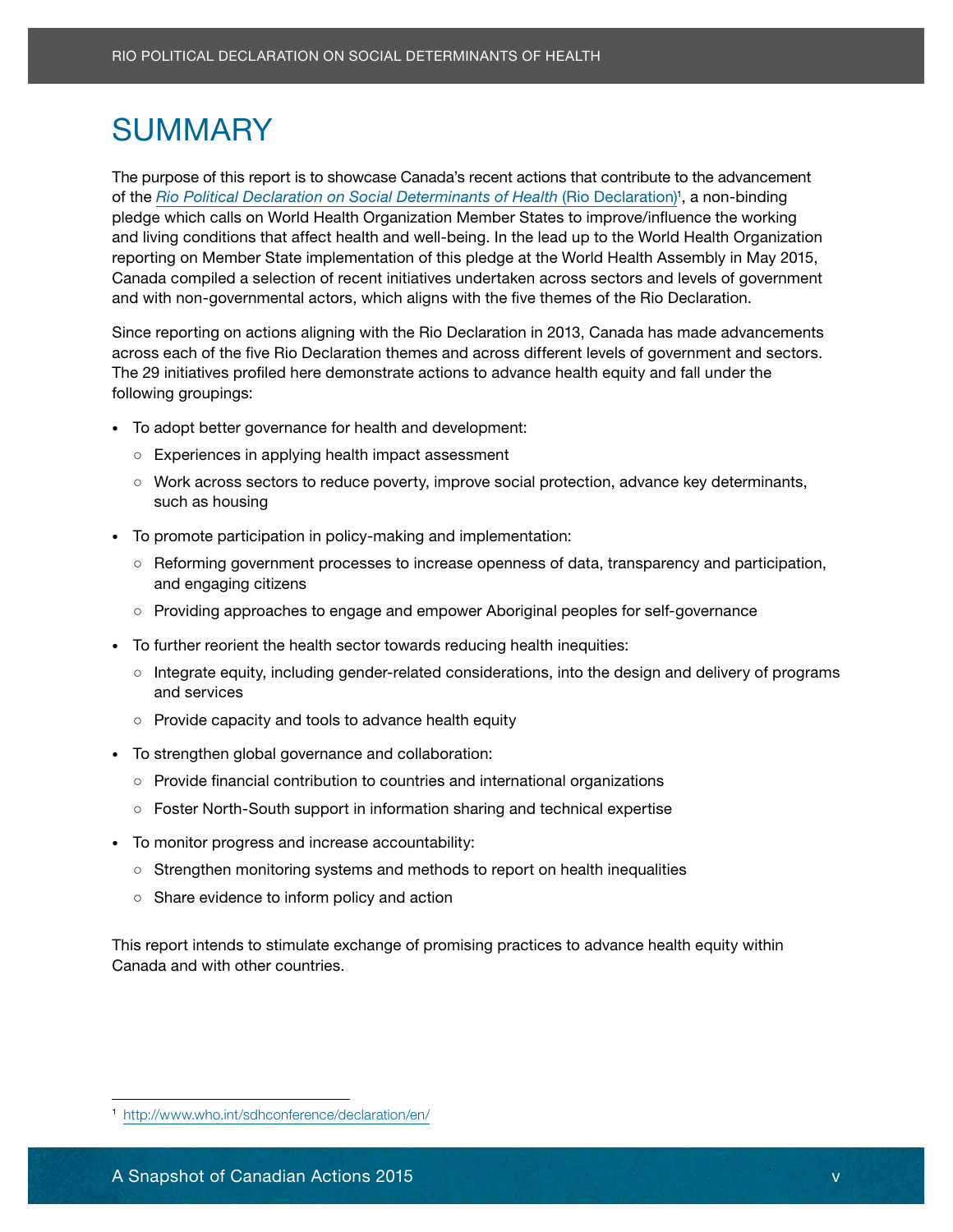## CANADIAN INITIATIVES/TOOLS AT-A-GLAN

## Rio Political Declaration on Social Determinants of Health A Snapshot of Canadian Actions 2015 Across the Five Themes of the Rio Declaration

<span id="page-5-0"></span>

| <b>Provide Financial Contribution</b><br><b>Support Development of Healthy</b><br><b>Open, Transparent and Engaging</b><br><b>Strengthen Health Systems Through</b><br><b>Strengthen Monitoring Systems to</b><br><b>Report on Health Inequalities</b><br><b>Public Policies</b><br><b>Governments</b><br><b>Health Sector Leadership for Health Equity</b><br>to Countries and International<br><b>Organizations</b><br>• Toward Health Equity: Canadian<br>• Pan-Canadian Baseline Reporting<br><b>Canadian Experiences in Institutionalizing</b><br>• Select Canadian initiatives on open<br>Health Impact Assessment, 2013<br>Approaches to the Health Sector Role,<br>• Canada's Ongoing Leadership to<br>on Health Inequalities**, 2015<br>government:<br>(National Collaborating Centre<br>2014 (Public Health Agency of Canada)<br>Improve the Health of Mothers,<br>(Pan-Canadian Public Health Network,<br>- Canada's Action Plan on<br>Newborns and Children (2015-2020)<br>for Healthy Public Policy)<br>Public Health Agency of Canada,<br>Open Government 2014-16<br>Select Canadian provincial/territorial<br>(Government of Canada)<br>Statistics Canada, Canadian Institute<br>(Government of Canada)<br>wellness plans/wellness strategies<br>Work Across Sectors to Combat Poverty<br>for Health Information)<br>• Cross-country Analysis of the<br>- Newfoundland and Labrador<br>- On the Path Together: Wellness Plan for<br>and Improve Social Protection<br><b>Institutionalization of Health Impact</b><br>• Trends in Health Inequalities in<br>Yukon's Children and Families, 2014<br>Open Government Initiative, 2014<br>Alberta's Social Policy Framework, 2013<br>Assessment. Social Determinants of<br>Canada**, 2015 (Canadian Institute<br>(Government of Newfoundland<br>(Yukon Health and Social Services)<br>(Alberta Government)<br>Health Discussion Paper Series 8, 2013<br>for Health Information)<br>and Labrador)<br>- Alberta's Strategic Approach to<br>Select provincial/territorial poverty<br>(World Health Organization)<br>Wellness, 2014 (Alberta Government)<br><b>Engage and Empower Communities</b><br>reduction strategies/poverty<br>Framework, 2014 (Public Health Agency<br><b>Foster North-South Support</b><br>- New Brunswick's Wellness Strategy<br>to Participate in Decision-Making<br>reduction plans:<br>of Canada)<br>2014-2021. The Heart of Our Future<br>in Information Sharing and<br>• Communicating the Social Determinants<br>- Newfoundland and Labrador<br>• Social Determinants of Inuit Health in<br>(Government of New Brunswick)<br><b>Technical Expertise</b><br>of Health: Guidelines for Common<br><b>Poverty Reduction Strategy, 2014</b><br>Canada, 2014 (Inuit Tapiriit Kanatami)<br>• The Handbook on Health Inequality<br>(Government of Newfoundland<br>Messaging, 2013 (Canadian Council<br>Integrate Equity, Including Gender-<br>Monitoring: with a Special Focus on<br>on Social Determinants of Health)<br><b>Provide Methodologies for Monitoring</b><br>and Labrador)<br><b>Related Considerations, into the Design</b><br>Low- and Middle-Income Countries, 2013<br>and Reporting on Health Inequalities<br>and Delivery of Programs and Services<br>- Overcoming Poverty Together:<br>Select YouTube videos mobilizing action<br>(World Health Organization)<br>The New Brunswick Economic and<br>• Select reports providing methodologies<br>on social determinants of health:<br>• Ontario Public Health Standards, 2008,<br>Social Inclusion Plan, 2014-2019<br>for monitoring and reporting on<br>- Let's Start a Conversation About<br>updated 2014 (Ontario Ministry of Health<br>(Economic and Social Inclusion<br>health inequalities<br>and Long-Term Care)<br>Health and Not Talk About Health<br>Corporation)<br>Care at All (Sudbury District Health Unit)<br>- A Strategy and Indicators for<br>Promote, Protect, Prevent: Our<br>- Saskatchewan Poverty Reduction<br>- Social Inequalities in Health, 2014<br><b>Health Begins Here. BC's Guiding</b><br>in Québec, 2013 (Institut national<br>Strategy, 2014<br>(Montréal Public Health)<br>Framework for Public Health, 2013<br>de santé publique du Québec)<br>- Collaboration for Poverty Reduction<br>(British Columbia Ministry of Health)<br>• A Guide to Community Engagement<br>- Summary Measures of Socioeconomic<br>Act, 2013 (Government of Nunavut)<br>Frameworks for Action on the Social<br><b>Shaping Science for a Healthier World:</b><br>Inequalities in Health, 2013 (Public<br>- Government of Northwest Territories<br><b>Determinants of Health and Health</b><br>Strategy 2017, 2014 (Canadian Institutes<br><b>Health Ontario)</b><br>Antipoverty Action Plan, 2014<br>Equity, 2013 (National Collaborating<br>of Health Research)<br>(Government of Northwest Territories)<br>Centre for Determinants of Health)<br><b>Physicians and Health Equity:</b><br>Opportunities in Practice, 2012-2015<br><b>Collaborate Across Sectors to Address</b><br><b>Empower Aboriginal Peoples</b><br>Determinants of Health)<br>(Canadian Medical Association)<br>for Self-Governance<br>a Key Social Determinant of Health<br><b>Share Evidence to Inform Policy</b><br>• Framework for Early Childhood<br>• Update on British Columbia Tripartite<br><b>Provide Capacity and Tools to Advance</b><br>and Action<br>Development: Right from the Start, 2013<br><b>Framework Agreement on First Nation</b><br><b>Health Equity</b><br>• The Canadian Institutes of Health<br>(Government of the Northwest Territories)<br>Health Governance (Government of<br>• Health Equity Impact Assessment | <b>TO ADOPT BETTER GOVERNANCE</b><br><b>FOR HEALTH AND DEVELOPMENT</b> | <b>TO PROMOTE PARTICIPATION IN</b><br><b>POLICY-MAKING AND IMPLEMENTATION</b> | <b>TO FURTHER REORIENT THE</b><br><b>HEALTH SECTOR TOWARDS</b><br><b>REDUCING HEALTH INEQUITIES</b> | <b>TO STRENGTHEN GLOBAL</b><br><b>GOVERNANCE AND COLLABORATION</b> | <b>TO MONITOR PROGRESS AND</b><br><b>INCREASE ACCOUNTABILITY</b>                                                                                                                                                                      |
|-------------------------------------------------------------------------------------------------------------------------------------------------------------------------------------------------------------------------------------------------------------------------------------------------------------------------------------------------------------------------------------------------------------------------------------------------------------------------------------------------------------------------------------------------------------------------------------------------------------------------------------------------------------------------------------------------------------------------------------------------------------------------------------------------------------------------------------------------------------------------------------------------------------------------------------------------------------------------------------------------------------------------------------------------------------------------------------------------------------------------------------------------------------------------------------------------------------------------------------------------------------------------------------------------------------------------------------------------------------------------------------------------------------------------------------------------------------------------------------------------------------------------------------------------------------------------------------------------------------------------------------------------------------------------------------------------------------------------------------------------------------------------------------------------------------------------------------------------------------------------------------------------------------------------------------------------------------------------------------------------------------------------------------------------------------------------------------------------------------------------------------------------------------------------------------------------------------------------------------------------------------------------------------------------------------------------------------------------------------------------------------------------------------------------------------------------------------------------------------------------------------------------------------------------------------------------------------------------------------------------------------------------------------------------------------------------------------------------------------------------------------------------------------------------------------------------------------------------------------------------------------------------------------------------------------------------------------------------------------------------------------------------------------------------------------------------------------------------------------------------------------------------------------------------------------------------------------------------------------------------------------------------------------------------------------------------------------------------------------------------------------------------------------------------------------------------------------------------------------------------------------------------------------------------------------------------------------------------------------------------------------------------------------------------------------------------------------------------------------------------------------------------------------------------------------------------------------------------------------------------------------------------------------------------------------------------------------------------------------------------------------------------------------------------------------------------------------------------------------------------------------------------------------------------------------------------------------------------------------------------------------------------------------------------------------------------------------------------------------------------------------------------------------------------------------------------------------------------------------------------------------------------------------------------------------------------------------------------------------------------------------------------------------------------------------------------------------------------------------------------------------------------------------------------------------------------------------------------------------------------------------------------------------------------------------------------------------------------------------------------------------------------------------------------------------------------------------------------------------------------------------------------------------------------------------------------------------------------------------------------------------------------------------------------------------------------------------------------------------------------------------------------------------------------------------------------------------------------------------------------------------------------------------------------------------------------------------------------------------------------------------------------------------------------------|------------------------------------------------------------------------|-------------------------------------------------------------------------------|-----------------------------------------------------------------------------------------------------|--------------------------------------------------------------------|---------------------------------------------------------------------------------------------------------------------------------------------------------------------------------------------------------------------------------------|
| and BC First Nations) - Establishing the<br>inequalities and health equity research*<br>Long-Term Care)<br>Report, 2014 (Mental Health<br><b>First Nation Health Governance Structure</b><br>(Canadian Institutes of Health Research)<br>Commission of Canada)<br>Dedicated human resources and training<br>in British Columbia<br>• Canadian Best Practices Portal -<br>for health equity application in select<br><b>Roots of Resilience: Overcoming</b><br>Equity-sensitive Interventions, 2015<br>Canadian provinces/territories and<br>Inequities in Aboriginal Communities,<br>(Public Health Agency of Canada)<br>select federal government departments*<br>2013 (Canadian Council on Social<br>Determinants of Health)                                                                                                                                                                                                                                                                                                                                                                                                                                                                                                                                                                                                                                                                                                                                                                                                                                                                                                                                                                                                                                                                                                                                                                                                                                                                                                                                                                                                                                                                                                                                                                                                                                                                                                                                                                                                                                                                                                                                                                                                                                                                                                                                                                                                                                                                                                                                                                                                                                                                                                                                                                                                                                                                                                                                                                                                                                                                                                                                                                                                                                                                                                                                                                                                                                                                                                                                                                                                                                                                                                                                                                                                                                                                                                                                                                                                                                                                                                                                                                                                                                                                                                                                                                                                                                                                                                                                                                                                                                                                                                                                                                                                                                                                                                                                                                                                                                                                                                                                                | National At Home/Chez Soi Final                                        | British Columbia, Government of Canada                                        | (Ontario Ministry of Health and                                                                     |                                                                    | • The Chronic Disease and Injuries Indicator<br><b>Monitoring Social Inequalities in Health</b><br>• Maps to Inform Intersectoral Planning and<br>Action, 2014 (Canadian Council on Social<br>Research: Federal investments in health |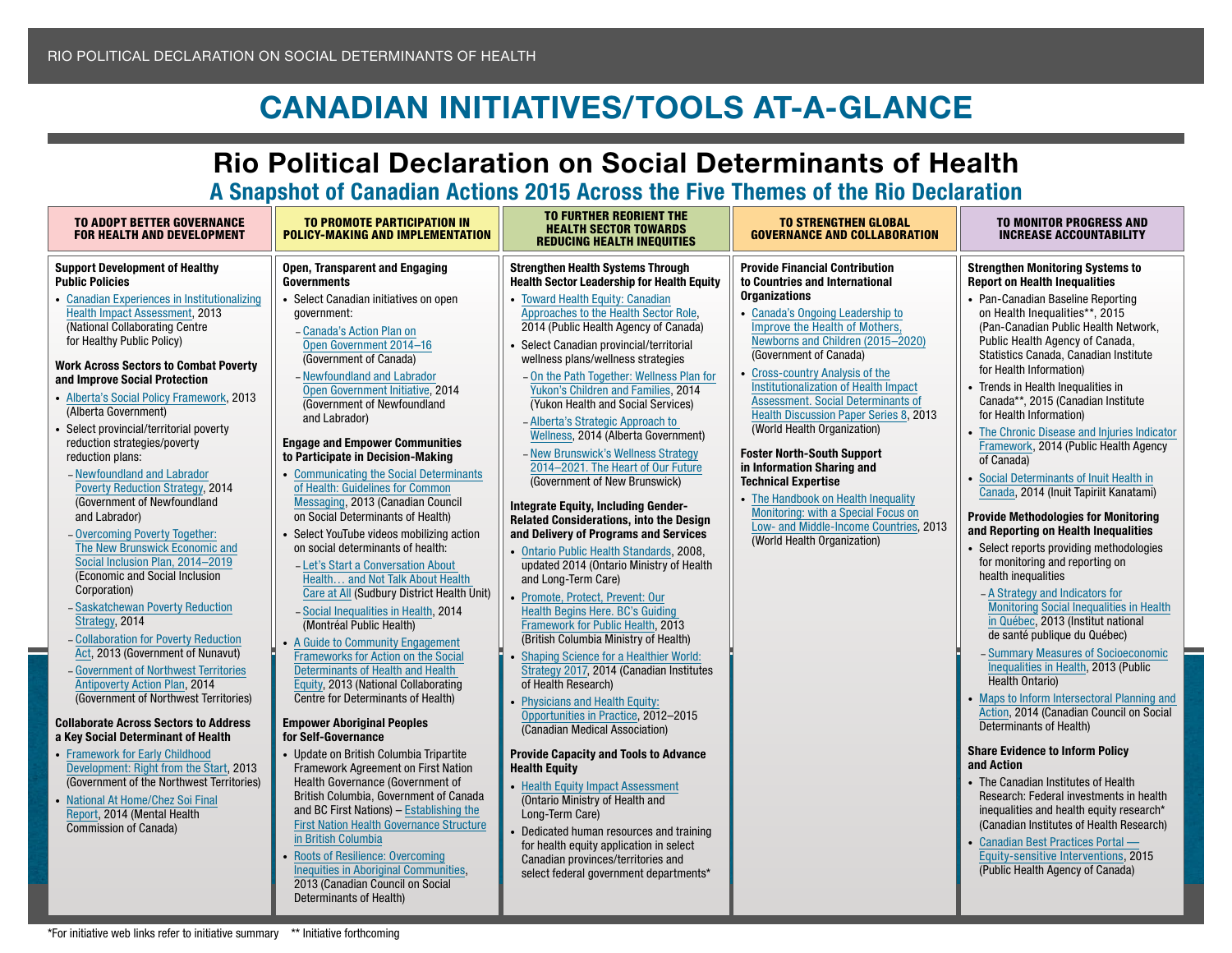# <span id="page-6-0"></span>1.0 INTRODUCTION

### <span id="page-6-1"></span>1.1 Background and sit amethy adipiscing eliterature adipiscing eliterature adipiscing eliterature adipiscing e

In May 2012, Canada and other United Nations Member States endorsed the Rio Declaration. This orci tortor, Ganaua anu cunei cinieu Nauchs Member States enucliseu the Hic Declaration. This<br>In the consequent in the consequent in the consequent in the consequent in the consequent in the consequent of declaration sets out actions to address health inequities in five areas: to adopt better governance for<br>declaration sets out actions to address health inequities in five areas: to adopt better governance for nealth and development, to promote participation in policy-making and implementation, to further<br>reorient the health sector towards reducing health inequities; to strengthen global governance and rechent the health sector towards reducing health inequities, to strengthen global governance and<br>collaboration, and; to monitor and increase accountability. The World Health Organization will collaboration, and, to monitor and increase accountability. The world Health Organization will<br>report on regional and Member State action on the Rio Declaration since 2012 at the World Health Producting minutes at electron. High Canadian Actions 2013 Rio Political Determinants of Health May 2012, Canada and other United Nations Member States endo<br>
Analy 2012, Canada and other United Nations Member States endo<br>
declaration sets out actions to health and development; to promote participation in policy-making and implementation; to further Assembly in May 2015.

Following the endorsement of the Rio Declaration by the World Health Assembly in 2012, the Government of Canada documented Canadian actions in the five themes of the Rio Declaration by releasing a 2013 report<sup>2</sup>, which profiles evidence-based Canadian action on social determinants of research institutes. **Exercise aliquam. Ut ultrices imperators** in personalidate unit un terminale unit un exerci health and health equity across various sectors, within health and public health systems, and within

In May 2014, Canada and other United Nations Member States endorsed the resolution: *Contributing* to Social and Economic Development: Sustainable Actions Across Sectors to Improve Health and [Health Equity.](http://apps.who.int/gb/ebwha/pdf_files/EB134/B134_R8-en.pdf)<sup>3</sup> This resolution calls on nations to coordinate and align action across sectors and societal goal. It builds on and aligns with the Rio Declaration theme: to adopt better governance for health and development, which calls for action across sectors for health and health equity. levels of government in pursuit of health and development, and health inequity reduction as a shared

### <span id="page-6-2"></span>1.2 Report purpose velocitudin placerat, condition ac dolor. Proin dolor. Proin dolor turbis, ac dolor turbis, condition ac dolor turbis, ac dolor turbis, ac dolor. Proin dolor. Proin dolor turbis, ac dolor turbis, ac dolo

The purpose of this report is to demonstrate Canada's concrete actions aligning with the five themes of the Rio Declaration, undertaken since 2013. It provides a point-in-time snapshot of the diverse spectrum of activities undertaken across levels of government and sectors to advance health equity and address social determinants of health in Canada.

### <span id="page-6-3"></span>1.3 Audience sed. Mauris sit amet in tempor. Mauris sit amet in tempor. Praesent in tempor. Praesent in tempor

The initiatives profiled in this report will be of interest to regional and local authorities, national governments and non-government organizations, academic organizations, and professional and civil society organizations working to advance the social determinants of health in Canada and internationally. This report intends to support global and domestic exchange of concrete approaches undertaken by a variety of stakeholders to advance health equity and illustrate how they are making a difference.

<sup>2</sup> <http://publications.gc.ca/site/eng/444978/publication.html>

<sup>3</sup> [http://apps.who.int/gb/ebwha/pdf\\_files/EB134/B134\\_R8-en.pdf](http://apps.who.int/gb/ebwha/pdf_files/EB134/B134_R8-en.pdf)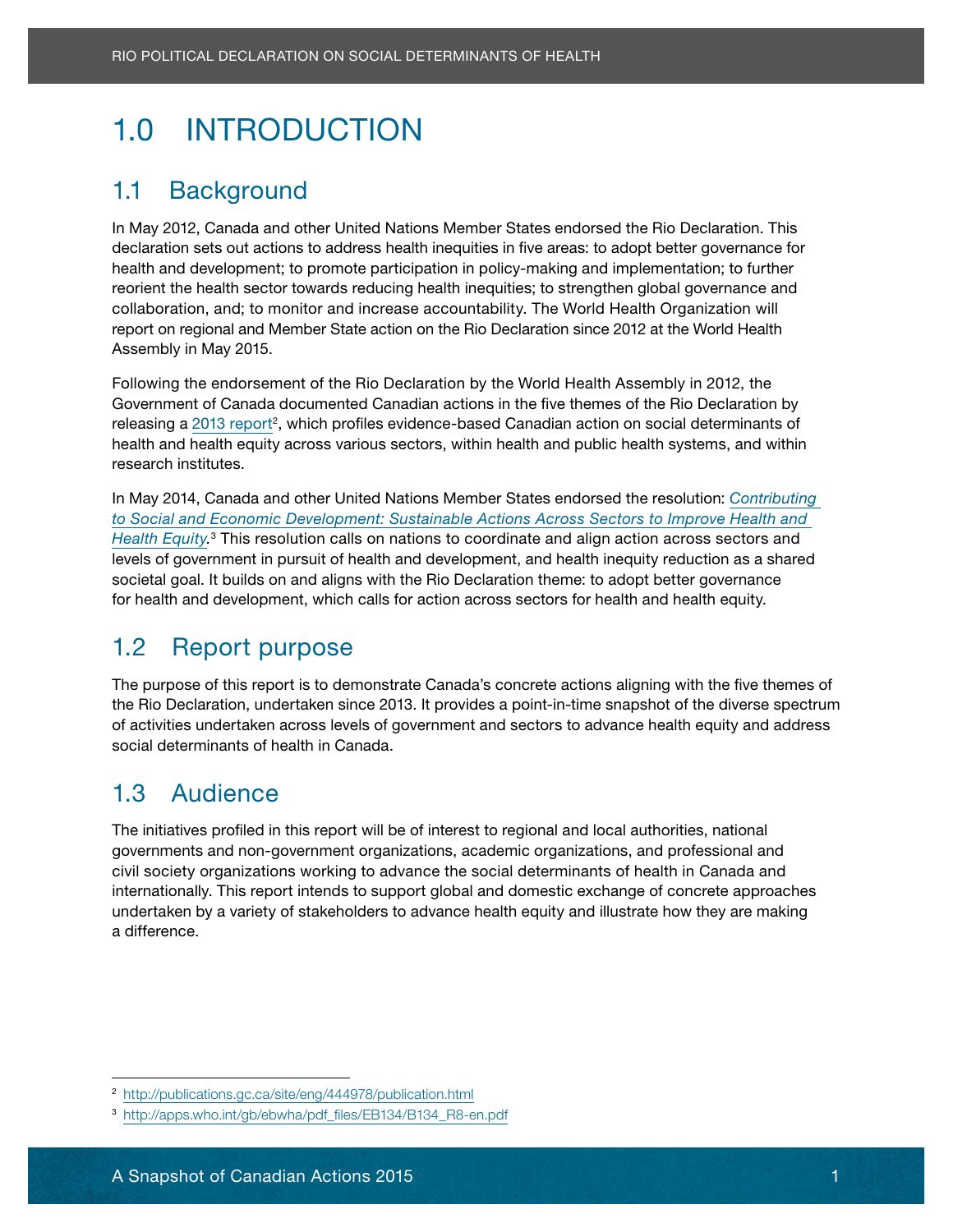### 1.4 Canadian context

<span id="page-7-0"></span>Danadians reporting overall good riealth. Trowever, health inequities in Oanadia continue to persist or<br>are growing among certain populations. For example, Aboriginal peoples, Canadians with low income arc growing among cortain populations. For example, Abonginal peoples, Canadians with low income<br>and education, and residents of rural and remote communities experience patterns of poorer health, and concation, and residents of rural and remote communities experience patterns or poorer nearin,<br>whereas new immigrants to Canada are more likely to face various barriers to accessing health care electrical under uniquality of the corporation of the corporation of the corporation of the corporation of the corporation of the corporation of the corporation of the corporation of the corporation of the corporation of t services. Various health differences are also noticeable when considering sex and gender. 1.4 Canadian context<br>
Canada is a large, culturally, geographically<br>
Canadians reporting overall good health.<sup>4</sup><br>
Fare growing among ecrtain populations. For<br>
and education, and residents of rural and re<br>
whereas new immig Canada is a large, culturally, geographically and linguistically diverse nation with the majority of Canadians reporting overall good health.<sup>4</sup> However, health inequities in Canada continue to persist or

Canada is a nation with a federated, parliamentary democracy, in which the federal government and provincial/territorial governments have unique responsibilities for the delivery of health and social services, with the provinces/territories playing the greatest role in their delivery.

Canada has a well-established social protection system which includes publicly funded, universal health care coverage for medically necessary services; public pensions; supports for workers who lose their jobs or are injured, and; income assistance for those temporarily or permanently unable to work, and some child care and early education services. disabled persons, families with children and low wage workers; primary and secondary education,

### <span id="page-7-1"></span>1.5 Methods in the matrix of the matrix  $\sim$  1.5 Methods erat.

Selection criteria were developed and used to capture the recent, diverse and multiple Canadian Canadian Council on Social Determinants of Health $^5$ . initiatives or tools demonstrating action across the Rio Declaration themes, with advice from the

Initiatives or tools included: Phasellus luctus ultrices ultrices ultrices ultrices ultrices ultrices ultrices elementum convallis ultrices luctus. Etiam aliquet massa pretium felis elementum felis elementum de la conventum de la conventum luctus. Etiam aliquet massa pretium de la conventum de la conventum de la conventum luctus. E

- aligns with at least one or more of the five themes of the Rio Declaration
- was published in 2013 or after  $\overline{\phantom{a}}$ nisi erat accumusum accumusum accumusum accumusum accumusum accumusum accumusum accumusum accumusum accumusum a
- profiles Canadian action / showcases Canada's value added:
- national, provincial/territorial and/or federal/provincial/territorial collaborative efforts
- public, non-government organizations, or private sector efforts
- intersectoral partnership efforts
- $\sim$  move profile a compilation of Canadian experiences from different iuriadiations, including local level. • may profile a compilation of Canadian experiences from different jurisdictions, including local level<br>•
- profiles proven, promising or innovative action (ideally, the initiative or tool should demonstrate the evidence base of evaluation results/its impact)
- profiles action and not position statements/recommended actions
- underwent an appropriate review, for example, a peer-review process, approval process or is informed by evaluation data
- is publicly accessible, i.e. posted on the internet (preferable)

<sup>4</sup> as of July 1, 2014 the canadian population was equal to 35,540,419.

<sup>&</sup>lt;sup>5</sup> The Canadian Council on Social Determinants of Health is a collaborative, multisectoral leadership table established to work with the Public Health Agency of Canada (the lead on implementation of the Rio Declaration within the Government of Canada) on the implementation of the Rio Declaration and to facilitate and leverage action on the social determinants of health through intersectoral initiatives [\(http://ccsdh.ca/](http://ccsdh.ca/)).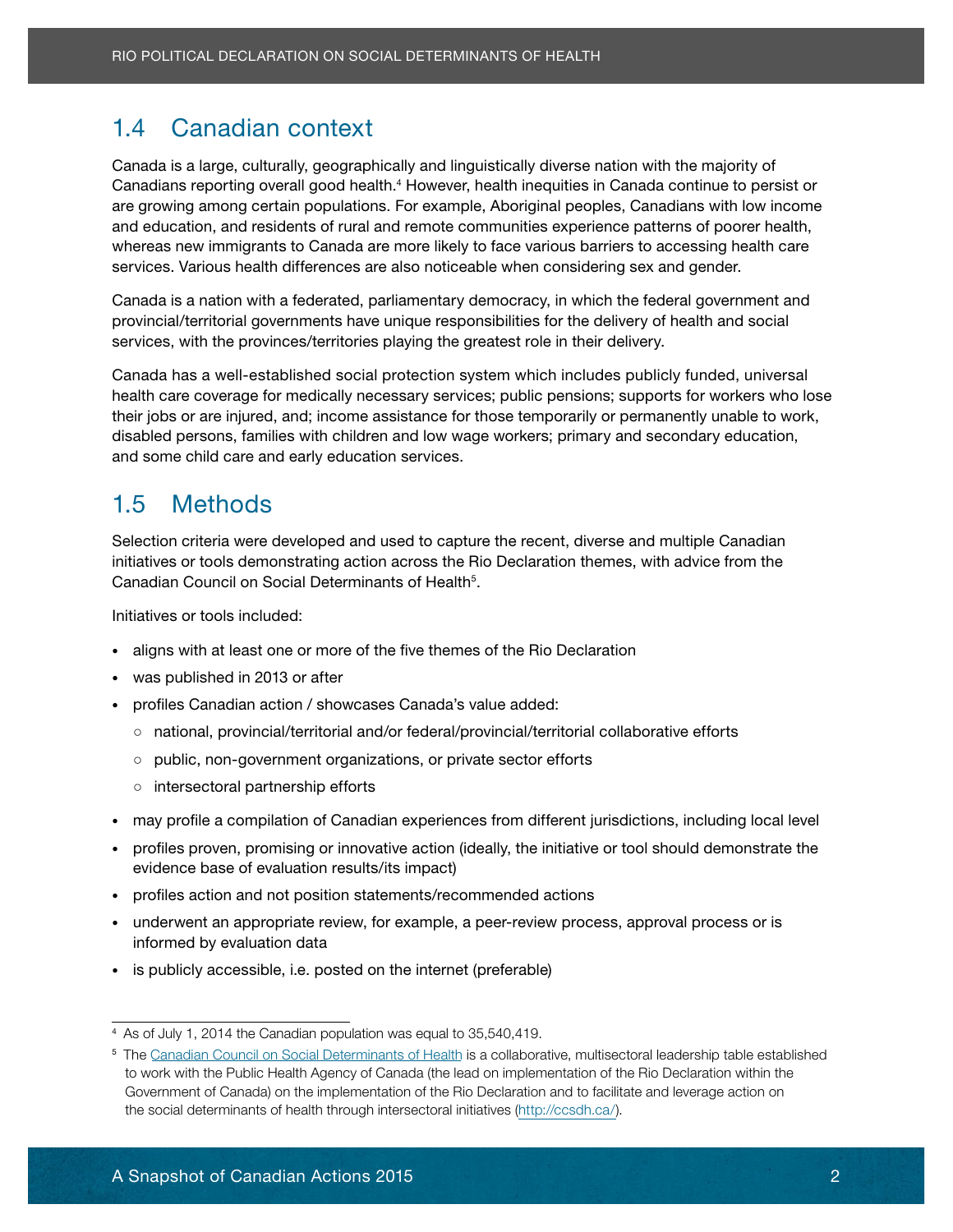Efforts were also made to:

- encriptive these made to:<br>• profile a balance of upstream and downstream interventions improving health and advancing health equity
- Lorem ipsum dolor sit amet, consectetur adipiscing elit. Sed orci justo, commodo rutrum • profile Aboriginal populations (First Nations, Métis, Inuit)
- apply a common definition of health equity<sup>6</sup>
- reflect Canada's commitment to gender equity. Sed ut in the sed ut in the sed ut in the sed ut in the sed ut i

#### <span id="page-8-0"></span> $1.6$  Depart segonization. 1.6 Report organization

exemplary Canadian initiatives or tools. For each of the five themes of the Rio Declaration, a theme summary and a collection of example initiatives or tools are presented. Canadian actions under each of the Rio Declaration themes are further categorized into groupings of similar type of activity being undertaken in Canada. Taken together, these groupings provide a flavour of the diverse and multiple examples of initiatives or tools fit under more than one Rio Declaration theme. An at-a-glance visual of Canadian actions across the five themes of the Rio Declaration in 2015 can be found on [page vi](#page-5-0). quis fermentum quam. Nunc justo ipsum, aliquam ut pharetra at, vehicula sodales erat. Fiforts were also made to:<br>
Fiforts were also made to:<br>
• profile a balance of upstream and downstream interventions improbable profile a balance of upstream and downstream interventions improfile.<br>
• profile a balance of Canada's actions are presented as a selection of recent (2013 or after) summaries with web links to types of action undertaken at different levels of government and with non-government actors. Some

<sup>&</sup>lt;sup>6</sup> Unless in the context of monitoring, where the term 'health inequalities' is applied.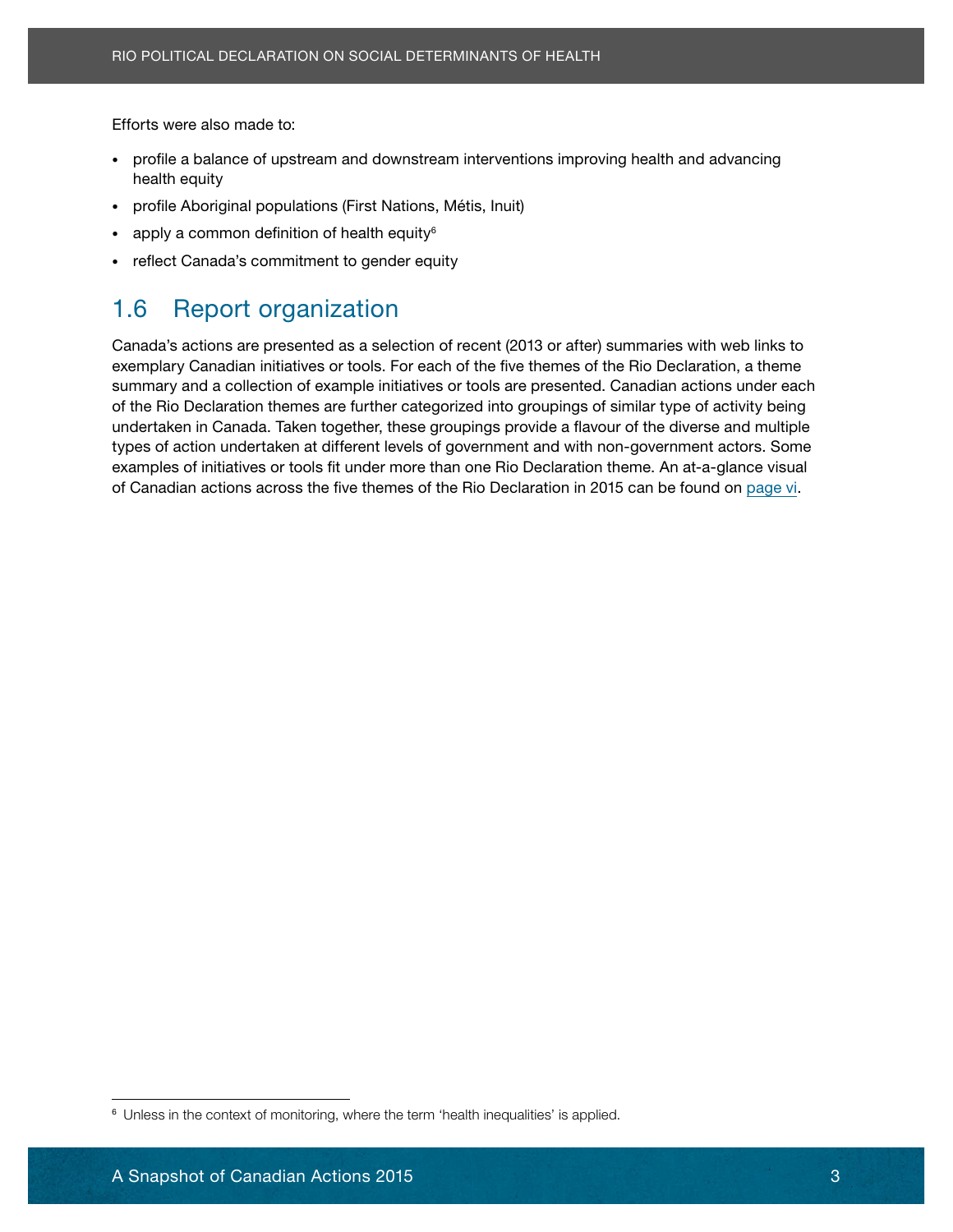## 2.0 CANADIAN ACTIONS ACROSS THE FIVE Rio Declaration Themes

#### <span id="page-9-0"></span>consected et, gravida id torto et, gravida id torto este iaculis. Phasellus non este iaculis. Phasellus non es orci tortor, non consequentum eu la orci tortori id elit. Name eu la orci tortori id elit. Name eu la elit. Na

#### $\epsilon$  To adopt better governance for boalth and development. To adopt better governance for health and development

**This theme highlights the need for:** Lorem insulation in the sit ameth, consected in the sit ameth, consected in

- adipiscing elit. Sed elit quam, lacinia eu viverra sed, pretium pharetra diam. • effective cross-sectoral partnerships across levels of government and various sectors;
- policy design and delivery that takes into consideration vulnerable populations;
- research programs that inform policy;<br>• research programs that inform policy; soluctus magnamo anulla risus magna, luctus eget dignissim nec, tempus vel august vel august vel august vel au<br>Donec eget dignissim nec, tempus vel august vel august vel august vel august vel august vel august vel august
- $\cdot$  tools and capacities to reduce health inequities;
	- universal access to health and social services, and;
- collaboration with the private sector, while safeguarding against conflict of interest, dolor cursus in the product of the cursus in the cursus in and dignissim temporary of the liberal determinants of health. quis fermentum quam aliquam ut pharetra at, vehicula sodales erat. Nunc justo ipsum, aliquam ut pharetra at, ve

### CANADIAN ACTIONS RELATED TO THIS THEME:

- Support development of healthy public policies
- Work across sectors to combat poverty and improve social protection
- Collaborate across sectors to address a key social determinant of health

#### 2.1.1 [Canadian Experiences in Institutionalizing Health Impact Assessment](http://www.ncchpp.ca/133/publications.ccnpps?id_article=975), 2013<sup>7</sup> ([National Collaborating Centre for Healthy Public Policy](http://www.ncchpp.ca/39/The_Centre.ccnpps))8 **The Collaboration of Realth** ornare eget placerat tortor ultricies. Nulla vel sem neque, in sagittis leo. Ut aliquet rhoncus

**porta. Maecenas blandit interdum velit ut dans blandit interdum velit ut dans blandit interdum velit ut dans b**<br>Summarizes a national meeting which: vulnum facilist in vestibulum facilities bibendum dui at europe. Curabitur rutrum varius sem. Curabitur rutrum

- information about implementation and use of Health Impact Assessment;<br>information about implementation and use of Health Impact Assessment; • Provided an opportunity for various canadian jurisdictions (federal, provincial/territorial) to share
- $\sim$  ldeptified conditions that can support the incorporation of bealth and bealth equity considerations. • Identified conditions that can support the incorporation of health and health equity considerations in all policies rhoncus at. Vivamus sollicitudin consequat commodo. In hac habitasse platea dictumst. in all policies.

On April 18, 2013, the National Collaborating Centre for Healthy Public Policy (NCCHPP) hosted a 2.0 CANADIAN ACTIONS ACROSS THE FIVE<br>
RIO DECLARATION THEMES<br>
2.1 RIO BECLARATION THEME:<br>
To adopt better governance for health and development<br>
This theme highlights the medio for<br>  $\cdot$  frective cross-sectecral garbers a meeting of public health officials from 11 Canadian provinces and territories and the federal government (deputy ministers responsible for public health, chief medical officers of health and directors of population health) to discuss the implementation and use of health impact assessment at the provincial/ territorial level. This was the second such meeting convened by the NCCHPP to address this subject. The first meeting took place in 2009.

<sup>7</sup> [http://www.ncchpp.ca/133/publications.ccnpps?id\\_article=975](http://www.ncchpp.ca/133/publications.ccnpps?id_article=975)

<sup>8</sup> for descriptions of organizations follow web links.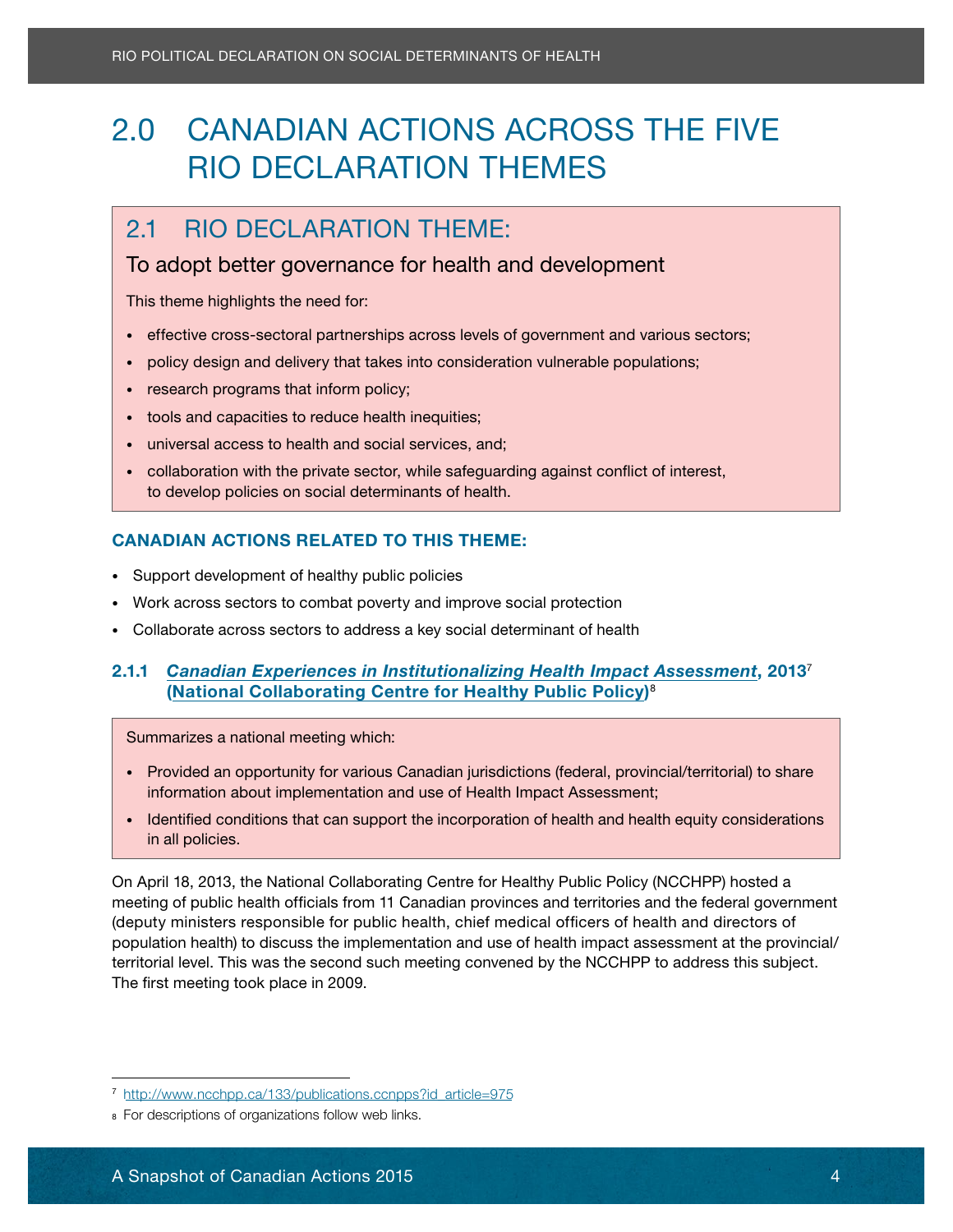incelays and on the act of moding there is once in momodycinic experiences regarding the implementation of health impact assessment strategies as a mechanism for integrating health Lorem ipsum dolor sit amet, consectetur adipiscing elit. Sed orci justo, commodo rutrum The objectives of the 2013 meeting were to share knowledge and experiences regarding the in all policies including conditions for success, barriers, strategies and models envisioned by the various jurisdictions.

Considering the diverse institutional, political and cultural contexts across Canadian provinces and territories, the means chosen to promote healthy public policy can vary. The initiatives presented in this workshop nevertheless shed light on certain conditions that can facilitate such policies, including:

- A strong link between health impact assessment proponents and higher levels of authority;
- A rapid impact assessment process (to address decision-making needs) that generates reliable results;
- An approach that relies more on incentives than on coercion;
- An approach based on supporting other sectors in achieving their goals, thus gaining their commitment solution in nulla risus magna, luctus magna, luctus eget dignissim nec, tempus vel august vel august vel august vel august vel august vel august vel august vel august vel august vel august vel august vel august vel august to the process;
- A legal basis, which constitutes a powerful incentive, and;
- A prospective approach, aimed at seizing opportunities to influence the policy development process.<br>
<sup>•</sup> A prospective approach, aimed at seizing opportunities to influence the policy development process hendrerit lacus, activities dolor cursus in. Quisque vitae libero eget massa dignissim temporarites massa dignis as early as possible.

#### 2.1.2 *[Alberta's Social Policy Framework](http://socialpolicyframework.alberta.ca/files/documents/ahs-nonannotatedfrmwrk-webfinal.pdf)*, 2013<sup>9</sup> Phasellus Ultrices tristique lectus molecularity and the control of the control of the control of the control of the control of the control of the control of the control of the control of the control of the control of the  $p_{\text{in}}$  arcu sacronnich, ut commodo television, ut commodo television, ut commodo television, ut commodo television, ut commodo television, ut commodo television, ut commodo television, ut commodo television, ut commodo

- Provides a comprehensive framework to guide development of policies and programs that influence determinants of health underpinning population vulnerabilities;<br>
and the states of the states of the states of the states of the states of the states of the states of the states of the states of the states of the
- Applies across sectors (including, but not led by, health) and includes reduction of inequalities Duis magna velit, tristique vel sollicitudin placerat, condimentum ac dolor. Proin dolor turpis, as a priority social policy goal.

elementum eget sagittis tristique, lobortis in urna. Donec vehicula, lacus sed commodo blandit,

More than 31,000 Albertans took part in the development of Alberta's Social Policy Framework, including Aboriginal Elders, business leaders, communities, non-profit organizations, service delivery agencies, municipalities, elected officials, and Government of Alberta staff. The resulting framework is being used to clarify Albertans' common goals, plans, and roles and responsibilities; coordinate and and decision-making across sectors. The number is ameter in the number of the number of the number of the number of the number of the number of the number of the number of the number of the number of the number of the numb align activities across government departments and with other stakeholders, and; influence planning

nec sem nunc. Nulla est velit, molestie vel luctus quis, bibendum et turpis. Nulla congue massa Communities, non-profit organizations, government, and businesses use the framework as a lens<br>Lectus de la lectus de la lectus de la lectus de la lectus de la lectus de la lectus de la lectus de la lectus to evaluate and target supports and services to achieve the identified four key social policy goals:<br>the intervention of the identity of the identity of the identity of the identity of the identity of the identity reduce inequality, protect vulnerable people, enable collaboration and partnerships, and create a Fig. 21.1 Control of Social Deli Tel February and the Action Spherical The objectives of the 2013 meeting were to share knowledge and expressimentation of health impact assessment strategies as a mechan all policies includ person-centred system of high quality services. Health is one of several social policy outcomes identified (others include safety, inclusion, health, education, training, recreation, and cultural opportunities), with the health outcome described as 'achieve the highest attainable standards of health and well-being'. Early childhood development initiatives, a poverty reduction strategy, and a renewed partnership with First Nation, Métis and Inuit communities to address underlying causes of recognized inequalities were among eight priority initiatives identified in the framework.

<sup>9</sup> <http://socialpolicyframework.alberta.ca/files/documents/ahs-nonannotatedfrmwrk-webfinal.pdf>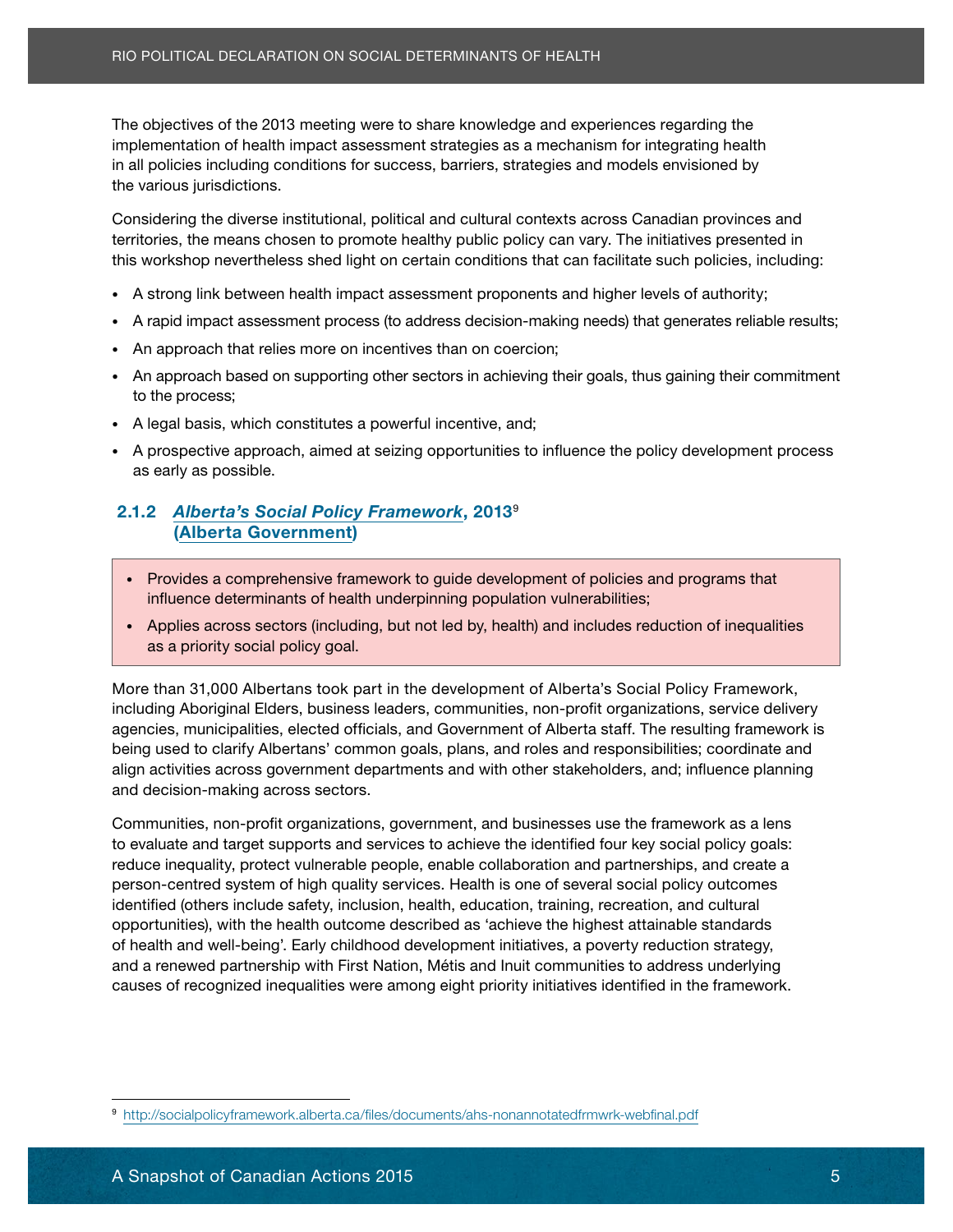# Enne concer provincially<br>reduction plans:

- [\(Government of Newfoundland and Labrador](http://www.gov.nl.ca/government/index.html)) • *[Newfoundland and Labrador Poverty Reduction Strategy](http://www.releases.gov.nl.ca/releases/2014/swsd/1117n05.aspx)*, 2014<sup>10</sup>
- Overcoming Poverty Together: The New Brunswick Economic and **[Social Inclusion Plan, 2014–2019](http://www2.gnb.ca/content/dam/gnb/Departments/esic/pdf/NBEconomicSocialInclusionPlan2014-2019.pdf)<sup>11</sup> Consequential entit. Name is also consequented entit. Name is also consequented as a semi-**([Economic and Social Inclusion Corporation](http://www2.gnb.ca/content/gnb/en/contacts/dept_renderer.201148.html#mandates))
- $\overline{\phantom{a}}$ • [Saskatchewan Poverty Reduction Strategy](http://www.gov.sk.ca/Default.aspx?DN=eaa4dd0b-a9dc-4d68-b859-a2b6e43f2103), 2014<sup>12, 13</sup>
- [Collaboration for Poverty Reduction Act](http://www.gov.nu.ca/sites/default/files/2013-05_nr31_-_poverty_reduction_act_bill-59_-_eng.pdf), 2013<sup>14</sup> [\(Government of Nunavut\)](http://www.gov.nu.ca/about-gn)
- [Government of Northwest Territories Antipoverty Action Plan](http://www.hss.gov.nt.ca/sites/default/files/gnwt-anti-poverty-action-plan.pdf), 2014<sup>15</sup> **(Government of Northwest Territories)** and in neglecture vitaes at in neglecture vitaes of  $\blacksquare$
- nunc massa, tempor ornare elit. • Promote and strengthen universal access to social services and social protection;
- Represent policies targeting the entire population with specific attention to vulnerable groups hendrerit lacus, ac sodales dolor cursus in. Quisque vitae libero eget massa dignissim temporari dignissim temporari dignissim temporari dignissim temporari dignissim temporari dignissim temporari dignissim temporari digni
- Use transparent and inclusive decision-making processes.<sup>16</sup><br>• Ose transparent and inclusive decision-making processes.<sup>16</sup> Phasellus ultrices tristique lectus molestie eleifend. Aliquam luctus massa nec nunc porttitor

pulvinar. Duis quis arcu sapien, ut commodo tellus. for determinants of health, with non-governmental organizations and civil society to improve the living and working conditions of those affected negatively by unequal distribution of resources. Globally, good health varies in a stepwise gradient with income, making income among the most important determinants of health. In Canada, nine provinces and three territories have announced or implemented poverty reduction strategies/action plans, which aim to reduce poverty and mitigate its effects on quality of life and, by extension, improve health. 2.1.3 Slated revivindal powerty reduction strategies/poverty<br>
• Newfoundalid and Labrador Poverty Reduction Strategy, 2014<sup>o</sup><br>
• (Government of Newfoundalid and Labrador)<br>
• (Government of Newfoundalid and Labrador)<br>
• Ov The Rio Declaration calls on Member States to bring together actors, who have accountability

The example strategies and plans from Newfoundland and Labrador, New Brunswick, Saskatchewan, Nunavut, and the Northwest Territories represent different stages in implementing plans which unite sectors and engage citizens to influence this important determinant of health.

The province of Newfoundland and Labrador was among the first provinces to launch a poverty reduction strategy (2003) and action plan (2006) and has recently released a report on progress. Highlights of progress include a reduction in the number of people living in poverty from 63,000 in 2003 to 27,000 in 2011; median family income has increased by 26%, while at the same time the number of families relying on social assistance decreased from 36,700 in 2003 to 29,650 in 2013. $^{\mathsf{17}, \, \mathsf{18}}$ 

<sup>12</sup> <http://www.gov.sk.ca/Default.aspx?DN=eaa4dd0b-a9dc-4d68-b859-a2b6e43f2103>

<sup>10</sup> <http://www.releases.gov.nl.ca/releases/2014/swsd/1117n05.aspx>

<sup>11</sup> [http://www2.gnb.ca/content/dam/gnb/Departments/esic/pdf/NBEconomicSocialInclusionPlan2014-2019.pd](http://www2.gnb.ca/content/dam/gnb/Departments/esic/pdf/NBEconomicSocialInclusionPlan2014-2019.pdf)f

[<sup>\(</sup>http://www.saskatchewan.ca/government/news-and-media/2014/december/22/eleven-help-red](http://www.gov.nu.ca/sites/default/files/2013-05_nr31_-_poverty_reduction_act_bill-59_-_eng.pdf)[uce-povert](http://www.saskatchewan.ca/government/news-and-media/2014/december/22/eleven-help-reduce-poverty)y) <sup>13</sup> Also see: Group of Eleven Will Help Reduce Poverty

<sup>14</sup> [http://www.gov.nu.ca/sites/default/files/2013-05\\_nr31\\_-\\_poverty\\_reduction](http://www.hss.gov.nt.ca/sites/default/files/gnwt-anti-poverty-action-plan.pdf)\_act\_bill-59\_-\_eng.pdf

<sup>15</sup> http://www.hss.gov.nt.ca/sites/default/files/gnwt-anti-poverty-action-plan.pdf

<sup>&</sup>lt;sup>16</sup> Initiatives therefore also fit under Rio Declaration theme: To promote participation in policy-making and implementation.

<sup>17</sup> Population of newfoundland and labrador as of July 1, 2014 was equal to 526,977.

<sup>&</sup>lt;sup>18</sup> Newfoundland and Labrador Poverty Reduction Strategy Progress Report, 2014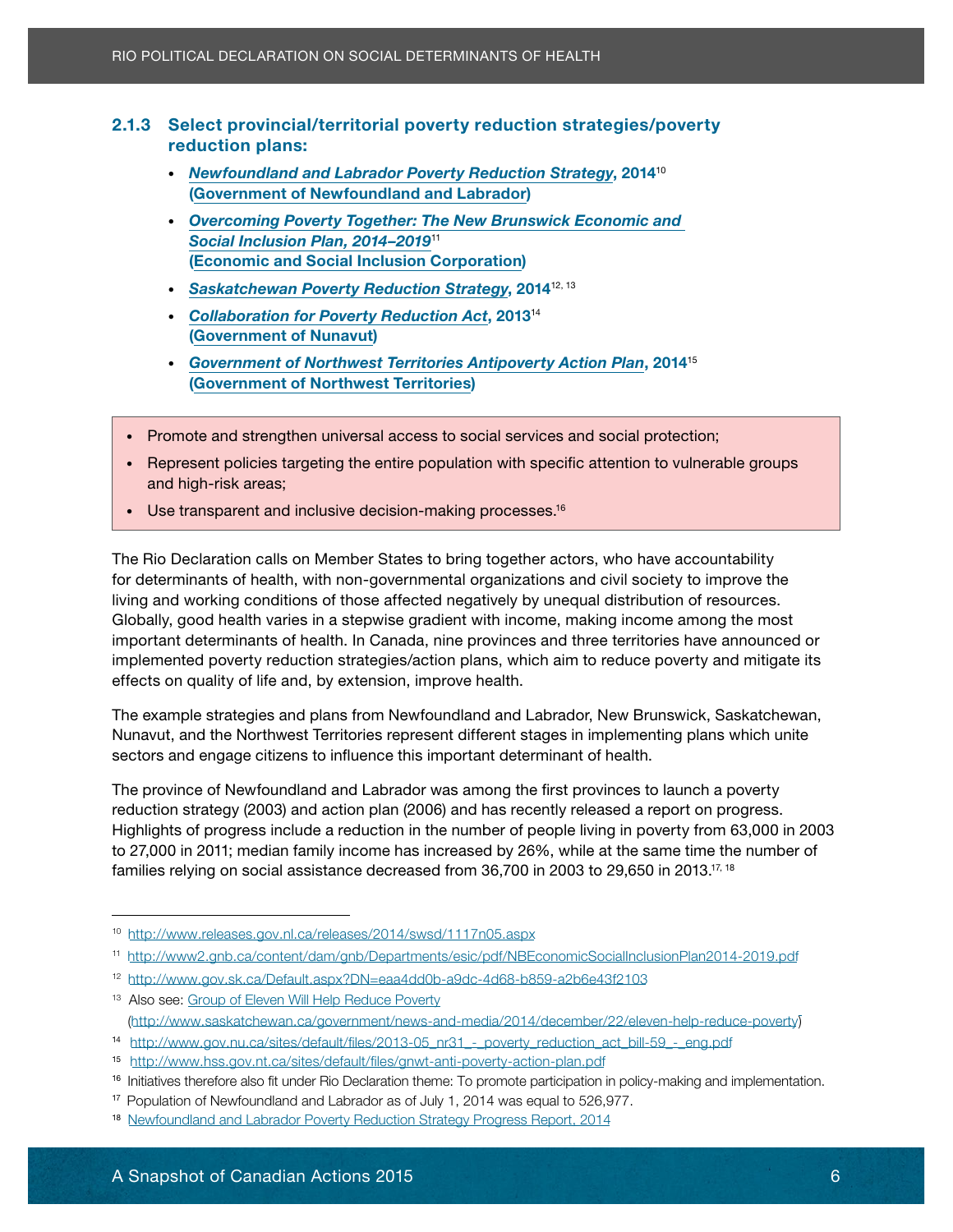DESCRIPTION *Plan, 2014–2019*, is the second of such plans, the first of which was launched in 2009. The plan is led by members representing government, business, non-profit community organizations, and individuals who<br>have evacrianeed novemby The plan includes four pillare: have experienced poverty. The plan includes four pillars:<br>. New Brunswick's *Overcoming Poverty Together: The New Brunswick Economic and Social Inclusion* the Economic and Social Inclusion Corporation and is governed by a board of directors which includes

- Community empowerment, includes actions addressing community development, communication and networking, and volunteerism;<br>
and networking, and volunteerism;
- $\epsilon$  Leorning includes estiens eddressing shild and veuth education and edult education, training • Learning, includes actions addressing child and youth education and adult education, training,<br>end preparation for work: and proparation for work, and preparation for work;
- $\mathsf{activity}, \mathsf{and};$ • Economic inclusion, includes actions addressing participation in the labour market and business activity, and;
- Social inclusion includes actions addressing food security and healthy food availability, housing, and transportation. Nulla risus magna, luctus eget dignissim nec, tempus vel august vel august vel august vel a

nunc massa, tempor ornare elit. By law<sup>19</sup>, the plan must be renewed every five years through a public engagement process.

The *Government of the Northwest Territories Antipoverty Action Plan builds on the territory's first* here second then the thermoder connected in. porterly clean than sense on the termory of the remover the Northwest anap compression and some nume is at the solar at the solar procept connection and the market solation.<br>Territories Anti-Poverty Round Tables engaging representatives from all sectors in every region and Phasellus ultrices tristique lectus molestie eleifend. Aliquam luctus massa nec nunc porttitor under the leadership of an Anti-Poverty Advisory Committee. The action plan outlines actions for the Government of Northwest Territories in five areas to address poverty:

- Children and family support; and performance nibh nec ligal molecular molecular molecular molecular molecular molecular molecular molecular molecular molecular molecular molecular molecular molecular molecular molecular
- Healthy living and reaching our potential;<br>• Nealthy living and reaching our potential; elementum. Morbi convallis ultrices luctus. Etiam aliquet massa pretium felis elementum luctus.
- Safe and affordable housing; entitled ac dolor turpis, condition and ac dolor turpis, and a set of turpis,  $\frac{1}{2}$
- Sustainable communities; in urna. Donec vehicula, lacus sed communities; in urna. Donec vehicula, lacus sed communities; in urna. Donec vehicula, lacus sed communities; in urna. Donec vehicular, in urna. Donec vehicular,
- Integrated continuum of services.<br>• Integrated continuum of services. ornare eget placerat tortor ultricies. Nulla vel sem neque, in sagittis leo. Ut aliquet rhoncus

In May 2013, Nunavut passed the *Collaboration for Poverty Reduction Act* to affirm the commitment of the Government of Nunavut to participate as a partner with Nunavut Tunngavik Inc., Inuit organizations, Poverty Reduction. The Nunavut Roundtable for Poverty Reduction is co-chaired by the Government of Nunavut and Nunavut Tunngavik Incorporated and recognizes the right of Inuit, as set out in Article 32 of the Nunavut Land Claim Agreement, to participate in the development of social and cultural policies, and in the design of social and cultural programs and services, including their method of delivery. Through a public engagement process, a shared approach to poverty reduction has been developed Richaral Continent Martimum (Figure 2018)<br>
New Brunswick's Overcoming Poverty Together: The New Brunswick<br>
Plan, 2014–2019, is the second of such plans, the first of which was line<br>
Plan, 2014–2019, is the second of such p other governments, non-government organizations and businesses on the Nunavut Roundtable for in the territory focused on eight areas for action:

- Working together;
- Community decision-making;
- Local economies;
- Healing and wellbeing;
- Life-long learning;

<sup>19</sup> [Economic and Social Inclusion Act](http://laws.gnb.ca/en/ShowPdf/cs/E-1.105.pdf) ([http://laws.gnb.ca/en/ShowPdf/cs/E-1.105.pdf\)](http://laws.gnb.ca/en/ShowPdf/cs/E-1.105.pdf)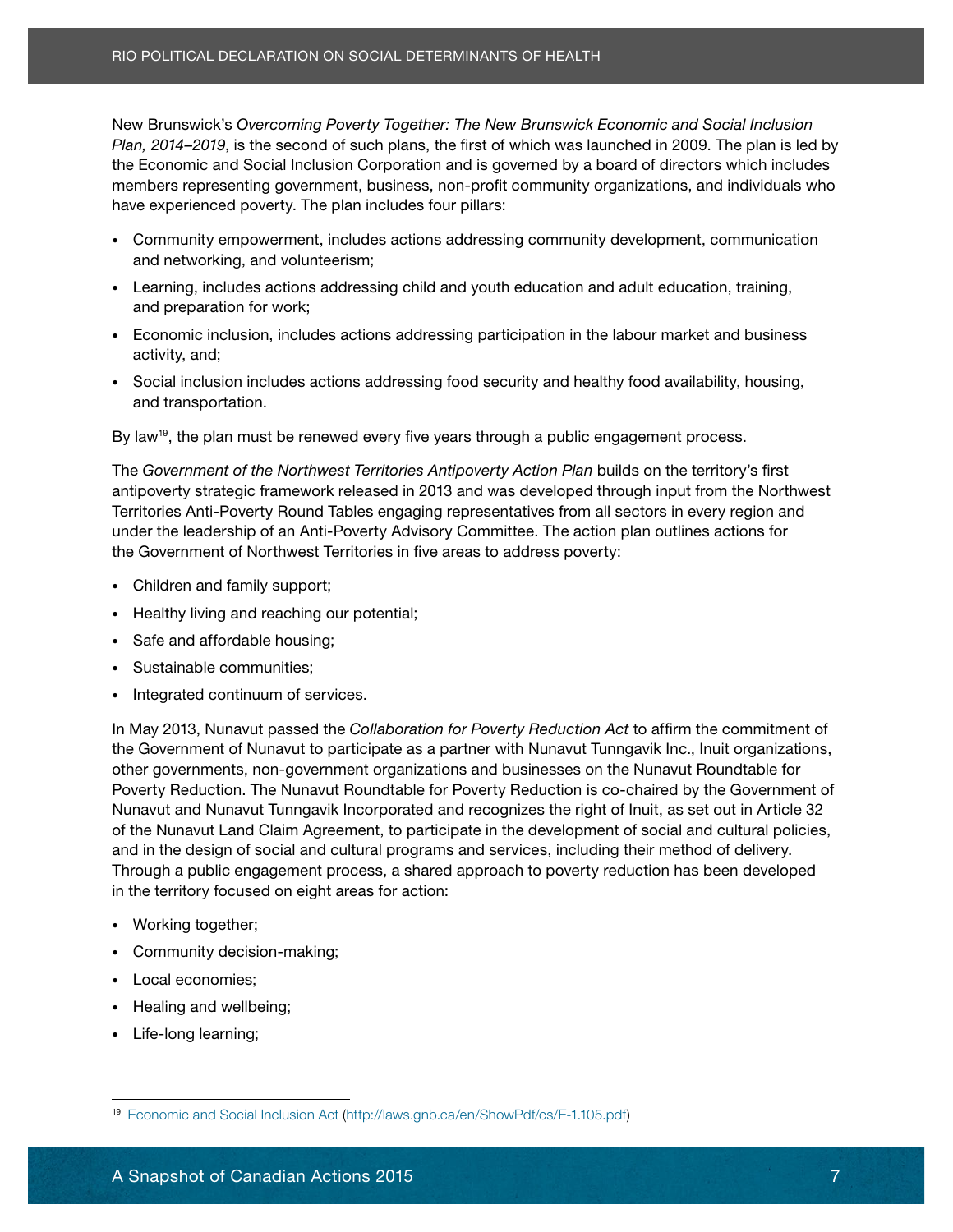- 
- Income assistance;
- Housing.

Based on this shared approach, the Roundtable is working to finalize the *Makimaniq Five Year Poverty* Reduction Action Plan and to develop indicators to measure progress in reducing poverty.

Saskatchewan is among the most recent provinces to announce an antipoverty strategy (October 2014). velit and the summing the most recent provinces to announce an anapoverty strategy (october 20<br>In Saskatchewan, an advisory group on poverty reduction consisting of community leaders and In daskatchewan, an advisory group on poverty reduction consisting or community icaders and<br>government officials was formed by the provincial government to review the work done to address goverming in onicials was formed by the provincial government to review the work done to address<br>poverty in Saskatchewan and identify any gaps where more work is needed. For more information on no roin ut the monument of Toward Hoolth Family and at elitical to the Uselth Costar Pels (sees) the sit ameter plan see summary of *Toward Health Equity: Canadian Approaches to the Health Sector Role* ([page 14](#page-19-1)). the role that the health sector played in informing the development of the Saskatoon antipoverty action

### 2.1.4 *[Framework for Early Childhood Development: Right from the Start](http://www.ece.gov.nt.ca/files/Early-Childhood/0002_699_early_child_dev_framework-action-plan-proof-1.pdf), 2013<sup>20</sup>* **CONSTRUCTS CONSTRUCTS**<br> [\(Government of the Northwest Territories\)](http://www.gov.nt.ca/agendas/vision/index.html)

- Phasellus ac nunc vel sem laoreet aliquam. Ut ultricies imperdiet ultrices. Aenean aliquam • Provides a framework to reduce barriers to a key determinant of health within challenging  $q$  contexts and conditions; aliquam ut pharetra at, vehicula sodales erat.  $q$  is used to be at  $q$  is used to be at  $q$  is used to be at  $q$  is used to be at  $q$  is used to be at  $q$  is used to be at  $q$  is used to be a
- Reflects a collaborative partnership between health and the education, culture and **pulvinging arcu sapien, ut commodo tellus.** The employment sectors; ut commodo tellus. The employment of the emplo
- Sed tincidunt pellentesque metus adipiscing aliquam. Nullam pellentesque nibh nec ligula mollis Prioritizes system integration and collaboration as a specific goal.

The Northwest Territories *Framework for Early Childhood Development* guides its programs and initiatives to support healthy development of all children from birth through the first years of life, within the diversity of the Northern context. The Departments of Education, Culture and Employmentcand Health and Social Services partnered in its development, which included a comprehensive public engagement process involving parents and caregivers, community members, elders, early childhood experts, and Northern leaders. The framework's goals are: porta. Maecenas blandit interdum velit ut dapibus. Sed nec justo sed mauris tristique tristique ut • Food security strategy and action plan have been developed);<br>• Isousing.<br>• Isousing.<br>• Housing.<br>• Housing.<br>• Housing.<br>• Housing.<br>• Housing.<br>• Reduction Action Plan and to develop indicators to measure progress in reducin

- Increased accessibility and participation in early childhood development programs, services, and supports for children and families;
- Enhanced quality of early childhood development programs, services, and supports, and;
- nec sem nunc. Nulla est velit, molestie vel luctus quis, bibendum et turpis. Nulla congue massa • Improved integration and collaboration at all levels of the early childhood development system.

<sup>20</sup> [http://www.ece.gov.nt.ca/files/Early-Childhood/0002\\_699\\_early\\_child\\_dev\\_framework-action-plan-proof-1.pdf](http://www.ece.gov.nt.ca/files/Early-Childhood/0002_699_early_child_dev_framework-action-plan-proof-1.pdf)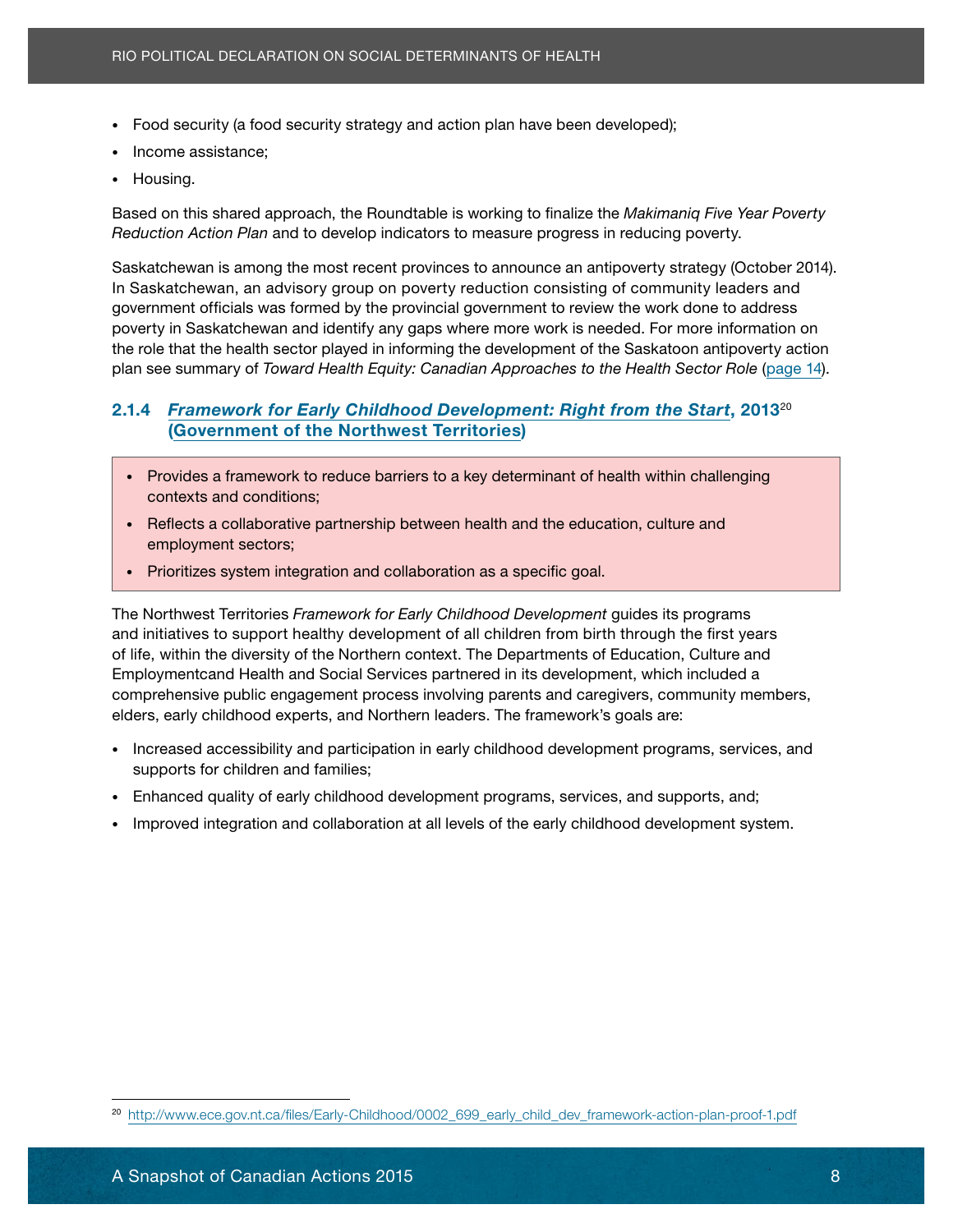#### <u>**CHADRA ACTIONS ONCE SOFT MATTION**</u> 2.1.5 *[National At Home/Chez Soi Final Report](http://www.mentalhealthcommission.ca/English/document/24376/national-homechez-soi-final-report)*, 201421, 22

• Demonstrates how a randomized trial design can measure the effectiveness of a multisectoral **consected intervention to address chronic homelessness;** Phasellus non equation is a consected in the consected in

vel mi condita vel suscipit est. Fuscalibus velit est. Fuscalibus velit est. Fuscalibus velit eros, eu sagitti<br>Est. Nullamma

• Reflects an approach that both engages sectors in its development and delivery, and contributes to a shift in demand away from acute services toward community-based services.

The Housing First (HF) model provides immediate access to permanent housing along with communitybased supports to people with histories of chronic homelessness without requiring treatment for mental illness or substance abuse as a condition of participation.

In 2008, with federal funding, the Mental Health Commission of Canada and stakeholders initiated a five-year randomized controlled field trial to test HF in five Canadian cities. More than 2,000 participants were engaged for two years, with half randomly assigned to receive HF and the other half continuing and then assigned community support at one of two levels of intensity depending on an individual's need of these services. Researchers studied the program's impact on their housing stability, service use and costs, community functioning, and quality of life in comparison to others who received Phasellus usualtus usualtus molesties tristique lectus molesties eleifend. Aliquam luctus massa nec nunc porttitori massa nec nunc porttitori massa nec nunc porttitori massa nec nunc porttitori massa nec nunc porttitori ma Richaratical Declaration on Social Det Friend Report, 2014<sup>21,22</sup><br>
2.1.5 National At Home/Chez Sof Final Report, 2014<sup>21,22</sup><br>
(Mential Health Commission of Canada)<br>
• Demonstrates how a randomized trial design can measure in a treatment as usual condition. Those randomized to HF were provided with permanent housing 'treatment as usual'.

Results showed that the HF model can be effectively implemented in a range of local-level contexts, provided directly. They also showed that HF contributed to appropriate shifts away from many types of (higher cost) crisis, acute, and institutional services towards more consistent community and elementum. Morti conventum felis elementum felis elementum felis elementum felis elementum luctus. Terminale e and that having a place to live with supports can lead to other positive outcomes beyond those

It was also found that to fully address the complexity of chronic homelessness, strong leadership and partnerships across departments, sectors, government and communities are needed to bridge across fragmented systems and programs.  $\blacksquare$ 

<sup>21</sup> <http://www.mentalhealthcommission.ca/English/document/24376/national-homechez-soi-final-report>

<sup>&</sup>lt;sup>22</sup> Initiative also fits under Rio Declaration theme: To monitor and increase accountability.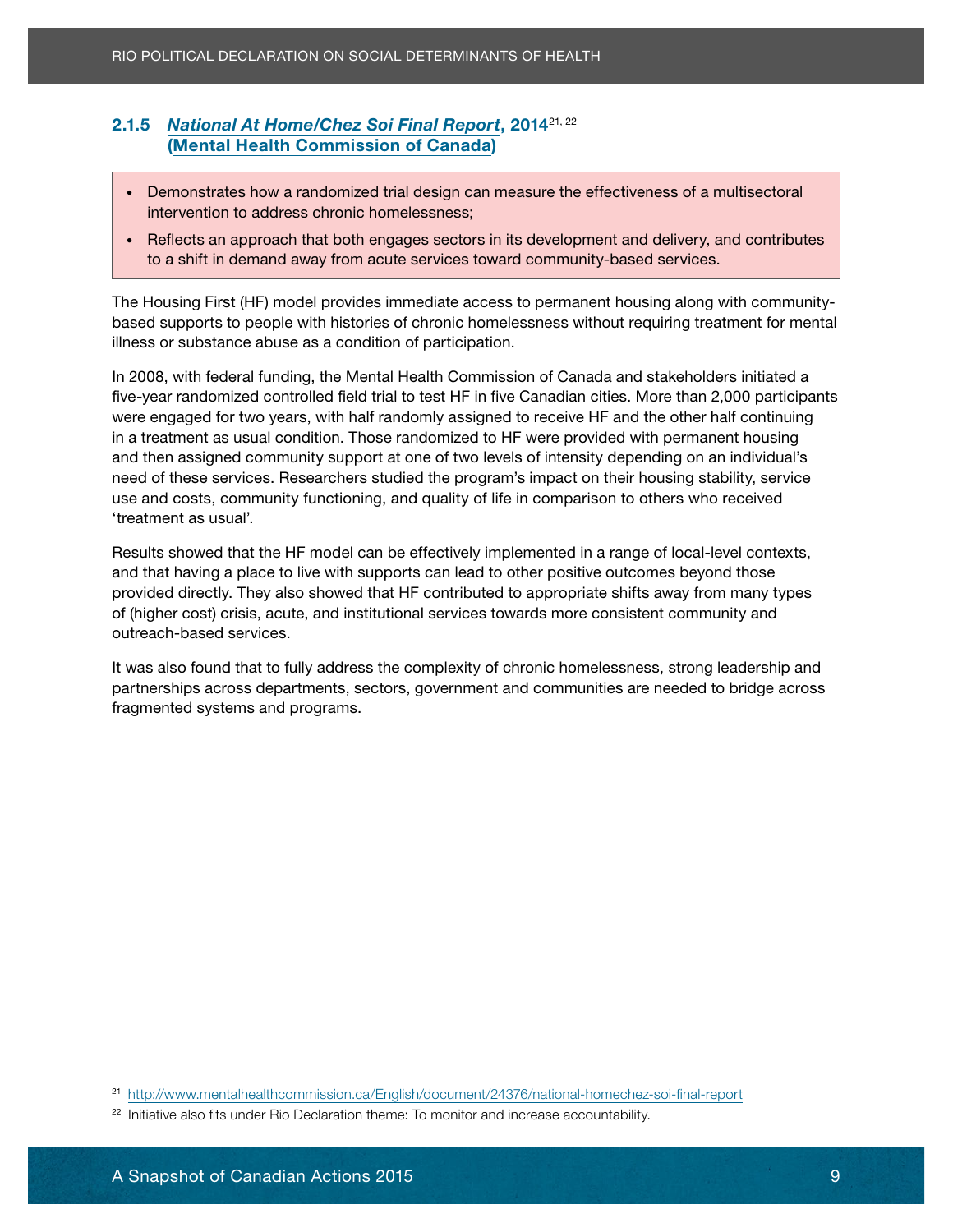### <span id="page-15-0"></span>2.2 RIO DECLARATION THEME:

#### Lorem ipsum dolor sit amet, consectetur adipiscing elit. Sed orci justo, commodo rutrum To promote participation in policy-making and implementation

This theme speaks to promoting participation in policy-making and implementation by:<br>

- orci tortor, non consequat sem. Etiam felis dui, elementum eu laoreet eget, suscipit id elit. Nam • optimizing citizens' influence in informing government policies which have direct impact on them;
- promoting inclusive and transparent health governance across all sectors and levels of society;
- $\overline{\phantom{a}}$  empowering communities and the public, including Indigenous populations, in policy-making and implementation, and; entitled, pretium pharetra diam. The pretium pharetra diam.
- promoting health equity by sharing good practices on effective participation in policy<br>eliteration methes consected adipide elit. Sed eu mi ac orci commodo until elit. Sed eu mi ac orci commodo until negue. Fusce vit<br>Fusce vitae decision-making.

#### CANADIAN ACTIONS RELATED TO THIS THEME:

- Open, transparent and engaging governments
- Engage and empower communities to participate in decision-making
- Empower aboriginal peoples for self-governance Phasellus ultrices tristique lectus molestie eleifend. Aliquam luctus massa nec nunc porttitor

#### 2.2.1 Select Canadian initiatives on open government:

- [Canada's Action Plan on Open Government 2014–16](http://open.canada.ca/en/canadas-action-plan-open-government)<sup>23</sup> [\(Government of Canada\)](http://www.canada.ca/en/gov/system/)<br>
(Government of Canada)
- *Newfoundland and Labrador Open Government Initiative*, 2014<sup>24</sup> ([Government of Newfoundland and Labrador](http://www.gov.nl.ca/government/index.html))
- Increase access to data for decision-making; integral risus. Integral risus eget risus. Integral risus. Integr
- $\overline{\phantom{a}}$  or  $\overline{\phantom{a}}$  ultricies. Nulla vel sem neglection  $\overline{\phantom{a}}$  in sagitting  $\overline{\phantom{a}}$ • Improve engagement of citizens in decision-making;<br>• Improve engagement of citizens in decision-making;
- Improve transparency of government.<br>• Improve transparency of government.

The Government of Canada has developed its second Action Plan on Open Government (Action Plan) as part of its Open Government Partnership commitments, which aim to make governments more open, accountable, and responsive to citizens. The Action Plan was developed in consultations with citizens, civil society organizations, and the private sector to contribute to more responsive, innovative and effective governance. The Action Plan consists of 12 commitments that fall under the following three 2.2 RIO DECLARATION THEME:<br> **To promote participation in policy-makin**<br>
This theme speaks to promoting participation in policy-<br>
• optimizing citizens influence in informing governme<br>
• **empowering communities and the pub** streams: open data, open information, and open dialogue. It aims to engage citizens in decision-making using innovative technologies by providing access to government data and information and accelerate progress on the delivery of more responsive and cost-effective services for Canadians.

elementum eget sagittis tristique, lobortis in urna. Donec vehicula, lacus sed commodo blandit,

Similarly, guided by the principles of transparency, accountability, participation and collaboration, the province of Newfoundland and Labrador launched an Open Government Initiative (OGI). OGI aims to improve access to information and data; provide meaningful opportunities for dialogue with the residents of Newfoundland and Labrador, and; bring government, partners, organizations and communities together to achieve common goals through collaboration. Its Office of Public Engagement,

<sup>23</sup> <http://open.canada.ca/en/canadas-action-plan-open-government>

<sup>24</sup> <http://www.open.gov.nl.ca/what.html>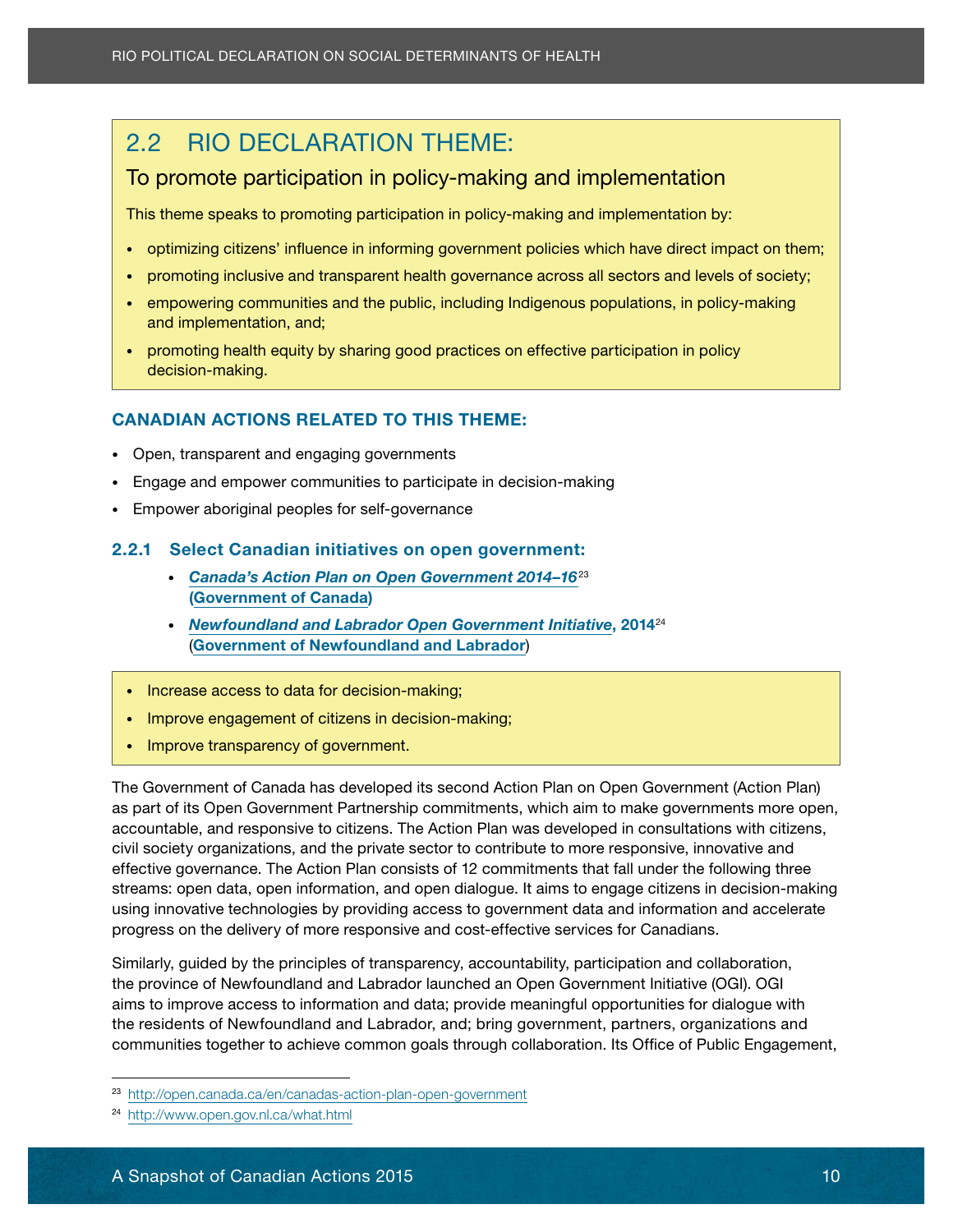and tour department to the dest, to conducting diaring an action plan that is high-quality, relevant the lead department for the OGI, is conducting dialogue sessions to provide meaningful opportunities and publicly-supported.

#### Lorem ipsum dolor sit amet, consectetur adipiscing elit. Sed orci justo, commodo rutrum 2.2.2 *Communicating the Social Determinants of Health: Guidelines for* <u>commun messaging</u>, 2010<br>Conseilem Council en Conjal Peterminente ef Health) ([Canadian Council on Social Determinants of Health\)](http://ccsdh.ca/about-ccsdh/) *[Common Messaging](http://ccsdh.ca/publications/)*, 2013<sup>25</sup>

vel mi condimentum faucibus vel suscipit est. Fusce porttitor velit eros, eu sagittis est. Nullam • Empowers communities and citizens to communicate the importance of action on determinants adipiscing eliteratur. Sed eliteratur eliteratur eliteratur pharetra diam. Lacinia eu viverra sed, pretium pha<br>Eu viverra sed, pretium pharetra diam. Lacinia eu viverra sed, pretium pharetra diam. Lacinia eu viverra sed, of health.

To improve Canadians' level of knowledge of how broader economic and social factors affect their health and well-being, this Canadian Council on the Social Determinants of Health report presents the results of research into the latest ideas and insights on how to effectively and broadly share information about social determinants of health. Report findings emphasize that effective messaging requires clear an open conversational approach. Customizing or adapting messages to the values, experiences and worldviews of the target audience is also critical. This can include 'priming' an audience by beginning with a message or idea that is likely to resonate with their outlook. The report supports health and public health professionals, researchers, community organizations, and other social determinants of health leaders from health and non-health sectors, in crafting effective and clear messages that will<br>. High equalities and the Calmential Social Determinants of Health<br>
the lead department for the OGI, is conducting dialogue sessions to<br>
for citizens and stateholders to participate in developing an action p<br>
and publicly-su and plain language, the use of concrete examples, stories or images to bring the information to life, and increase understanding and help to mobilize action.

#### Sed tincidunt pellentesque metus adipiscing aliquam. Nullam pellentesque nibh nec ligula mollis 2.2.3 Select YouTube videos mobilizing action on social determinants of health:

- Let's Start a Conversation About Health… and Not Talk About Health Care Duis magn[a veli](https://www.sdhu.com/health-topics-programs/health-equity/health-equity-resources)t, tristique vel sollicitudin placerat, condimentum ac dolor. Proin dolor turpis, *at All (video)*<sup>26</sup> elementum eget sagittis in urna. Donec vehicular sed commodo blandit, and the commodo blandit, and the commodo blandit, and the commodo blandit, and the commodo blandit, and the commodo blandit, and the commodo blandit and
- [Social Inequalities in Health](http://www.santemontreal.qc.ca/iss/en/), 2014<sup>27</sup> ([Montréal Public Health](http://www.santemontreal.qc.ca/en)) **Nulla vel sem neutre rhoncus** porta. Maecenas blandit interdum velit ut dapibus. Sed nec justo sed nec justo sed mauris tristique tristique<br>Sed nec justo sed nec justo sed mauris tristique ut dans la sed nec justo sed maria de la sed nec justo sed ne

• Promote participation in policy-making and implementation by raising public awareness of the range of factors and policies affecting health, using social mobilization technology.<br>Praesent of the range of factors and policies affecting health, using social mobilization technology.

nec sem nunc. Nulla est velit, molestie vel luctus quis, bibendum et turpis. Nulla congue massa The city of Sudbury's health unit produced a short video *Let's Start a Conversation About Health… and*<br>Mat Talk About Health Courset All to using suppresses of the investigational and accessoria conditions and riot *raik About Frealth Care at All* to raise awareness of the impact of social and economic conditions on<br>health. The video tells a story about the root causes (social determinants) of a theoretical citizen's health neain. The video tells a story about the foot causes (social determinants) or a meoretical chizen sineal<br>issues, drawing on local data and context, and shows what can be done to mitigate them in practical *Not Talk About Health Care at All* to raise awareness of the impact of social and economic conditions on ways. The video has since been adapted by provincial and local health authorities across Canada, and in communities in the United States and Australia, to mobilize action among non-health sectors and encourage the public to engage in a dialogue on the impact of social determinants of health on health and well-being.

<sup>25</sup> <http://ccsdh.ca/publications/>

<sup>26</sup> <https://www.sdhu.com/health-topics-programs/health-equity/health-equity-resources>

<sup>27</sup> <http://www.santemontreal.qc.ca/iss/en/>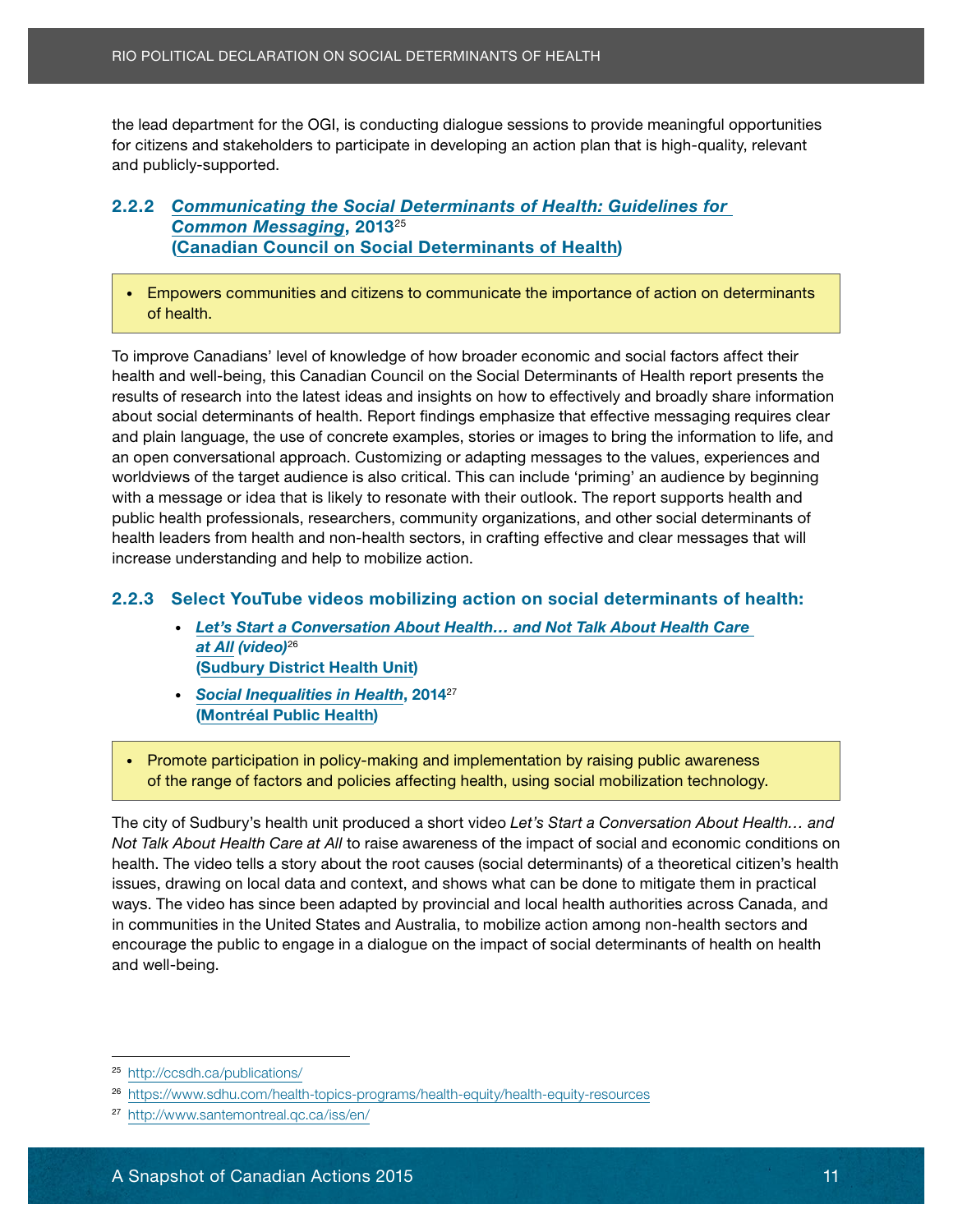DESCRIPTION IN CONSIDERTIES IN THE CONSIDERATION CONSIDERS THE CONSIDERT STATISTICS IN THE IMPORTANCE IN THE IN<br>In the city of Montréal. Using theoretical statistics which compare the impact of social inequalities on regulator y depending on the population group the individual belongs to. It can be used to cause engage various health and non-health sectors and the public on the impact of social and economic<br>fectors an basith and well, being dorci orthodiam dud won bonig.<br>Etiam felix dui, elementum europeantum europeantum europeantum europeantum europeantum europeantum europeantum health between underprivileged and affluent population groups, it shows an individual's potential life trajectory depending on the population group the individual belongs to. It can be used to educate and factors on health and well-being.

#### 2.2.4 [A Guide to Community Engagement Frameworks for Action on](http://nccdh.ca/resources/entry/a-guide-to-community-engagement-frameworks) **EVELT FOR THE CONDIMENTLY ENGINEEEE PORTTITOR VELOCIT CONDIMENTATION**<br>*[the Social Determinants of Health and Health Equity](http://nccdh.ca/resources/entry/a-guide-to-community-engagement-frameworks)*, 2013<sup>28</sup> nec douar Beterminants or ficatur and ficatur Equity, 2010<br>Mational Callabouating Cantra for Determinante of Hoalth) ([National Collaborating Centre for Determinants of Health\)](http://nccdh.ca/about-the-nccdh/)

• Provides practical guidance to public health practitioners on how to engage community members in addressing health equity and social determinants of health.

Community members increasingly expect to be engaged in decisions that affect them, and evidence to adapt interventions to community specific needs. This guide from the National Collaborating Centre for Determinants of Health (NCCDH) provides public health practitioners with practical information on how to incorporate community engagement in their work, focusing specifically on frameworks that address health equity and social determinants of health. The guide is intended to assist practitioners in selecting, adopting or revising a community engagement framework that is appropriate to their projects. Similarly, the Montein Public Health YouTube video illustrate the reflects of social inequalities in health Actions 2015<br>The Montein Action Public Health YouTube video internal public Similar Similar Actions 2015 Similar S suggests that effective community engagement can improve client satisfaction and provide information

sollicitudin nulla. Nulla risus magna, luctus eget dignissim nec, tempus vel augue. Donec eget

determinants of health. Profiles of 16 Canadian and international frameworks are provided, with summary information on principles, tools, barriers, success factors, and considerations for evaluation. This guide will help public health practitioners to effectively incorporate health equity and social determinants of health focused community engagement into their work. elementum eget sagittis tristique, lobortis in urna. Donec vehicula, lacus sed commodo blandit, The guide is informed by an analysis of frameworks that include a focus on health equity and social

#### 2.2.5 Update on *British Columbia Tripartite Framework Agreement on First Nation* **Health Governance [\(Government of British Columbia,](http://www2.gov.bc.ca/gov/content/governments/about-the-bc-government) [Government of Canada](http://www.canada.ca/en/gov/system/)** and [BC First Nations](https://www.aadnc-aandc.gc.ca/eng/1100100021009/1314809450456)) — [Establishing the First Nation Health Governance](http://www.fnha.ca/) [Structure in British Columbia](http://www.fnha.ca/)<sup>29, 30</sup>

- Enables First Nations in the province of British Columbia (BC) to participate fully in the<br>• Enables First Nations in the province of British Columbia (BC) to participate fully in the nec sem nunce sem nunce sem nunce de luctus quis, bibendum et turpis, bibendum et turpis. Nulla congue massage design and delivery of health and wellness services by creating a new First Nations Health<br>Courrises of the three rhoncus at. Vivamus solution commodo. In hacker platea dictumst. In hacker platea dictumst. In hacker platea d<br>In hacker plateau with the second commodo. In hacker plateau with the second commodo. In hacker plateau with t Governance Structure;
- Brings decision-making closer to home by recognizing and involving First Nations decisionmaking and service delivery processes and structures at local, regional and provincial levels;
	- Supports the creation of a more integrated and responsive health system that reflects the cultures, values and perspectives of BC First Nations.

The framework agreement sets out new roles and relationships amongst BC First Nations and federal and provincial governments and the four parts of the First Nations health governance structure,

<sup>28</sup> <http://nccdh.ca/resources/entry/a-guide-to-community-engagement-frameworks>

<sup>29</sup> <http://www.fnha.ca/>

<sup>&</sup>lt;sup>30</sup> Initiative also fits under Rio Declaration theme: To adopt better governance for health and development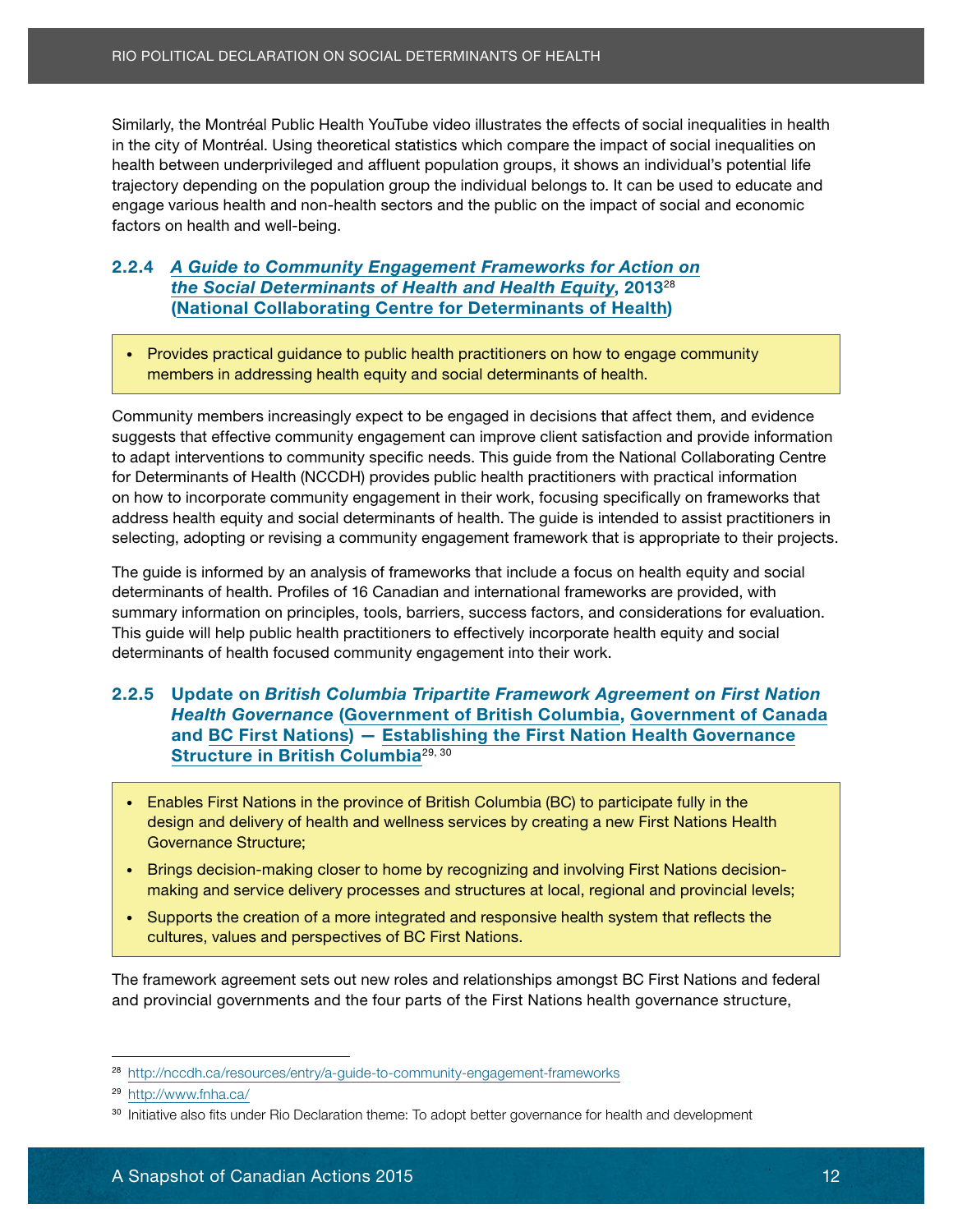**First Nations Health Council (FNHC) and the [Tripartite Committee on First Nations Health \(TCFN](http://www.fnha.ca/Documents/Together-In-Wellness-2013-14-Annual-Report.pdf#page=7)H).** including the [First Nations Health Authority \(FN](http://www.fnha.ca/about/fnha-overview)HA), [First Nations Health Directors Association \(FN](http://fnhda.ca/about/)HDA),

health programs and services previously provided by [Health Canada](http://www.hc-sc.gc.ca/ahc-asc/index-eng.php). Through the First Nations health governance structure, BC First Nations are better positioned to work with service partners across the provincial health system to design and deliver health and wellness services in a manner that respects the diversity, cultures, languages and contributions of BC First Nations. It is through this new way of working together that the partners aim to improve the quality, accessibility, delivery, effectiveness, efficiency and cultural appropriateness of health and wellness services accessed by BC First Nations, and eliminate the disparities and inequities in the health status between BC First Nations and other As of October 2013, the FNHA assumed full responsibility to plan, manage, design, deliver and fund the residents of BC.

The FNHA maintains a unique position within the provincial health system with a focus on improving community-based services, improving access to, and integration with, mainstream services by leveraging regional and provincial partnerships, and addressing the underlying determinants of health. success with the integration of services and the pairing of new investments with the health and wellness priorities of BC First Nations. After just one year of operations, the FNHA, BC [Ministry of Health](http://www2.gov.bc.ca/gov/topic.page%3Fid%3D81DB166CB943452DA726FC5F028F2E34) and Health Canada can point to

#### quis fermentum quam. Nunc justo ipsum, aliquam ut pharetra at, vehicula sodales erat. 2.2.6 *[Roots of Resilience: Overcoming Inequities in Aboriginal Communities](http://ccsdh.ca/publications/)*, 2013<sup>31</sup> [\(Canadian Council on Social Determinants of Health\)](http://ccsdh.ca/about-ccsdh/)

- Considers the particular social determinants resulting in persistent health inequities for  $\overline{\phantom{a}}$  $\vert$  indigenous people, and promote meaningful collaboration with them in the development elementum. Morbi convallis ultrices luctus. And programs; and programs in the latter mass pretium felix elementum felix elementum felix elementum felix elementum luctus. And the state of the state of the state of the state
- Empowers the role of communities and strengthen civil society contribution to policy-making elementum eget sagittis tristique, lobortis in urna. Donec vehicula, lacus sed commodo blandit, lacus sed commodo blandit, and in urna. Donec vehicula, lacus sed commodo blandit, and in urna. Donec vehicula, and in urna. D nisi erat accumsan ipsum, in volutpat ante turpis eget risus. Integer accumsan odio vel risus

It is widely recognized that Aboriginal peoples in Canada face significant and persistent inequities that affect the health and well-being of individuals and communities. Consistent with the Rio Declaration commitment to promote participation in policy-making and implementation, this report produced by the in Canada that have successfully pursued greater self-determination to target the structural causes of inequity. These five examples demonstrate that many Aboriginal communities are successfully pursuing self-determination in many different ways. However, all of the approaches profiled in the report are grounded on a strong commitment to maintaining Indigenous cultures and values, and a willingness to create and adopt new approaches outside of the models provided by broader Canadian society to High the Political Declination (on Social Determinants of Health<br>
including the First Nations Health Authority (FNHA), First Nations Health<br>
First Nations Health Council (FNHC) and the Tripartite Committee on<br>
As of Octobo Canadian Council on Social Determinants of Health explores the experiences of five Aboriginal groups address the root causes of inequity. The positive experiences documented in this report can provide examples for other Aboriginal communities and populations.

<sup>31</sup> <http://ccsdh.ca/publications/>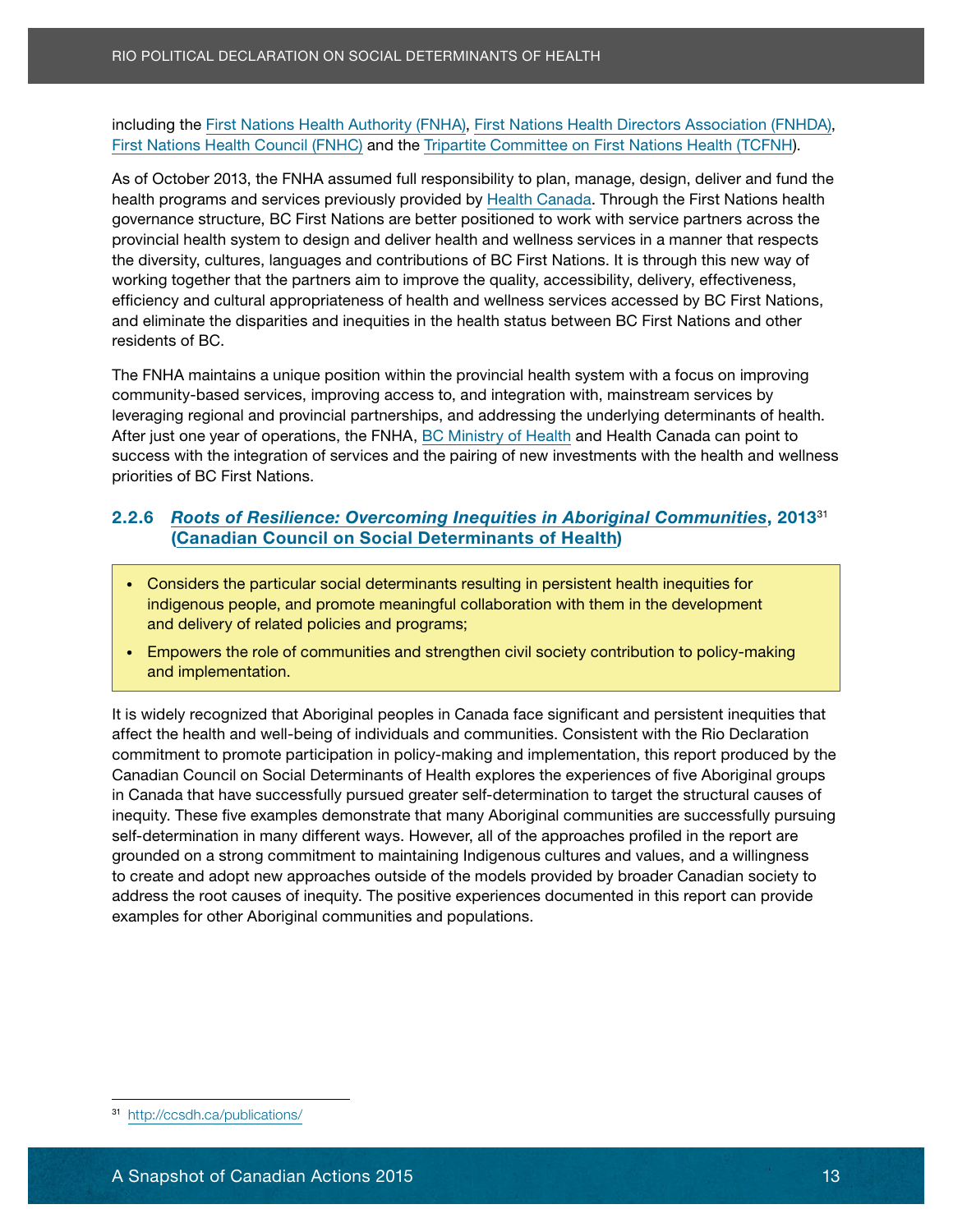### <span id="page-19-0"></span>2.3 RIO DECLARATION THEME:

#### Lorem ipsum dolor sit amet, consectetur adipiscing elit. Sed orci justo, commodo rutrum To further reorient the health sector towards reducing health inequities

This theme highlights the need for the health sector to advance health equity by:  $\overline{\phantom{a}}$ 

- orci tortor, non consequat sem. Etiam felis dui, elementum eu laoreet eget, suscipit id elit. Nam • developing and maintaining public health policies which reduce health inequities;
- $\quad \bullet \quad$  providing equitable access to health care and health promotion and disease prevention services;
- building public health capacity for intersectoral action on social determinants of health;
- promoting changes within the health sector through collaboration and building capacity and Provincial tools to reduce health inequities, and;<br>the electron in provincial inequities, and;
- exchanging successful practices, tools, and approaches on how to reorient the health sector **sollicitudin nulla risus magna, luctus eget dignissim nulla risus vel august vel august vel august vel august v**

#### CANADIAN ACTIONS RELATED TO THIS THEME:

nunc massa, tempor ornare eliteratur.<br>Tempor ornare eliteratur

- Strengthen health systems through health sector leadership for health equity
- Integrate equity, including gender-related considerations, into the design and delivery of programs external services tristians of the contract molesties and services molesties and services
- Provide capacity and tools to advance health equity

#### Sed tincidunt pellentesque metus adipiscing aliquam. Nullam pellentesque nibh nec ligula mollis 2.3.1 *[Toward Health Equity: Canadian Approaches to the Health Sector Role](http://www.who.int/social_determinants/publications/64-03-Towards-Health-Equity-EN-FINAL.pdf)*, 2014<sup>32</sup> ([Public Health Agency of Canada](http://phac-aspc.gc.ca/about_apropos/index-eng.php))

Duis magna velit, tristique vel sollicitudin placerat, condimentum ac dolor. Proin dolor turpis, • Promotes a range of health sector approaches in, for example, building health equity capacity, using data to engage across sectors, and fostering a supportive organizational culture, which have been proven or are promising to advance health equity.

porta. Maecenas blandit interdum velit ut dapibus. Sed nec justo sed nec justo sed mauris tristique tristique <br>Sed nec justo sed nec justo sed maria tristique tristique ut dans la sed nec justo sed nec justo sed nec justo

This report, prepared by the Public Health Agency of Canada as part of Canada's contribution to the advancing health equity within health sector policies, program and practice at the federal, provincial/ territorial and regional levels. 8th Global Conference on Health Promotion, illustrates Canadian experiences and lessons learned in

<span id="page-19-1"></span>To illustrate how health equity is integrated within the Canadian health sector, the report profiles the re machate now health equity is integrated within the sandalar health sector, the report promos the<br>mandates and roles of three organizations at different levels of government: the Federal Health Portfolio mandated and refed on three erganizations at amorem forcid or government. The rederar ricalities of Health Agency of Canada, [Health Canada,](http://www.hc-sc.gc.ca/ahc-asc/index-eng.php) [Canadian Institutes of Health Research,](http://www.cihr-irsc.gc.ca/e/37792.html) at the 2.3 RIO DECLARATION THEME:<br>
To further recorient the health sector tows<br>
This theme highlights the need for the health sector to  $\sim$ <br>
developing and maintaining public health policies where the control of the canadian act national level); [Alberta Health Services](http://www.albertahealthservices.ca/about.asp) (the provincial/territorial level), and; [Saskatoon Health Region](https://www.saskatoonhealthregion.ca/) (the local level). The report is framed around three themes that emerged during consultations with leaders and practitioners from various health sector organizations at the federal, provincial/territorial and regional level: build a strong foundation for action, establish and use evidence, and collaborate with others outside the health sector.

<sup>32</sup> [http://www.who.int/social\\_determinants/publications/64-03-Towards-Health-Equity-EN](http://www.who.int/social_determinants/publications/64-03-Towards-Health-Equity-EN-FINAL.pdf?ua=1)-FINAL.pdf?ua=1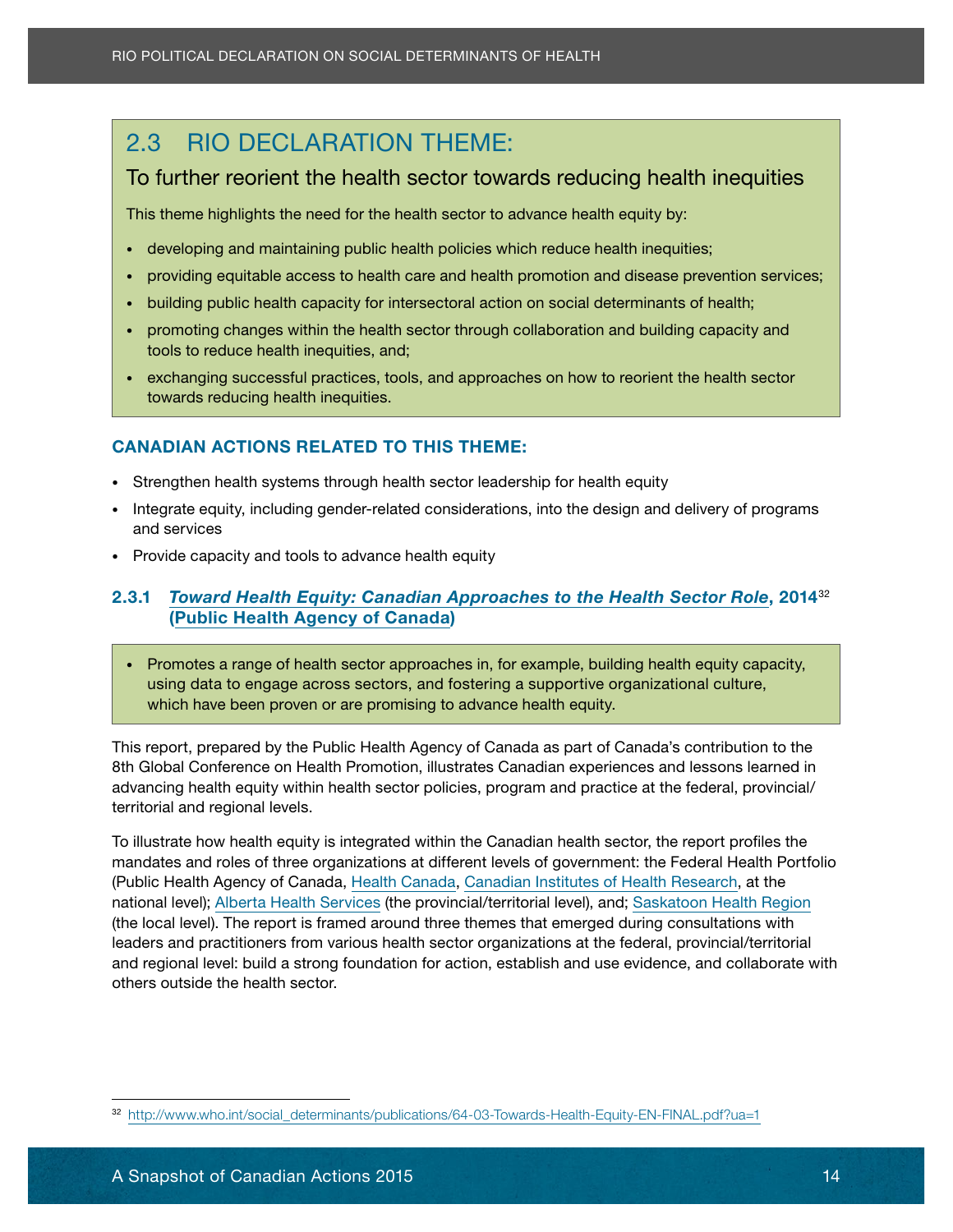organizations outlined in the report. Some of the lessons learned revolve around: The report presents a few key lessons learned about promoting equity within the health sector

- evidence base and testing and sharing best and promising practices; • The important role of governments as demonstrated in the federal example in providing data and
- The benefit, as illustrated in the described provincial experience, of leadership and internal capacity orci tortori tortori, as inustrated in the described provincial experience, or leadership and internal capacity to routinely consider health equity<sup>33</sup> within public health organizations;
- Local-level use of health data to inform action to combat poverty can influence and inform policies on the social determinants of health. Lorem is a method sit amethy site amethy site amethy site amethy site amethy site amethy site amethy site and consected the site amethy site amethy site and consected the site amethy s

Lessons learned within different jurisdictions in Canada point to the importance of strong organizational promine und priorities, as well as eliterated the protocol in the sympathetic individuals at electron in the minimal system of the material system of the model of the model of the model of the model of the model of the mod populations, the media, and policy makers across various sectors. culture and priorities, as well as participation and engagement of marginalized or disadvantaged

#### sollicitudin nulla risus magna risus magnaeus magna, luctus eget dignissim nec, tempus vel august dignis vel a<br>Donec eget dignises magnaeus vel august vel august eget dignis vel august dignises dignises dignises and contr 2.3.2 Select Canadian provincial/territorial wellness plans/wellness strategies:

- ([Yukon Health and Social Services](http://www.hss.gov.yk.ca/mission.php))<br>. • *[On the Path Together: Wellness Plan for Yukon's Children and Families](http://www.yukonwellness.ca/pdf/wellnessplan.pdf)*, 2014<sup>34</sup>
- *Alberta's Strategic Approach to Wellness*, 2014<sup>35</sup> **an. Nunc justo in the contra at at alignment** at  $\alpha$  at  $\alpha$  at  $\alpha$  at  $\alpha$  at  $\alpha$  at  $\alpha$  at  $\alpha$  at  $\alpha$  at  $\alpha$  at  $\alpha$  at  $\alpha$  at  $\alpha$  at  $\alpha$  at  $\alpha$  at  $\alpha$  at  $\alpha$  at  $\alpha$  at  $\alpha$  at  $\alpha$  at  $\alpha$  at  $\alpha$  at  $\alpha$
- [New Brunswick's Wellness Strategy 2014–2021. The Heart of Our Future](http://www2.gnb.ca/content/dam/gnb/Departments/sd-ds/pdf/Wellness-MieuxEtre/NewBrunswickWellnessStrategy2014-2021.pdf)<sup>36</sup> **COVERTIGHT CONTROLS CHANGES**
- Sed tincidunt pellentesque metus adipiscing aliquam. Nullam pellentesque nibh nec ligula mollis • Provide comprehensive wellness strategies, wellness plans or guiding frameworks for public<br>• Provide comprehensive wellness strategies, wellness plans or guiding frameworks for public health focusing on a planned approach to lifelong health and well-being (in majority of Duis magna velit, tristique velit, tristique vel sollicitudin placerat, condition ac dolor. Proin dolor turbis,<br>Duis sollicitudin placerat, condition dolor turbis, condition dolor turbis, condition dolor turbis, condition initiative examples);
- Promote collaborative multisectoral work, championed by the health sector (in majority of **initiative examples), to advance health equity.** Integral risus equitorial contract risus equitorial contract ri

ornare eget placerat tortor ultricies. Nulla vel sem neque, in sagittis leo. Ut aliquet rhoncus

In Canada, several provinces/territories have developed wellness strategies, wellness plans or guiding frameworks for public health (for example, Yukon, Alberta, New Brunswick). These documents guide partnerships with various sectors and the public. They focus on health and the determinants of health, and help governments measure improvements in the health and wellbeing of their people now and quis odio rhoncus ut iaculis augus ut iaculis augus posuere. Mauris augus pulvinar nunc, eu portuis augus pulvinar nunc, eu portitor lectus ut iaculis augus pulvinar nunc, eu portuis aliquet pulvinar nunc, eu portuis augus Fitch report in the transmistable in the respect of Mechanism Society (Mechanism Society and the report. Some of the lessons learned about pronouncing equivalents of Mechanism role of governments as demonstrated in the fed jurisdictions in how to reduce the gap between the most and least healthy through collaborative into the future.

<sup>&</sup>lt;sup>33</sup> For more detailed information on lessons learned from the province of Alberta's approach to social determinants of health and health equity, see the [National Collaborating Centre for Determinants of Health's case study profiling](http://nccdh.ca/resources/entry/alberta-health-services)  [Alberta Health Services](http://nccdh.ca/resources/entry/alberta-health-services) ([http://nccdh.ca/resources/entry/alberta-health-services\)](http://nccdh.ca/resources/entry/alberta-health-services)

<sup>34</sup> <http://www.yukonwellness.ca/pdf/wellnessplan.pdf>

<sup>35</sup> <http://www.health.alberta.ca/documents/Strategic-Approach-Wellness-2013.pdf>

<sup>36</sup> [http://www2.gnb.ca/content/dam/gnb/Departments/sd-ds/pdf/Wellness-MieuxEtre/](http://www2.gnb.ca/content/dam/gnb/Departments/sd-ds/pdf/Wellness-MieuxEtre/NewBrunswickWellnessStrategy2014-2021.pdf) [NewBrunswickWellnessStrategy2014-2021.pdf](http://www2.gnb.ca/content/dam/gnb/Departments/sd-ds/pdf/Wellness-MieuxEtre/NewBrunswickWellnessStrategy2014-2021.pdf)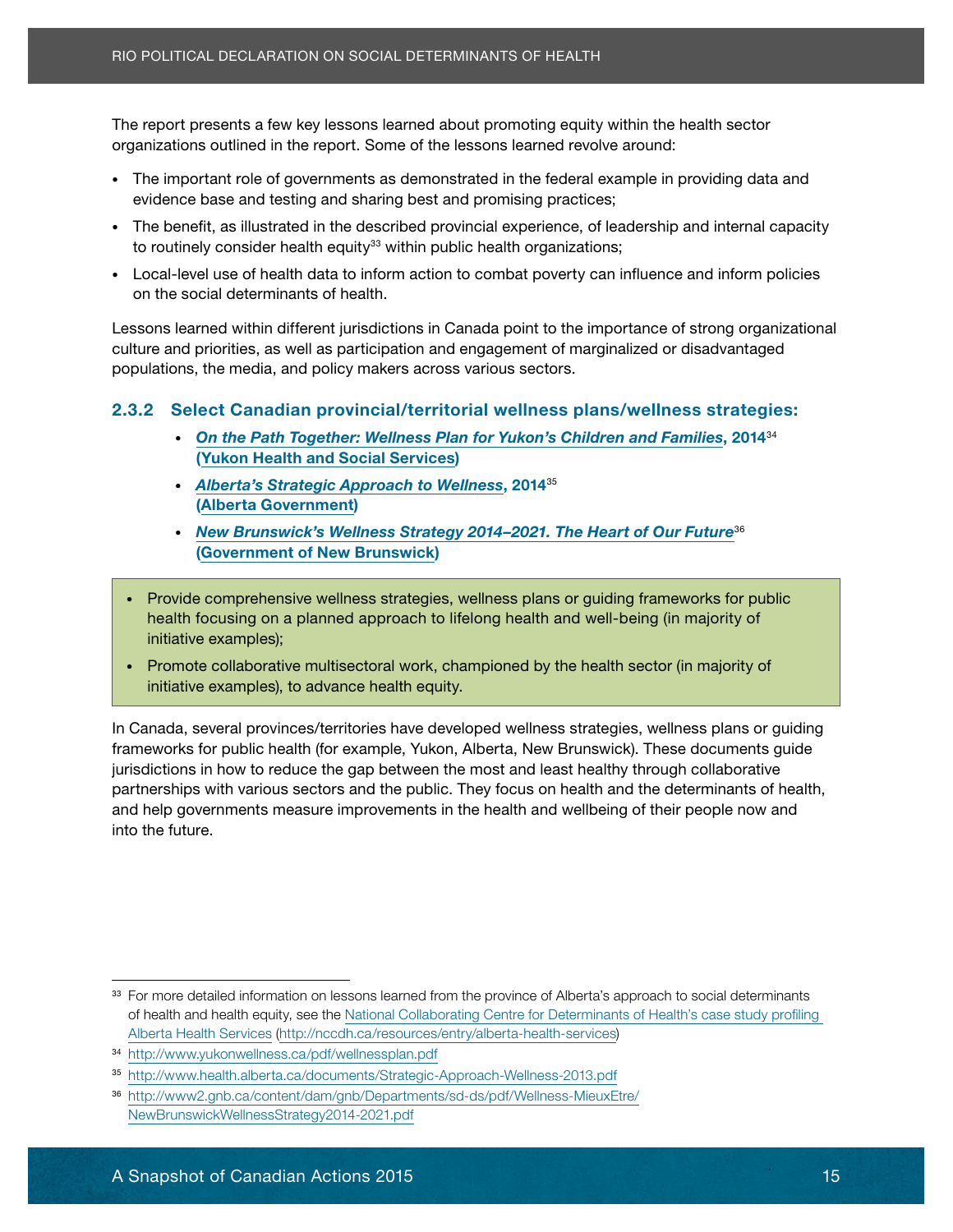and Families, which combines the science of prevention and the wisdom of Yukon people to promote nicipiay or iactors at the mannatal, raminy, community and society levels that impact neath. In sets out the following three pathways for lifelong health and well-being: well-being, prevent illness and reduce health inequities. The strategies in the plan reflect the complex interplay of factors at the individual, family, community and society levels that impact health. The plan

- Getting a good start in life with nurturing adults and safe, stimulating surroundings;
- eleifend ullamcorper erat sed placerat. Nullam imperdiet risus quis nisi porta luctus. Sed ut justo • Raising kids who flourish by creating opportunities for children and young people to develop<br>enfidence interacte and positive relationships: confidence, interests, and positive relationships;
- Healthy living for all by making healthy choices easier and equipping all people with information, skills and opportunities to make good decisions.

The plan is a roadmap for action on wellness for multiple sectors, such as governments, community complete the advantage for action on wombodo to mattepic obstore, dabit as governmente, commation or prairies sigam and signification numericity and rain communities, and is a namement for measuring progressive improve health outcomes for children and families.<br>.

achieving wellness in the province of Alberta and provides a starting point for further discussion, action and change, and a rationale for focusing proactively on health and the determinants of health. It shifts the dialogue from the delivery of health care to a discussion about Albertans' health and wellness. The document forms the foundation upon which multiple sectors, such as governments, non-governmental organizations and businesses, and the public can collaborate to improve the health and wellness *Alberta's Strategic Approach to Wellness* lays out an overarching vision, principles and strategies for of Albertans.

Sed tincidunt pellentesque metus adipiscing aliquam. Nullam pellentesque nibh nec ligula mollis The province of [New Brunswick](http://www2.gnb.ca/content/gnb/en/contacts/dept_renderer.201548.html#mandates)'s *Wellness Strategy 2014–2021* is championed by the New Brunswick [Department of Healthy and Inclusive Communities,](http://www2.gnb.ca/content/gnb/en/contacts/dept_renderer.201548.html#mandates) which is outside the health sector. The strategy<br>. is a road map for action on all dimensions of wellness and determinants of health, and supports work across and within all levels and sectors of government, and with community organizations<br>work across and within all levels and sectors of government, and with community organizations and the public. The strategy builds in an equity focus as one of its three key guiding principles,<br> which guides decisions and actions on improving the wellness of New Brunswickers. The strategy<br>which guides decisions and actions on improving the wellness of New Brunswickers. The strategy measures progress on wellness by unterent determinants or nealth, such as geography, gender,<br>age, Aboriginal status and income, by the same token emphasizing that addressing the wellness age, Abonginal status and income, by the same token emphasizing that addressing the wellness<br>gap will positively impact population health outcomes. The strategy promotes a comprehensive approach consisting or five key actions one or which is promoting evidence informed praetice, therefore creating mechanisms that allow for the exchange of promising and best practices. For example, the bridting of Vukon developed On Me Path Together: Wellmas Plan for Vakon's Children Canadian Actions 2015 For examples. The analogue of the Path Togethers Plan for examples of the territorial actions 2016 F measures progress on wellness by different determinants of health, such as geography, gender, approach consisting of five key actions one of which is promoting evidence informed practice,

#### 2.3.3 *[Ontario Public Health Standards](http://www.health.gov.on.ca/en/pro/programs/publichealth/oph_standards/docs/ophs_2008.pdf)*, 2008, updated 2014<sup>37</sup> 2.0.0 **Ontario Fubric Ficarti currical at.** 2000, apudicu 2017 ([Ontario Ministry of Health and Long-Term Care\)](http://www.health.gov.on.ca/en/common/ministry/)

• Establishes requirements for integrating equity into the design and delivery of public health programs and services.

In Canada, some provincial governments (Ontario, Nova Scotia) have developed public health standards which set minimum requirements for provision of public health programs and services and provide direction on public health action at the provincial and/or local-level.

<sup>37</sup> [http://www.health.gov.on.ca/en/pro/programs/publichealth/oph\\_standards/docs/ophs\\_2008.pdf](http://www.health.gov.on.ca/en/pro/programs/publichealth/oph_standards/docs/ophs_2008.pdf)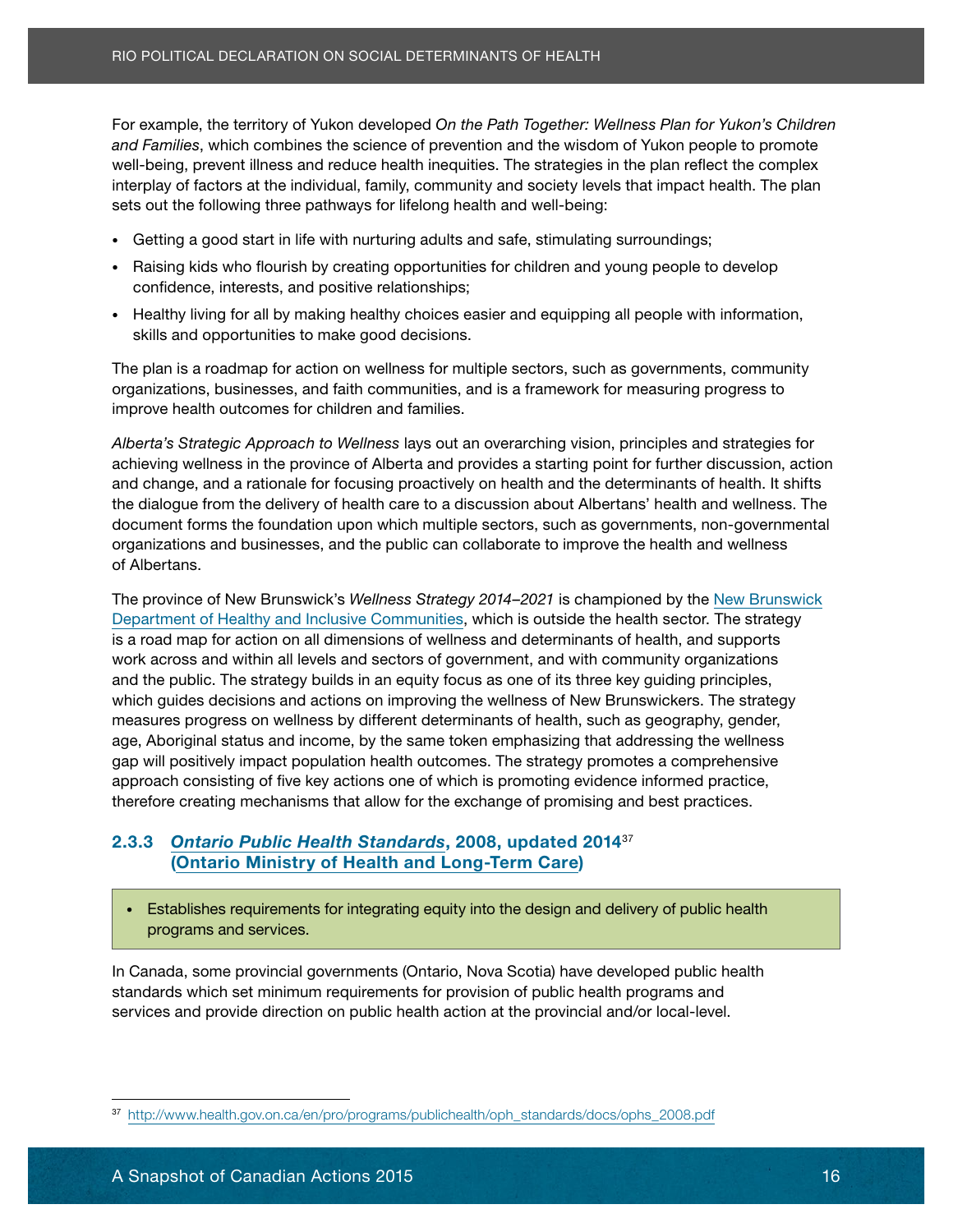of Ontario's 36 boards of health, which are responsible for providing public health programs and The Ontario Public Health Standards (OPHS) and incorporated protocols outline expectations services that contribute to the physical, mental, and emotional health and well-being of all Ontarians.

To ensure that boards of health design, deliver, and evaluate public health programs and services to meet the needs of various populations, the OPHS requires that board of health initiatives be guided by principles of need, impact, capacity, partnership and collaboration. The OPHS mandates, for example, that boards of health monitor food affordability, increase awareness of health inequities that contribute to chronic disease, and work with boards of education to support healthy policies and the creation or enhancement of supportive environments to promote healthy behaviours such as healthy eating; tobacco control, and; physical activity.

#### 2.3.4 [Promote, Protect, Prevent: Our Health Begins Here.](http://www.health.gov.bc.ca/library/publications/year/2013/BC-guiding-framework-for-public-health.pdf) **[BC's Guiding Framework for Public Health](http://www.health.gov.bc.ca/library/publications/year/2013/BC-guiding-framework-for-public-health.pdf), 201338** ([British Columbia Ministry of Health\)](http://www.gov.bc.ca/health/) august eget dignissim nec, tempus vel august vel august vel august vel a

nunc massa, tempor ornare elit.

and delivery of public health policies, programs and services. hendrerit lacus, ac sodales dolor cursus in. Quisque vitae libero eget massa dignissim tempor • Serves as a guiding document for the public health system, integrating equity into the design

quis fermentum quam. Nunc justo ipsum, aliquam ut pharetra at, vehicula sodales erat. *Promote, Protect, Prevent: Our Health Begins Here. BC's Guiding Framework for Public Health* Phasellus ultrices tristique lectus molestie eleifend. Aliquam luctus massa nec nunc porttitor (Guiding Framework) is the province of British Columbia's high-level directional document for the public health system which aims to improve the health and well-being of British Columbians. The services and resources to establish a long-term vision for the public health system. The Guiding Framework establishes a vision of "vibrant communities in which all people achieve their best health and well-being where they live, work, learn and play" and promotes improved health equity across all population groups, such as recent immigrants, Aboriginal peoples, women, men, children, youth, and entiors. The Guiding Framework also supports a population health approach and the public health role in health equity through information, education, leadership for healthy public policy and multisectoral approaches, and partnerships across all levels of government and within communities. porta. Maecenas blandit interdum velit ut dapibus. Sed nec justo sed mauris tristique tristique ut High Order Declinearly the Share of Canadian Actions 2015 Rienarly on the Canadian Actions 36 boards of health, which are responsible for providing the Orbitrio's 36 boards of health, which are responsible for providing th Guiding Framework sets the stage to better align health promotion and protection policies, programs,

The Guiding Framework identifies seven visionary goals for the public health system: healthy living substance harms; communicable disease prevention; injury prevention; environmental health, and; public health emergency management. Together, these goals represent the key areas of focus for BC's public health system over the next ten years. Each of the goals organize existing provincial strategies and identify objectives for the health system which inspire action to address the burden of disease and injury in collaboration with key health and non-health sector partners. Work across all visionary goals consider and healthy communities; maternal, child and family health; positive mental health and prevention of the settings that affect people and the unique needs of different population groups, such as differences in culture, gender and age. Each goal also has a set of performance measures to help measure progress and motivate action. There are also a set of overarching measures, which are intended to measure system performance and are indicative of important changes in the overall health and well-being of the population.

The Guiding Framework reinforces the importance of strategic partnerships and collaborative efforts. To support the implementation of the Guiding Framework, the BC Ministry of Health and local health authorities work with partners, such as the First Nations Health Authority and Tripartite partners, community organizations and schools, to design and deliver policies, programs and services that respond to specific needs of target populations.

<sup>38</sup> [http://www.health.gov.bc.ca/library/publications/year/2013/BC](http://www.health.gov.bc.ca/library/publications/year/2013/BC-guiding-framework-for-public-health.pdf) -guiding-framework-for-public-health.pdf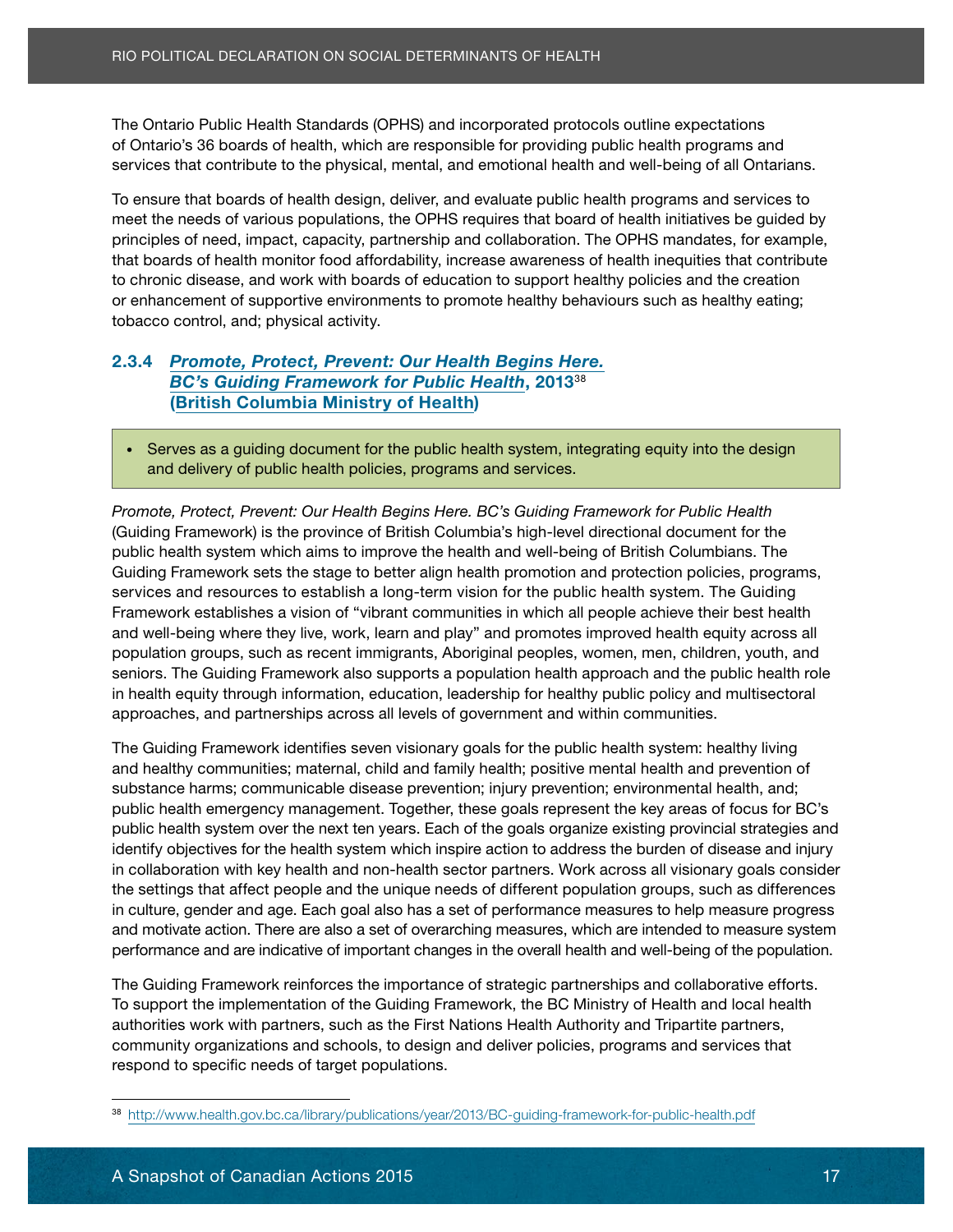## **Canadian Institutes [of Health Research, Institute of Gender and Health](http://www.cihr-irsc.gc.ca/e/8677.html)**)

#### • Reorients health research to support gender equity.

Responding to inequities in health requires a good understanding of the state of and trends in inequalities, an understanding of how they come about, and research into effective approaches to reduce them. The 13 [Canadian Institutes of Health Research](http://www.cihr-irsc.gc.ca/e/37792.html) make important contributions to the evidence base to support health sector reorientation in several areas: supporting routine consideration of sex and gender influences in research to ensure that the outcomes are equitably applicable to the health of men and are created and impact of policy on health, and; testing and scale up of effective interventions to address health inequities experienced by Aboriginal Peoples (the latter two are summarized on <u>page 28</u>). 3.3.5 *[Shaping Science for a Healthier World: Strategy 2017](http://www.cihr-irsc.gc.ca/e/48633.html),* 2014<sup>39</sup><br> **Canadian Institutes of Health Research, Institute of Gender<br>
Regionding to inequities in health requires a good understanding of the state of a<br>
Regi** women, girls, boys and gender diverse populations; understanding the pathways through which inequities

consected id to torto and accumulate ideales lacus equation. Aeroan accumulate iaculis. Phasellus nonnellus no<br>In the consected in the consection of the consection of the consection of the consection of the consection of

Consistent with this Rio Declaration commitment, the Canadian Institutes of Health Research Densistent with this rife Beelaration communiont, the Canadian motitates or nearn ricecaron.<br>Institute of Gender and Health fosters research excellence regarding the influence of [gender and sex](http://www.cihr-irsc.gc.ca/e/47830.html#d1)<sup>40</sup> en health, and applied these research midings to fachtly and dearese preseing health enalienged<br>facing men, women, girls, boys and gender diverse people. The Institute of Gender and Health plays an idding mon, women, gind, beye and gender arrefee peepler me include or cented and ricallit playe and<br>important leadership role in advancing knowledge, building capacity for gender, sex and health research  $q_{\text{SPE}}$  discussions and career stages and acceleration the application of evidence in the real vehicles  $q_{\text{SPE}}$ across disciplines and career stages, and accelerating the application of evidence in the real world.<br> on health, and applies these research findings to identify and address pressing health challenges

The Institute of Gender and Health launched a five-year strategic plan in 2013, which focuses on innovation (development and use of methods and instruments to support sex and gender sensitive research), and; impact (making sex and gender evidence more available, in useful forms and ways to  $\blacksquare$ inform policy and practice). Ethanic mass pretium felix elementum felix elementum luctus. Etiam aliquet massa pretium felix elementum luctus. In the settam settam felix elementum luctus. In the settam settam settam integration (building consideration of sex and gender into research granting and review processes),

Duis magna velit, tristique vel sollicitudin placerat, condimentum ac dolor. Proin dolor turpis, For example, the Institute of Gender and Health was instrumental in the establishment of the Canadian Institutes of Health Research requirement that all grant applicants respond to mandatory questions about whether their health research designs include gender and/or sex considerations. Applicants who indicate that they are considering sex and/or gender are required to explain how, and those not taking in the up sex and/or gender are required to justify why not. Since then, the Canadian Institutes of Health Research has seen an increase in grant applications which include sex and/or gender considerations.

#### Donec sed nulla urna, quis ultrices est. Mauris sit amet ipsum id nulla lacinia tempor. Praesent 2.3.6 *[Physicians and Health Equity: Opportunities in Practice](https://www.cma.ca/En/Pages/health-equity.aspx)*, 2012–2015<sup>41</sup> ([Canadian Medical Association](https://www.cma.ca/En/Pages/history-mission-vision.aspx))<br>
(Canadian Medical Association)

rhoncus at. Vivamus sollicitudin consequat commodo. In hac habitasse platea dictumst. • Identifies roles for physicians in contributing to health equity.

The Canadian Medical Association is a national, voluntary association of physicians that advocates on behalf of its members and the public for health and high-quality health care and provides leadership and guidance to physicians.

<sup>39</sup> <http://www.cihr-irsc.gc.ca/e/48633.html>

<sup>40</sup> <http://www.cihr-irsc.gc.ca/e/47830.html#d1>

<sup>41</sup> <https://www.cma.ca/En/Pages/health-equity.aspx>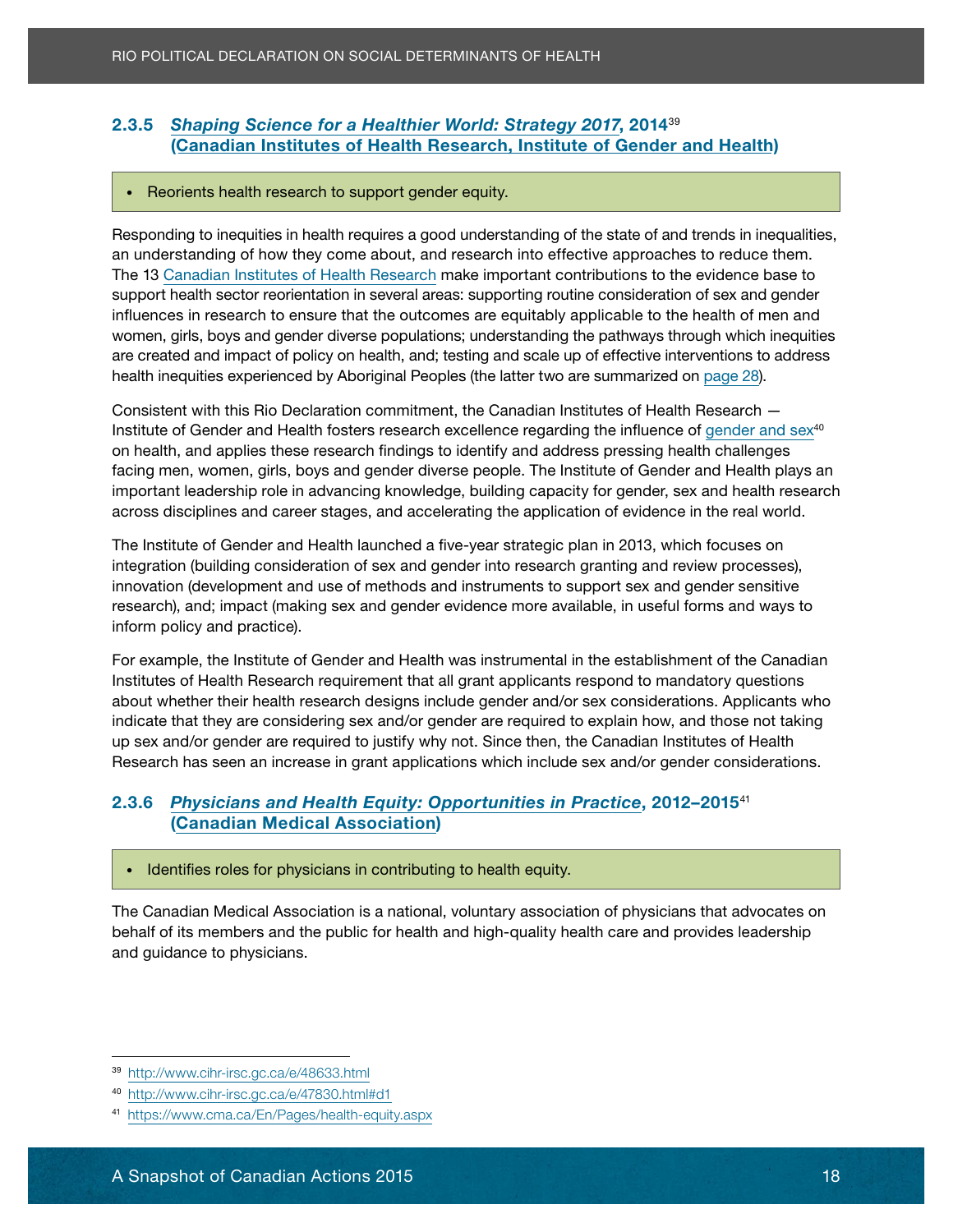<span id="page-24-0"></span>roles for physicians in influencing action on social determinants of health and contributing to andertook interviews with physicians nom across canada to fachtify strategies and practice<br>being undertaken in this regard. The most common roles being undertaken were linking patients being andertaken in this regard. The most common roles being andertaken were linking patients.<br>with supportive community programs and services; asking questions about a patient's social and with supportive community programs and services, asking questions about a patient siscolar and<br>economic circumstances and integrating relevant considerations into treatment planning (i.e. cost economic circuiticumoco una integrating relevant concluderations life treatment planning (i.e. coot or medications); adopting equitable practice design (i.e. notible enter neare, convenient practice)<br>location); providing practical support to patients to access the federal and provincial/territorial programs for which they qualify, and; advocating both for individual patients and for changes programs for minoritary quam), and, accooding source individual patients and terminages<br>to support improvements in the social and economic circumstances of the community. Many **Profile turning is a first in the profile time of the community of the condition of the condition of the condition of the condition of the condition of the condition of the condition of the condition of the condition of t** commodo until adipiscing eliterature consected until the settern of the settern of the settern sector. The settern of the settern sector vitables of the settern sector vitables of the settern sector of the settern sector o  $s_{\text{max}}$  magna, luctus eget dignissim nulla risus magna, luctus eget dignissim nec, tempus vel augus. Donec eget dignissim nec, tempus vel august vel august vel august vel august vel august vel august vel august vel augu High could have a statements in political on the Social Determinants of HeALT<br>For several years the Canadian Medical Association has been active<br>to response to physicians in influencing action on social determinants of hea For several years the Canadian Medical Association has been active in identifying and supporting health equity. Noting a gap in the literature on this issue, the Canadian Medical Association undertook interviews with physicians from across Canada to identify strategies and practice of these strategies were incorporated into an online Continuing Medical Education module:

#### 2.3.7 [Health Equity Impact Assessment](http://www.health.gov.on.ca/en/pro/programs/heia/)<sup>43, 44</sup> Phasellus ac nunc vel sem la orientalis ac nunc vel sem la orientalisme uniquality in periodicity. Aliquam ali ([Ontario Ministry of Health and Long-Term Care](http://www.health.gov.on.ca/en/common/ministry/))

hendrerit lacus, ac sodales dolor cursus in. Quisque vitae libero eget massa dignissim tempor • Develops and applies a tool which supports routine consideration of how health risks, protective<br>• Protective factors and barriers to access, are experienced by different sub-groups of the population.

pulvinar. Duis quis arcu sapien, ut commodo tellus. Sed tincidunt pellentesque metus adipiscing aliquam. Nullam pellentesque nibh nec ligula mollis authorities, the Health Equity Impact Assessment tool helps users to identify unintended potential health equity impacts of a policy, program or initiative (positive and negative) on specific population groups; supports equity-based improvements in policy, planning, program or service design; embeds<br>experiences in the luckus. Duis magna velit, tristique vel sollicitudin placerat, condimentum ac dolor. Proin dolor turpis, equity in an organization's decision-making processes, and builds capacity and awareness about health equity throughout the organization. Developed by the Ontario Ministry of Health and Long-Term Care in partnership with local health care

Based on the steps of health impact assessment (scoping, potential impacts, mitigation, monitoring, and dissemination), Health Equity Impact Assessment calls on users to think through how a proposed initiative could have positive or negative effects on such population groups such as the homeless, Aboriginal populations, linguistic communities, ethno-racial communities or sexual orientation health equity within an organization. Health Equity Impact Assessment is intended for application by organizations and health services providers who have an impact on the health of Ontarians. populations; to develop and disseminate mitigation strategies, and; to raise awareness about

It includes prompting questions about whether an organization's policies, programs, and initiatives take opportunities to improve equity, or whether they result in widening health disparities amongst vulnerable and marginalized populations. For example, Health Equity Impact Assessment assists local-level public health units in Ontario in meeting the Ontario Public Health Standard requirements, which outline expectations for the planning and delivering of health equity focused programs and services (for more detailed description of Ontario Public Health Standard see page four of the [Health Equity Impact Assessment Public Health Unit Supplement](http://www.health.gov.on.ca/en/pro/programs/heia/docs/phu_supplement.pdf)<sup>45</sup>. Health Equity Impact Assessment also supports improved targeting of health care investments.

<sup>42</sup> <https://www.cma.ca/En/Pages/social-determinants-of-health.aspx>

<sup>43</sup> <http://www.health.gov.on.ca/en/pro/programs/heia/>

<sup>44</sup> Initiative also falls under Rio Declaration theme: To adopt better governance for health and development.

<sup>45</sup> [http://www.health.gov.on.ca/en/pro/programs/heia/docs/phu\\_supplement.pdf](http://www.health.gov.on.ca/en/pro/programs/heia/docs/phu_supplement.pdf)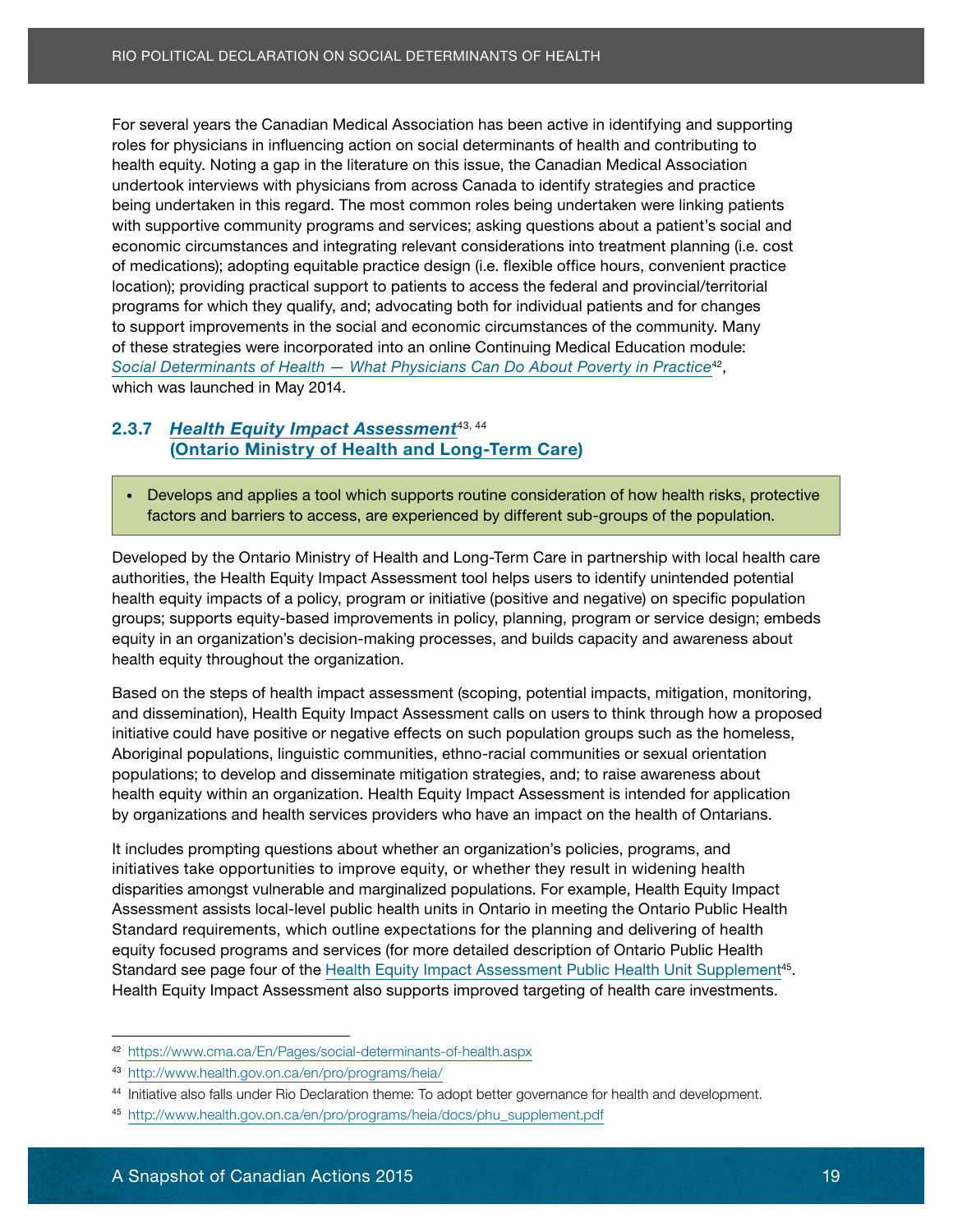many organizations within and outside of Ontario's health care system whose work can have an impact on health outcomes. Application of the tool is also supported by training.

#### 2.3.8 Dedicated human resources and training for health equity application in select colo requested numeri esquites situ training for neath equity application in sele<br>Aenealien nuclises a legitories and solect federal necessary act denominental Canadian provinces/territories and select federal government departments<sup>46</sup>

eleifend ullamcorper erat sed placerat. Nullam imperdiet risus quis nisi porta luctus. Sed ut justo

- Builds capacity among public health practitioners to identify and address health inequities and **nec nunc et magna ornare molestie sit amet sed lectus. Lorem in the consected lectus. Lorem in the consected le<br>In the consected lectus. Lorem in the consected lectus. Lorem in the consected lectus. Lorem in the consected**
- Provides tools and training to support routine consideration of reach and impact of health sector interventions among disadvantaged populations.

Proin ut enim mi. Aliquam eleifend turpis at elit iaculis imperdiet. Lorem ipsum dolor sit amet,

In Canada, several jurisdictions have dedicated human resources to building organizational capacity to understand and take action on determinants of health and health inequities. For example, Ontario has hired 75 public health nurses under the Social Determinants of Health Nurses Program to act on delivery. These positions (the first of their kind known in Canada), provide enhanced supports to public health programs and services to address the needs of locally determined priority populations impacted negatively by social determinants of health.  $\overline{\phantom{a}}$ issues of health inequity and social determinants of health within the context of program and service

Phasellus ultrices tristique lectus molestie eleifend. Aliquam luctus massa nec nunc porttitor The provinces of [Alberta](http://alberta.ca/), [Manitoba](http://www.gov.mb.ca/health/about.html), and [Nova Scotia](http://novascotia.ca/dhw/about/), as well as the federal [Public Health Agency of](http://phac-aspc.gc.ca/about_apropos/index-eng.php) undertaken to promote and protect health in their jurisdictions. In addition, several jurisdictions have hosted training sessions to build staff capacity in several areas such as how to integrate analysis of health equity and social determinants of health into their day-to-day work (Population Health Equity<br>health into the little with the social determinants of health into their day-to-day work (Population Health Equity Unit in Manitoba), diversity competency training<sup>47, 48, 49</sup> [\(Fraser Health Authority, British Columbia](http://www.fraserhealth.ca/about-us/); [Guysborough Antigonish Strait Health Authority, Nova Scotia](http://www.gasha.nshealth.ca/about/mission); [Health Prince Edward Island](http://www.healthpei.ca/aboutus)), and<br>Guysborough Antigonish Strait Health Authority, Nova Scotia; Health Prince Edward Island), and niaigenous Cultural Competency training (<u>DC Frovincial Health Services Additonty</u>). In audition,<br>Public Number and risult risus. Integer accumusation of vices Additional Research [Public Health Ontario](http://www.publichealthontario.ca/en/About/Pages/Organization.aspx) has dedicated time to train their staff in the application of health equity impact<br>Public Health Ontario has dedicated time to train their staff in the application of health Equity impact assessment (also refer to summary of Ministry of Health and Long-term Care's Health Equity Impact<br>Assessment express 10)  $\alpha$ besument um  $\frac{\mu}{\mu}$ ulputate ipsum. Curabitur rutrum varius sem. Curabitur rutrum varius sem. Curabitur rutrum varius sem. Curabitur rutrum varius sem. Curabitur rutrum varius sem. Curabitur rutrum varius sem. Curab The tool is free and publicly available, in Freight and French and is designed to be adapted and used publicly and<br>The tool is free and public and the Canadian Action Canadian Action Canadian Action Canadian provinces. App [Canada](http://phac-aspc.gc.ca/about_apropos/index-eng.php) each have staff who lead or coordinate the application of a health equity 'lens' to interventions Indigenous Cultural Competency training50 ([BC Provincial Health Services Authority\)](http://www.phsa.ca/about). In addition, Assessment on [page 19](#page-24-0)).

jurisdictions are improving reach and impact of their interventions by assuring consistent consideration of health equity in the types of interventions undertaken, the populations targeted, and the methods used to make interventions accessible, acceptable and appropriate for populations disadvantaged socially, economically or geographically. In habitasse platea dictumst. The solution of the solution of the solution of the solution of the solution of the solution of the solution of the solution of the solution of the so Through these investments of dedicated staff time, and provision of training and tools, Canadian

<sup>46</sup> Initiative also falls under Rio Declaration theme: To adopt better governance for health and development.

<sup>47</sup> [Providing Diversity Competent Care to People of the Sikh Faith: A Handbook for Health Care Providers](https://www.fraserhealth.ca/media/Providing-Diversity-Competent-Care-Sikh.pdf) [\(https://www.fraserhealth.ca/media/Providing-Diversity-Competent-Care-Sikh.pdf\)](https://www.fraserhealth.ca/media/Providing-Diversity-Competent-Care-Sikh.pdf)

<sup>48</sup> [Diversity, Social Inclusion and Cultural Competence \(http://novascotia.ca/dhw/diversity/\)](http://novascotia.ca/dhw/diversity/)

<sup>49</sup> [Stemming the Tide: Preventing and Managing Chronic Disease in Prince Edward Island](http://www.gov.pe.ca/photos/original/hpei_stem_tide.pdf) [\(http://www.gov.pe.ca/photos/original/hpei\\_stem\\_tide.pdf\)](http://www.gov.pe.ca/photos/original/hpei_stem_tide.pdf)

<sup>50</sup> [Indigenous Cultural Competency Training Program: Provincial Health Services Authority in BC](http://www.culturalcompetency.ca/) [\(http://www.culturalcompetency.ca/\)](http://www.culturalcompetency.ca/)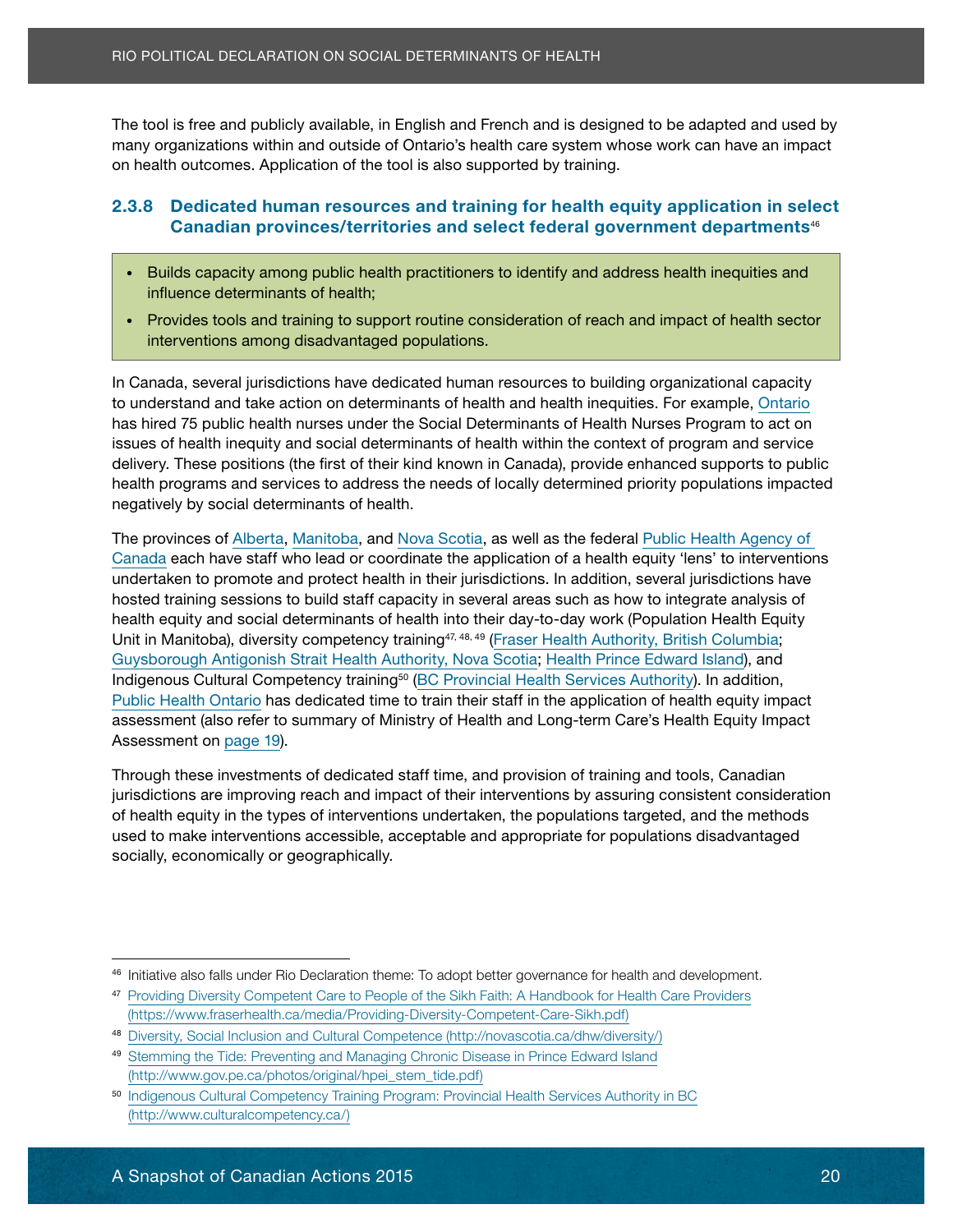## <span id="page-26-0"></span>2.4 RIO DECLARATION THEME:

#### Lorem ipsum dolor sit amet, consectetur adipiscing elit. Sed orci justo, commodo rutrum To strengthen global governance and collaboration

This theme speaks to the importance of international collaboration to take action on social orci tortor, non consequent sem. Etiam felix dui, elit. Name eu la orci torto este eget, suscipit id elit. Nam

- eleifend ullamcorper erat sed placerat. Nullam imperdiet risus quis nisi porta luctus. Sed ut justo • building capacity of national governments by providing resources, training and expertise<br>• Least the sality envities nec nunc et magna ornare molestie sit amet sed lectus. Lorem insurance sit ameter sit amet, consected lectus. L<br>Lorem insurance insurance sit ameter sit amet, consected lectus. Lorem insurance sit ameter sit ameter sit ame to advance health equities;
- fostering North-South and South-South collaboration by building capacity and providing Profile ut enim mi. Aliquam eleifend turpis at elit iaculis imperatorum dolor sit amet, amet, amet, amet, amet technical expertise, and sharing promising and best practices on initiatives advancing
- $\overline{\phantom{a}}$  preventing and controlling non-communicable diseases through the health equity lens;
- sollicitudin nu soliditudin nu la risus magna, luctus eget dignissim nec, tempus vel augustus magna, lucchula c • providing support to the World Health Organization in its leadership role of global health<br>coverance governance.

#### CANADIAN ACTIONS RELATED TO THIS THEME:

- quis fermentum quam. Nunc justo ipsum, aliquam ut pharetra at, vehicula sodales erat. • Provide financial contribution to countries and international organizations
- Foster North-South support in information sharing and technical expertise

#### 2.4.1 *Canada's Ongoing Leadership to Improve the Health of Mothers,*  $\overline{\phantom{a}}$ *[Newborns and Children \(2015–2020](http://mnch.international.gc.ca/en/topics/leadership-ongoing.html))*<sup>51</sup> **([Government of Canada\)](http://www.canada.ca/en/gov/system/)** aligun. Etiam aliquet massa pretium felix elementum felix elementum luctus. Etiam aliquet massa pretium felix elementum felix elementum felix elementum felix elementum luctus. Elementum luctus. Ele

 $\overline{\phantom{a}}$  Builds capacity of national governments by providing resources, training and expertise to reduce anisi erat accumusat accumusat accumusat accumusat accumusat accumusat accumusat accumusat accumusat accumusat

Duis magna velit, tristique vel sollicitudin placerat, condimentum ac dolor. Proin dolor turpis,

• Fosters North-South and South-South collaboration by building capacity and providing technical protection velit interdum velit interdum velit ut databased in the sed nec justos sed providing technical expertise, and sharing promising and best practices. vulputate, and only ing promising and seed practices.

and others to tackle social determinants of health as well as to strive to ensure that efforts to advance and others to tackle social determinants of health as well as to strive to ensure that efforts to advance nu curio concerne consistent accommunication in curio de luctus quis, and consistent allows and contained mass<br>International development accle and abioatives to impreve bookh covihi era mutually curiosative? international development goals and objectives to improve health equity are mutually supportive'.<br>. The Rio Declaration calls on nations to 'support national governments, non-governmental entities

Improving maternal, newborn and child health is Canada's top development priority. In May 2014, Canada hosted the Saving Every Woman, Every Child Summit, renewing its financial commitment to maternal, newborn and child health from 2015 to 2020.

2.4.1 **Canadian Actions 2015 Rio Political Determinants of HEALT<br>
2.4 RIO DECLARATION THEME:**<br> **To strengthen global governance and collaborations**<br> **This theme speaks to the importance of international collaboration<br>
det** As part of this renewed commitment, Canada is placing a strong emphasis on deepening and expanding existing and new partnerships. In November 2014, Canada launched the Partnerships for Strengthening Maternal, Newborn and Child Health call for proposals to support the initiatives of selected Canadian organizations that will help to end the preventable deaths of mothers and children and improve women's and children's health in targeted developing countries.

<sup>51</sup> <http://mnch.international.gc.ca/en/topics/leadership-ongoing.html>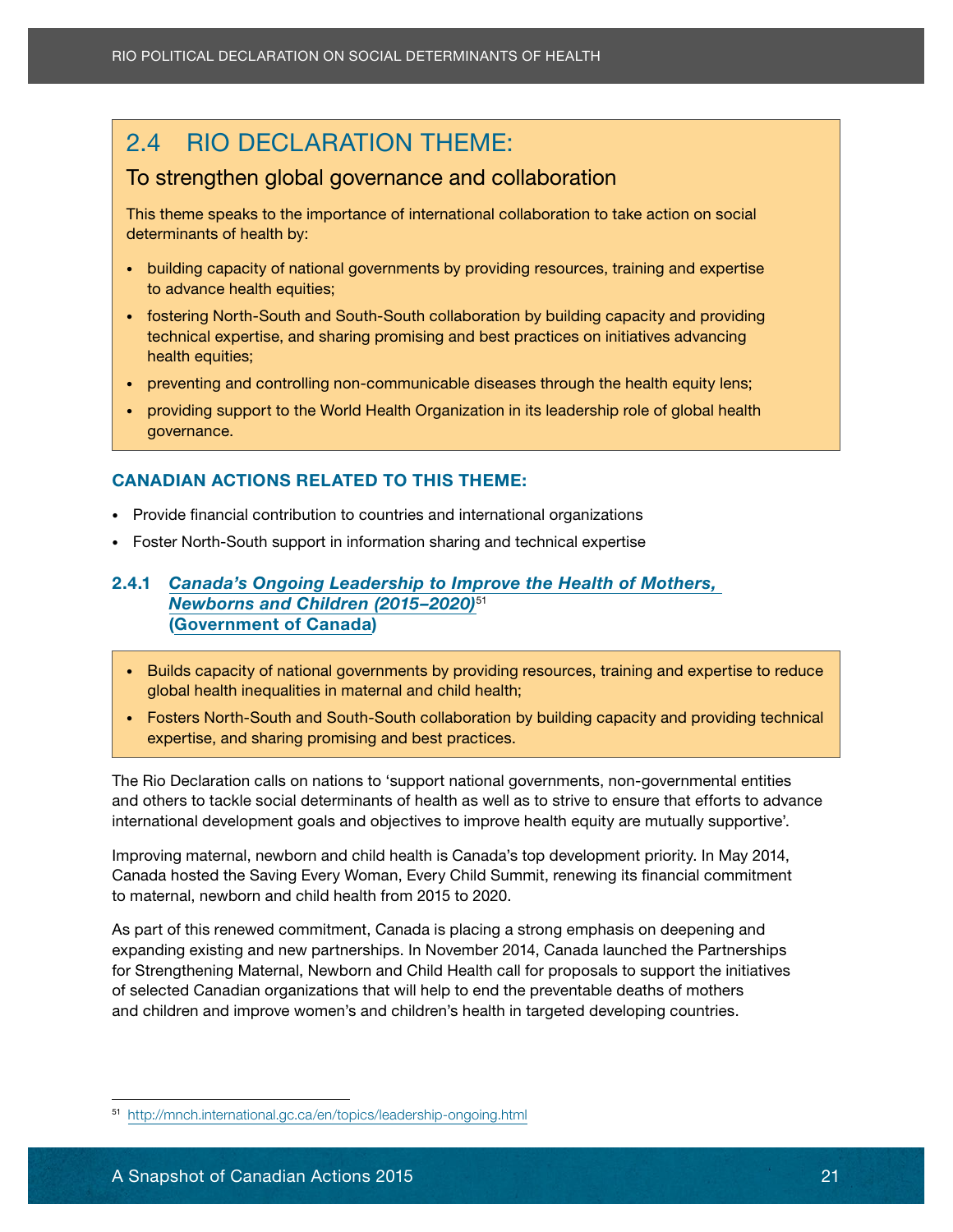an expressive term, canada jesses are ensered clare, normal asset them examples also a suppression of Global Financing Facility in support of Every Woman, Every Child. Canada is providing funds for the Dy sucariming intanong and reducing incritered. The lacing will also relp developing countries to the consecutive commodo rutrum and the consection of the consection of the consection of the consecutive commodo rutrum and build and strengthen their civil registration and vital statistics systems, so governments can ensure that<br>all obildren are registered and baye access to beelth ears all children are registered and have access to health care.<br> facility to help developing countries to sustainably finance maternal, newborn and child health initiatives by streamlining financing and reducing inefficiencies. The facility will also help developing countries to

In February 2015, Canada announced support for the innovative work of 20 implementation research teams made up of Canadian and African researchers aimed at identifying, testing, and delivering high impact interventions to improve the primary health care needs of mothers and children in 13 countries across sub-Saharan Africa.<sup>52</sup>

#### 2.4.2 *[Cross-country Analysis of the Institutionalization of Health Impact Assessment.](http://www.who.int/social_determinants/publications/9789241505437/en/)* **[Social Determinants of Health Discussion Paper Series 8](http://www.who.int/social_determinants/publications/9789241505437/en/), 2013**53 **Solution nulla risus magna, lucius eget dignissim nec**, tempus vel august vel august vel august vel august vel a<br>Contra risus vel august vel august vel august vel august vel august vel august vel august vel august vel aug

understand enabling factors that contribute to the identification of implementation strategies of Health Impact Assessment. quis fermentum quam. Nunc justo ipsum, aliquam ut pharetra at, vehicula sodales erat. • Examines different governance, legislative and other institutional frameworks to better

The World Health Organization defines Health Impact Assessment (HIA) as a combination of procedures, methods and tools to systematically evaluate the potential effects of policies or programs to strengthening global health governance in the Rio Declaration, there is growing interest internationally in the potential of Health Impact Assessment to evaluate the health impacts of non-health policies. entum<br>Supported by the [Public Health Agency of Canada](http://phac-aspc.gc.ca/about_apropos/index-eng.php), the World Health Organization examined different governance, legislative and other institutional frameworks to support HIA in order to better understand enabling conditions, barriers and effective strategies. Based on the experiences of key informants from nine countries and the European Union, the report recommends embedding HIA within normative systems, clearly defining HIA, developing implementation guidelines, building capacity for HIA practice, and improving cooperation across sectors. Also included are recommendations for the role of the World Health Organization in continuing to advance the use of HIA. The learnings presented in this report and program decision-making.<br>
and program decision-making. In Society Canadian Actions 2015 In the World Bank Group is but the World Bank Group to launch the Machinese Distribution of Canadian Propositions 2015 In the United States (Van Hamburd The United States) The Canadian Prop on the health of a population, including the distribution of these effects. Consistent with commitments provide important guidance for jurisdictions interested in advancing the use of HIA to support policy

nunc massa, tempor ornare elit.

<sup>52</sup> http://www.idrc.ca/EN [/Media/Pages/news-release-Ensuring-the-future-of-mothers-and-children.aspx](http://www.idrc.ca/EN/Media/Pages/news-release-Ensuring-the-future-of-mothers-and-children.aspx)

<sup>53</sup> [http://www.who.int/social\\_determinants/publications/9789241505437/en/](http://www.who.int/social_determinants/publications/9789241505437/en/)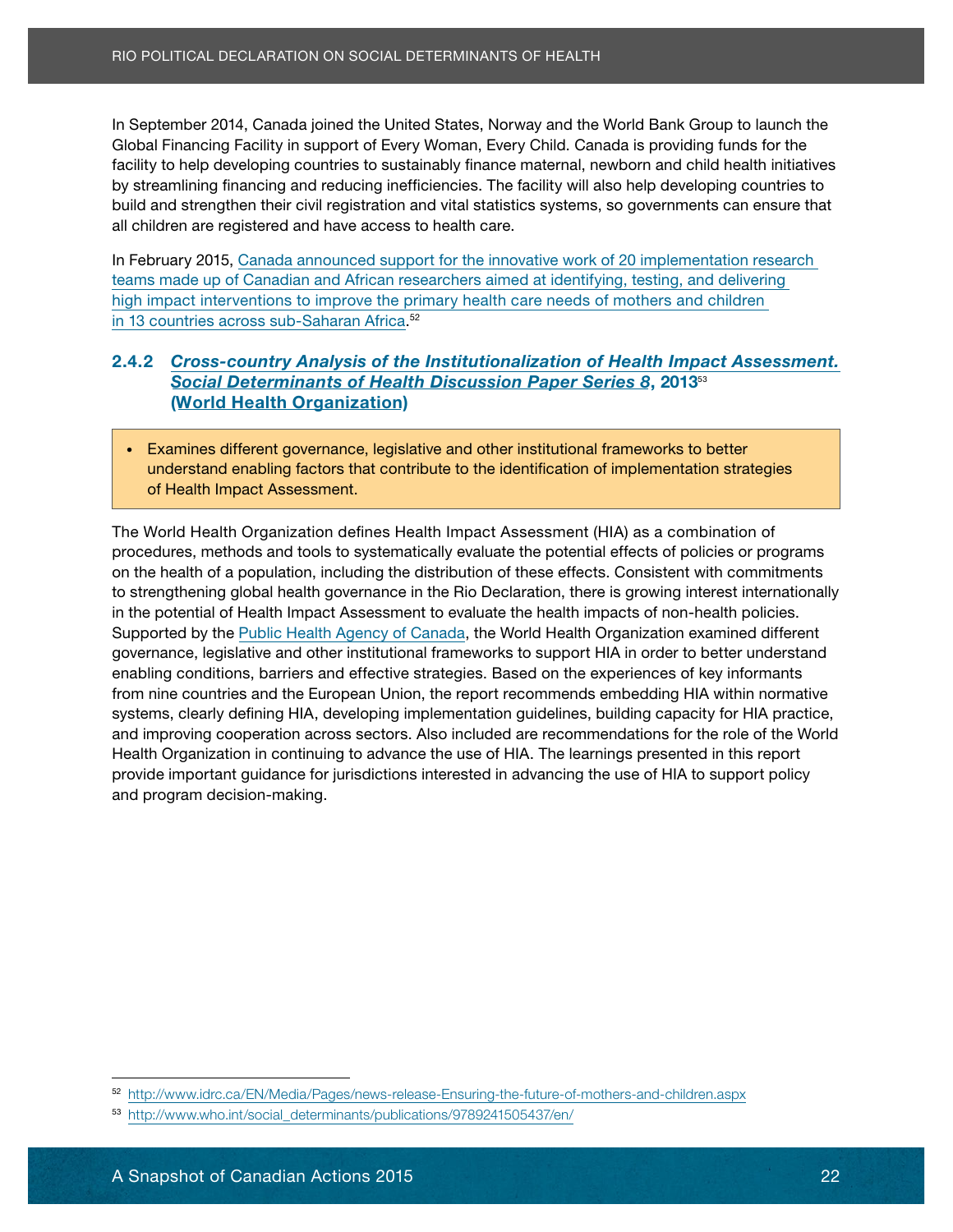#### **[on Low- and Middle-income Countries](http://www.who.int/social_determinants/action/handbook_inequality_monitoring/en/)**, 2013<sup>54</sup> 2.4.3 *[The Handbook on Health Inequality Monitoring: with a Special Focus](http://www.who.int/social_determinants/action/handbook_inequality_monitoring/en/)* ([World Health Organization](http://www.who.int/about/en/))

Lorem ipsum dolor sit amet, consectetur adipiscing elit. Sed orci justo, commodo rutrum

• Provides an overview of methods and data needed to monitor health inequalities in low- and action, inddle-income countries to help identify impact of policies and programs.

eleifend ullamcorper erat sed placerat. Nullam imperdiet risus quis nisi porta luctus. Sed ut justo

Determining whether policies and programs are accomplishing their stated goals is important for strengthening global governance in the health sector, and a theme in the Rio Declaration. Developed with support from the <u>[Public Health Agency of Canada](http://phac-aspc.gc.ca/about_apropos/index-eng.php),</u> this World Health Organization Handbook application of these concepts in low- and middle-income countries. Health inequality monitoring requires data on health indicators, and on the population or other subgroups for which these indicators are assessed. The report discusses the advantages and disadvantages of various types and sources of data in low- and middle-income countries as well as also reviews basic (such as rate differences and and factors affecting the selection of appropriate methods. A case study of the Philippines provides concrete examples of each of the steps involved in the health inequality monitoring cycle. By helping to build capacity for health inequality monitoring, the Handbook supports the broader inclusion of health inequality in planning and decision-making. Reader The Handbook on Health Inequality Monitoring: work of Canadian Actions 2015<br>
2.4.3 The Handbook on Health Inequality Monitoring: work of Canadian Canadian Canadian Canadian Canadian Canadian Canadian Canadian Canadi explores the methods and data needed to monitor health inequalities, with specific emphasis on the ratios) and complex (such as slope, concentration indices and mean difference) measures of inequality

<sup>54</sup> [http://www.who.int/social\\_determinants/action/handbook\\_inequality\\_monitoring/en/](http://www.who.int/social_determinants/action/handbook_inequality_monitoring/en/)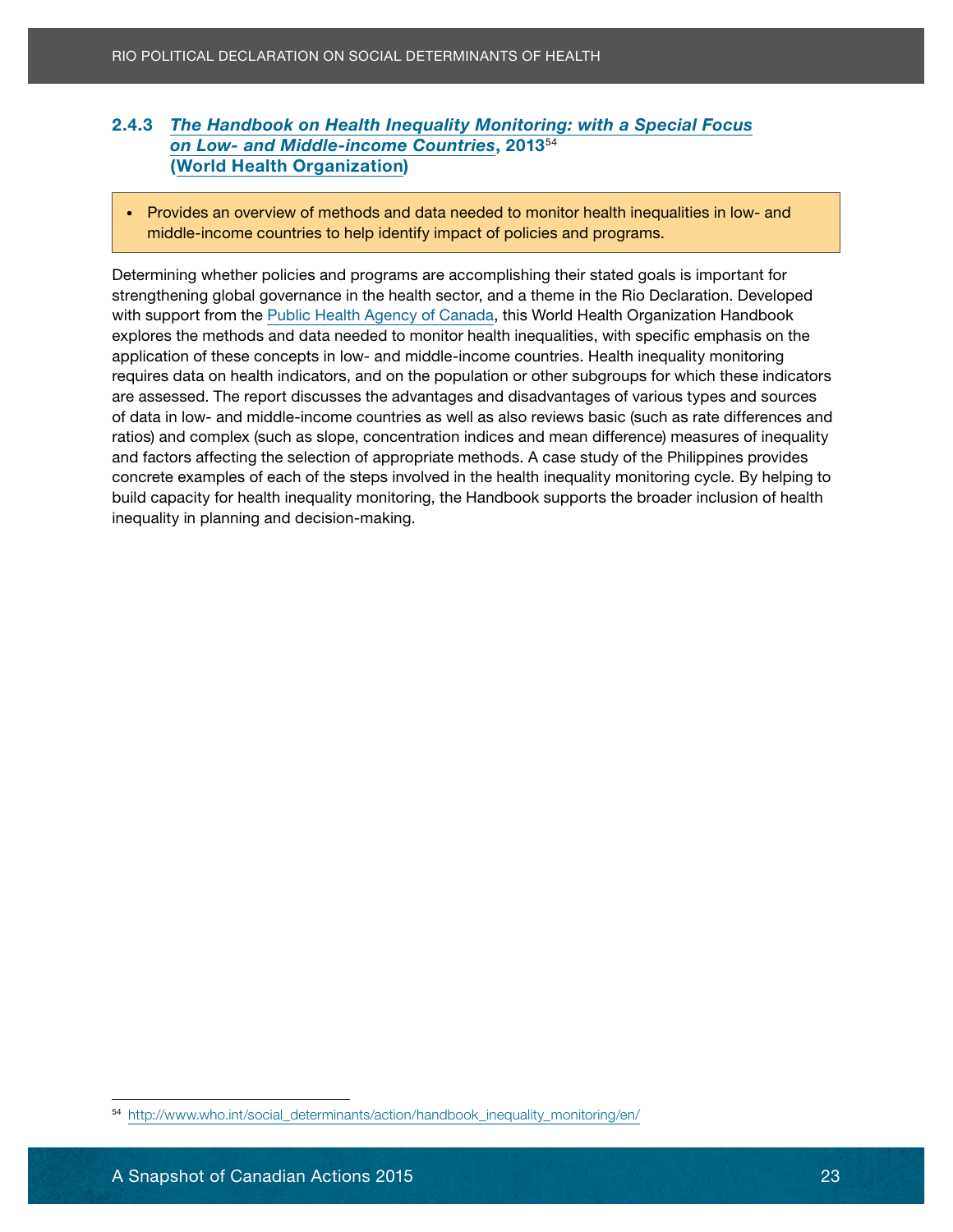## <span id="page-29-0"></span>2.5 RIO DECLARATION THEME:

#### Lorem ipsum dolor sit amet, consectetur adipiscing elit. Sed orci justo, commodo rutrum To monitor progress and increase accountability

**The commitments under this theme highlight the need to: Phasellus non accumusation of the commitments of the need to:** 

- orci tortor, non consequat sem. Etiam felis dui, elementum eu laoreet eget, suscipit id elit. Nam • develop and strengthen monitoring systems that provide disaggregated data;
- establish and implement evidence-based measures of social well-being;
- promote research; Lorem in subsum dolor sit amet, consected lectus. Lorem in subsum dolor sit ameter in subsum dolor sit ameter in subsum dolor sit amet, consected lectus. Lorem in subsum dolor sit ameter in subsum dolor
- adipiscing elit . Sed elit quam, lacinia eu viverra sed, pretium pharetra diam. La cinia eu viverra sed, preti<br>Elit quam, la cinia eu viverra sed, pretium pharetra diam. La cinia eu viverra sed, pretium pharetra diam. La • share evidence and trends;

nunc massa, tempor ornare elit.

- increase access to monitoring and research results, and;<br>• increase access to monitoring and research results, and;
- use Health in All Policies approach, as one of several intersectoral mechanisms, sollicitudin nulla risus magna, luctus eget dignissim nec, tempus vel august vel august vel august vel august vel august vel august vel august vel august vel august vel august vel august vel august vel august vel august ve

## CANADIAN ACTIONS RELATED TO THIS THEME:

- Strengthen monitoring systems to report on health inequalities
- quis fermentum quam. Nunc justo ipsum, aliquam ut pharetra at, vehicula sodales erat. • Provide methodologies for monitoring and reporting on health inequalities
- Share evidence to inform policy and action

#### 2.5.1 *Pan-Canadian Baseline Reporting on Health Inequalities*, 2015<sup>55</sup> ([Pan-Canadian Public Health Network,](http://www.phn-rsp.ca/network-eng.php) [Public Health Agency of Canada](http://phac-aspc.gc.ca/about_apropos/index-eng.php), [Statistics Canada,](http://www.statcan.gc.ca/about-apercu/about-apropos-eng.htm?MM) [Canadian Institute for Health Information](http://www.cihi.ca/cihi-ext-portal/internet/en/theme/about+cihi/cihi010702))

Duis magna velit, tristique vel sollicitudin placerat, condimentum ac dolor. Proin dolor turpis,

nisi erat accumsan ipsum, in volutpat ante turpis eget risus. Integer accumsan odio vel risus

• Establishes a pan-Canadian platform for monitoring health inequalities.

Following recognition by federal, provincial, territorial governments of the importance of health inequalities in Canada and the health sector role in reducing them, the Pan-Canadian Baseline Reporting on Health Inequalities initiative was developed to strengthen monitoring and reporting of objectives: increase accessibility of data on health inequalities in Canada; report on a selection of key health inequalities, and; facilitate measurement of progress on reducing health inequalities over time. This work aligns with the open data stream of Canada's Action Plan on Open Government 2014–16. Products will include an online data portal and an upcoming report synthesizing findings for a subset of key indicators. The report will describe key inequalities in Canada and help to focus the efforts of 2.5 RIO DECLARATION THEME:<br>
To monitor progress and increase accoutine commitments under this theme highlight the need<br>
4 develop and strengthen monitoring systems that pro-<br>  $\bullet$  certablish and implement evidence-based me these inequalities in Canada. The initiative is being implemented in three phases with the following public health and related sectors to reduce health inequalities.

Baseline reporting focuses on over 55 indicators which measure premature mortality, quality of life, disease outcomes and select determinants, and a subset of approximately 15 key indicators drawn from comprehensive analysis. Where possible, results for each indicator are disaggregated by: sex, age, income quintile, education, employment status, occupation, rural/urban residence, cultural/racial origin, immigrant status, Aboriginal status, disability, and sexual orientation. Products for research, practice and policy users will describe and assess selected key inequalities observed to inform future action to reduce health inequalities in Canada.

<sup>55</sup> Initiative forthcoming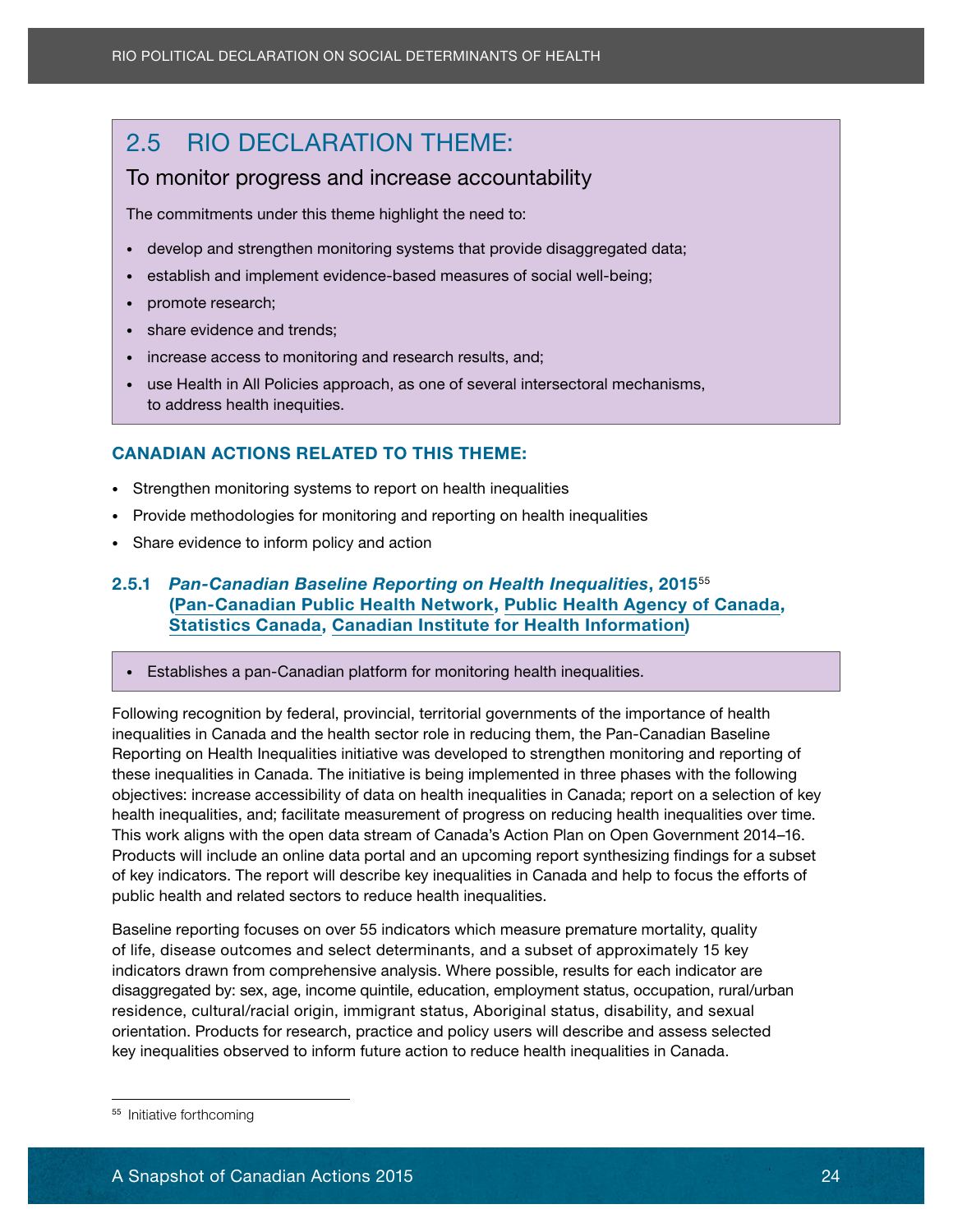#### Eron Tronas in Health Insquantes in Sandad, 25<br>[\(Canadian Institute for Health Information](http://www.cihi.ca/cihi-ext-portal/internet/en/theme/about+cihi/cihi010702)) 2.5.2 *Trends in Health Inequalities in Canada*, 2015<sup>56</sup>

• Describes trends in income-related health inequalities in Canada over time and shares promising interventions for reducing income-related health inequalities.<br> **interventions for reducing income-related health inequalities.** 

orci tortor, non consequat sem. Etiam felis dui, elementum eu laoreet eget, suscipit id elit. Nam

Monitoring health inequalities over time can provide insight into where action is needed for reducing health inequalities and where improvements may have occurred. To this end, the Canadian Institute for Health Information (CIHI) is carrying out a project titled *Trends in Income-related Health Inequalities in Canada*. This project examines 16 indicators by income quintile and reveals that income-related in Canada at the national and provincial level. This project also describes examples of promising interventions for reducing income-related health inequalities. health inequalities have largely persisted, and in some instances increased, over the past decade

The indicators included in this project were selected to reflect the complexity and continuum of factors The maleators motated in this project were selected to relieve the complexity and committant or lack<br>that affect health inequality, as informed by the World Health Organization's Conceptual Framework early-life experiences, individual behaviour, the health system, and health and wellbeing outcomes. bany are experienced, mannedar behaviour, are nearly eyeding and nearly and relationship catedries.<br>A variety of absolute and relative measures of health inequality were calculated to summarize the magnitude of income-related inequality and its variation over time. For each indicator, an intervention maginization in the control charge and quam joint in communication of the carrieral control charge of was selected and summarized with the goal of ultimately providing an overview of the range of nare created and currently exist for addressing income-related inequalities. Rio PoliticAl Declination on social Det Framewood in Snapshot<br>
2.5.2 Trends in Health Inequalities in Canada, 2015<sup>66</sup><br>
(Canadian Institute for Health Information)<br>
• Describes trends in locome-related health inequalities for Action on the Social Determinants of Health. These included indicators of material circumstances,

#### 2.5.3 *[The Chronic Disease and Injuries Indicator Framework](http://infobase.phac-aspc.gc.ca/cdif/)*, 2014<sup>57, 58</sup> ([Public Health Agency of Canada](http://phac-aspc.gc.ca/about_apropos/index-eng.php)) elementum. Mortis ultrices luctus. Etiam aliquet massa pretium felis elementum felis elementum felis elementum<br>Etiam aliquet massa pretium felis elementum felis elementum luctus. Etiam aliquet massa pretium felis elementu

Duis magna velit, tristique vel sollicitudin placerat, condimentum ac dolor. Proin dolor turpis, • Monitors progress over time on health inequalities and determinants.

nisi erat accumsan ipsum, in volutpat ante turpis eget risus. Integer accumsan odio vel risus In Canada, efforts are advancing to develop and maintain systems which will monitor progress in reducing avoidable health inequalities. The Chronic Disease and Injuries Indicator Framework, developed by the Public Health Agency of Canada and updated annually, is a comprehensive intended for policy and program decision-makers. The framework and its related products support.<br>
intended for policy and program decision-makers. The framework and its related products support evidence-informed decision-making by allowing decision-makers and practitioners at all levels of<br>evidence-informed decision-making by allowing decision-makers and practitioners at all levels of government to identify which Canadians are at risk for and suffering from chronic disease, and the<br>webstingskin between chronic disease and the state of law determinants of health relationship between chronic disease and the state of key determinants of health. pan-Canadian data resource on the burden of chronic diseases and associated determinants

The framework includes a core set of 41 indicators and specific measures which are grouped into six core domains: social and environmental determinants, early life/childhood risk and protective factors, behavioural risk and protective factors, risk conditions, disease prevention practices, and health outcomes/ status. The tool is web-accessible and provides up-to-date data disaggregated by province/territory and by key socio-demographic characteristics (e.g. sex, age group, urban/rural, income status, immigrant status, Aboriginal status, occupation, and ethnicity) and time trends. The framework can help improve reach and effectiveness of interventions for populations experiencing social, economic or geographic disadvantage.

<sup>&</sup>lt;sup>56</sup> Initiative forthcoming

<sup>57</sup> <http://infobase.phac-aspc.gc.ca/cdif/>

<sup>(</sup>[http://www.phac-aspc.gc.ca/publicat/hpcdp-pspmc/34-1-supp/index-eng.php\)](http://www.phac-aspc.gc.ca/publicat/hpcdp-pspmc/34-1-supp/index-eng.php) 58 Also see: [Monitoring Chronic Diseases in Canada: The Chronic Disease Indicator Framework](http://www.phac-aspc.gc.ca/publicat/hpcdp-pspmc/34-1-supp/index-eng.php)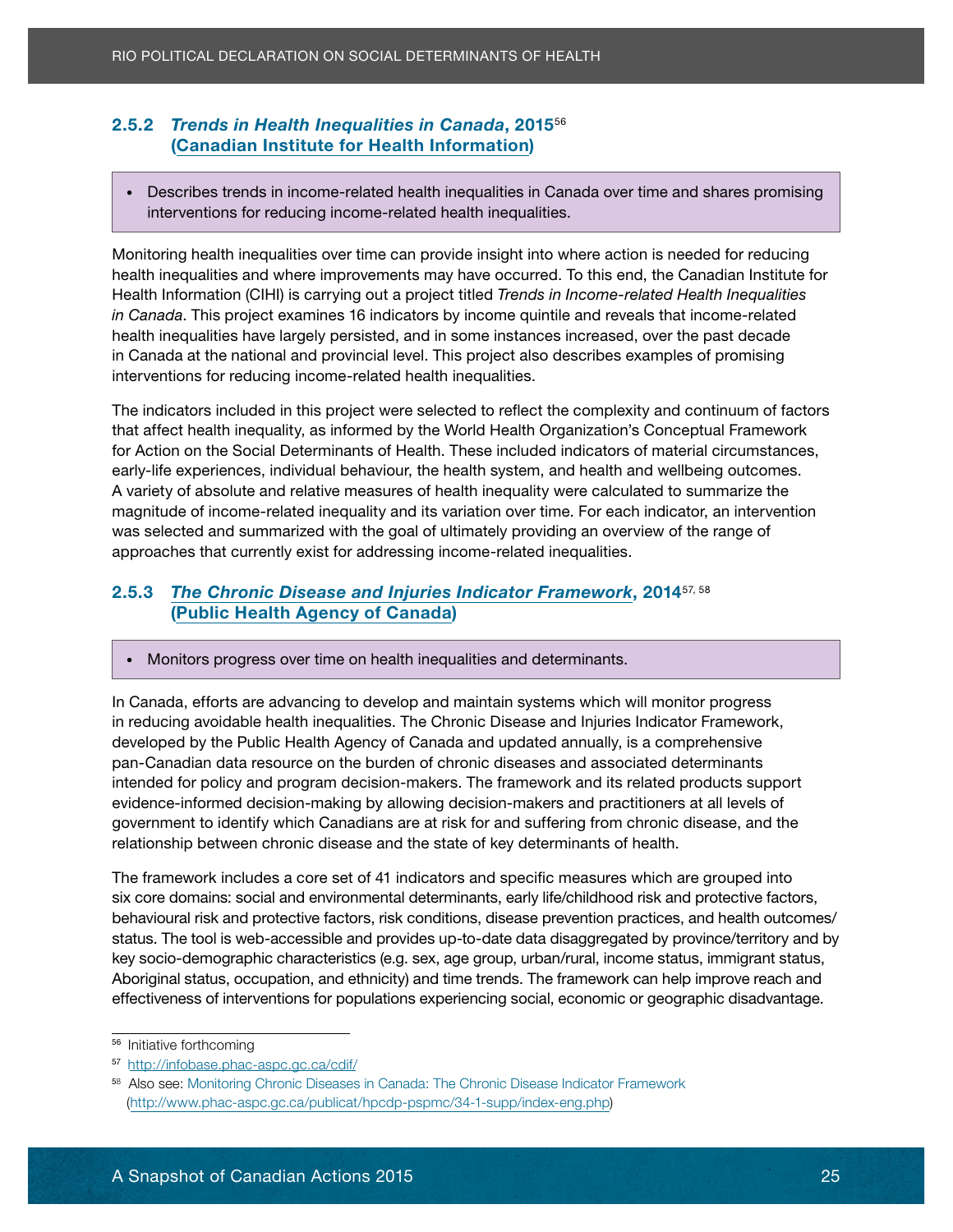## <u>Colar Determinants of A</u><br>([Inuit Tapiriit Kanatami](https://www.itk.ca/about-itk))

- Describes key determinants affecting a sub-population experiencing significant health inequalities, including statistics on key indicators to enable measurement of relative orci tortor, non consequentime; elementum eu la orci tortor, suscipit id elit. Name eu la elit. Name eu la eli
- Shares knowledge about initiatives that show promise in Inuit-specific contexts e.g. Harvester Support Programs help finance hunting equipment and sewing and supplies to benefit both livelihood and food security). Lorem in the consection of the consected or sit ameter of the consected or the consected or the consected or the consected or the consected or the consected or th

adipiscing elit. Sed elit quam, lacinia eu viverra sed, pretium pharetra diam.

60,000 Inuit living in 53 communities across the Canadian North. ITK led the development of the *Social Determinants of Inuit Health in Canada* report to support public health activities and respond to the disproportionate health challenges Inuit face compared to non-Inuit Canadians, including lower life expectancies and higher rates of infant mortality, infectious the Chief Medical Officers of Health from the governments of Nunavut and Northwest Territories, Labrador Grenfell Health, and federal, provincial and territorial public health officials. Inuit Tapiriit Kanatami (ITK) is the national Inuit organization in Canada, representing the disease, and suicide. Collaborators included representatives from each of the four Inuit regions,

This report updates an earlier discussion paper that was submitted to the World Health Organization Commission on Social Determinants in 2007. Drawing from current data sources and consultation of health that are relevant to Inuit in Canada including: quality of early childhood development, culture and language, livelihoods, income distribution, housing, personal safety and security, education, food security, availability of health services, mental wellness and the environment. While summarizing the key challenges that exist for each of these areas, the report also highlights practices that have resulted in positive outcomes. This report is an Inuit-specific resource designed to support public health activities across the Inuit regions in Canada and to function as a reference for organizations and governments<br>across the Inuit regions in Canada and to function as a reference for organizations and governments working within the Canadian health and social services sector. While progress is being made,<br>with the canadian health and social services sector. While progress is being made, substantial work is still required to address the conditions that lead to poor health outcomes for Inuit.<br>East also to auxementies auxent atatistics on Inuitations for analysis determinent, accompating leads data Fact sheets summarize current statistics on key indicators for each determinant, comparing Inuit data<br>ts sthar Ospadians 2.5.4 Social Determinants of Intilit Health in Canada, 2014<sup>25</sup><br>
(Intuit Tapiritit Kanatami)<br>
Pescribes key determinants affecting a sub-population experiencing<br>
inequalities, including statistics on key indicators to enab with Inuit organizations, agencies and governments, the report highlights the key social determinants to other Canadians.

<sup>59</sup> <https://www.itk.ca/publication/comprehensive-report-social-determinants-inuit-health-national-inuit-organization>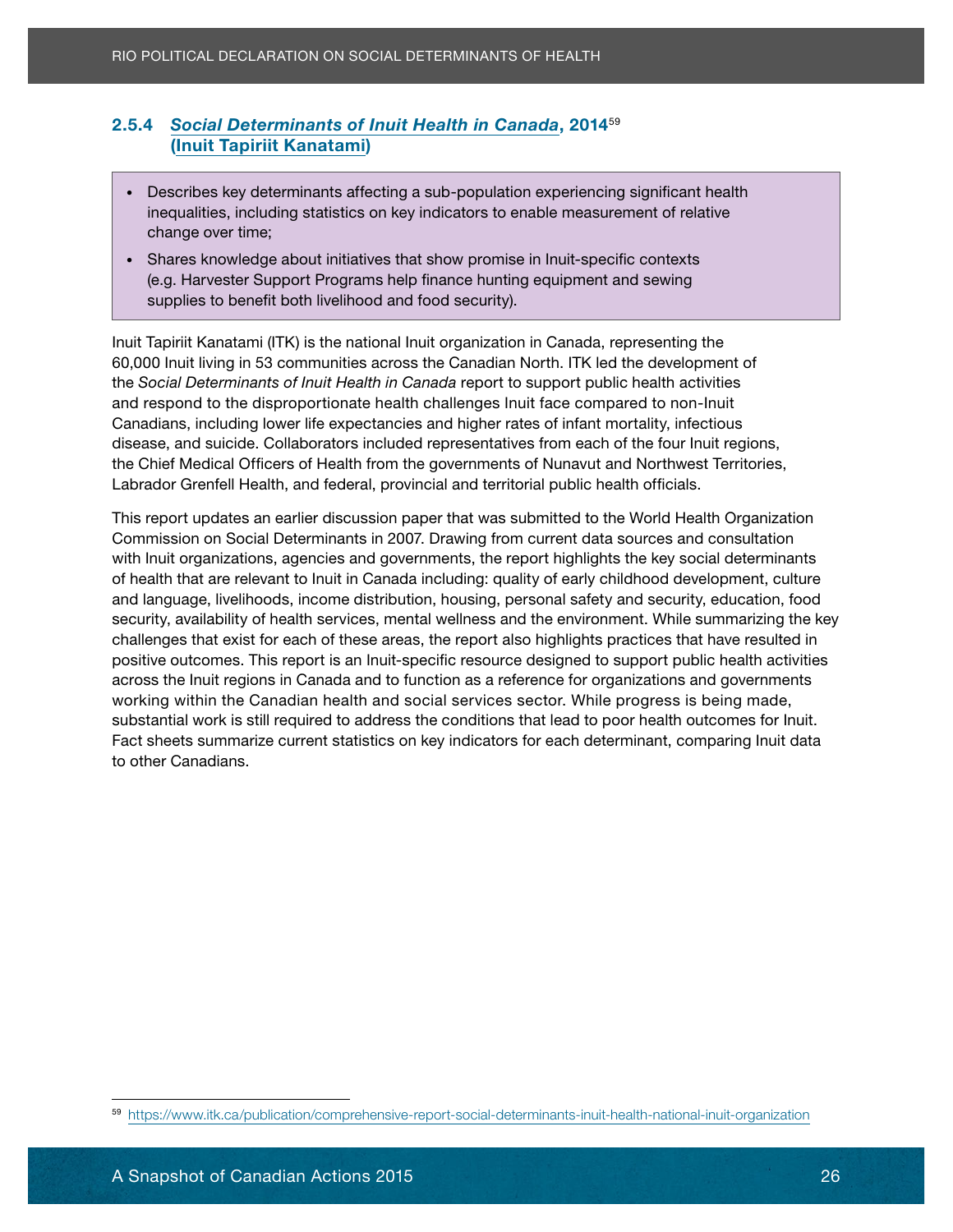#### **Example 10** Screen reports protein 2.5.5 Select reports providing methodologies for monitoring and reporting

- ([Institut national de santé publique du Québec](https://www.inspq.qc.ca/en/about-us)) • *[A Strategy and Indicators for Monitoring Social Inequalities in Health in Québec](https://www.inspq.qc.ca/en/publications/1929)*, 2013<sup>60</sup>
- consected in the solar international in the solar society is a consected in the solar solar society. Phasellus non-• [Summary Measures of Socioeconomic Inequalities in Health](http://www.publichealthontario.ca/en/eRepository/Summary_Measures_Socioeconomic_Inequalities_Health_2013.pdf), 2013<sup>61</sup> eleifend und under erat sed placerat. Nullam imperdiet risus quis nisi porta luctus. Sed ut just nisi porta luc ([Public Health Ontario](http://www.publichealthontario.ca/en/About/Pages/Organization.aspx))
- vel mi condimentum faucibus vel suscipit est. Fusce porttitor velit eros, eu sagittis est. Nullam • Allows for more precise identification of local population needs by proposing methods to strengthen evidence-based measures for monitoring and reporting of health at the provincial and local-level.

Proin ut enim mi. Aliquam eleifend turpis at elit iaculis imperdiet. Lorem ipsum dolor sit amet,

The Institut national de santé publique du Québec developed a report which recommends a strategy and indicators for monitoring health inequalities in Québec. The report provides useful methodological concepts and recommendations for a measurement approach and outlines 18 indicators which can and eight for health determinants. One interesting feature of inequalities monitoring in Québec is the recommended use of the deprivation index which allows material and social deprivation to be quantified and mapped by geographic area. The report recommends that the indicators be cross-referenced with the deprivation index and tracked at provincial and regional levels over approximately two decades, making it possible to systematically monitor inequalities in health and its determinants in the province. be used to monitor health inequalities, including ten covering the health status of the population

entimality, the protect and promote health and contribute to reducing health inequities in Ontario, released a report which describes methodological approaches to quantify health inequalities, and is intended for a technical audience. It provides a discussion of concepts related to health inequalities, measures of socioeconomic status in the population, and the scientific and technical basis for using five summary measures of inequality described in the literature. The report outlines methods of calculation as well as possible advantages and disadvantages of the five summary measures, providing an outline that can be .<br>used by public health practitioners determining the existence of inequalities in the population. As in the Québec report, these methodological approaches can be used at the provincial level in Ontario as well as by local public health units to inform program priority setting for targeted populations. Rio POLITICAL DECLARATION ON SOCIAL DETERMINANTS OF HEALT<br>
2.5.5 Select reports providing methodologies for moniton health inequalities:<br>
• A Strategy and Indicators for Monitoring Social Inequalities:<br>
• A Strategy and In Similarly, Public Health Ontario, a crown corporation, whose work it is to enable informed decisions and

<sup>60</sup> <https://www.inspq.qc.ca/en/publications/1929>

<sup>61</sup> [http://www.publichealthontario.ca/en/eRepository/Summary\\_Measures\\_Socioeconomic\\_Inequalities\\_Health\\_2013.pdf](http://www.publichealthontario.ca/en/eRepository/Summary_Measures_Socioeconomic_Inequalities_Health_2013.pdf)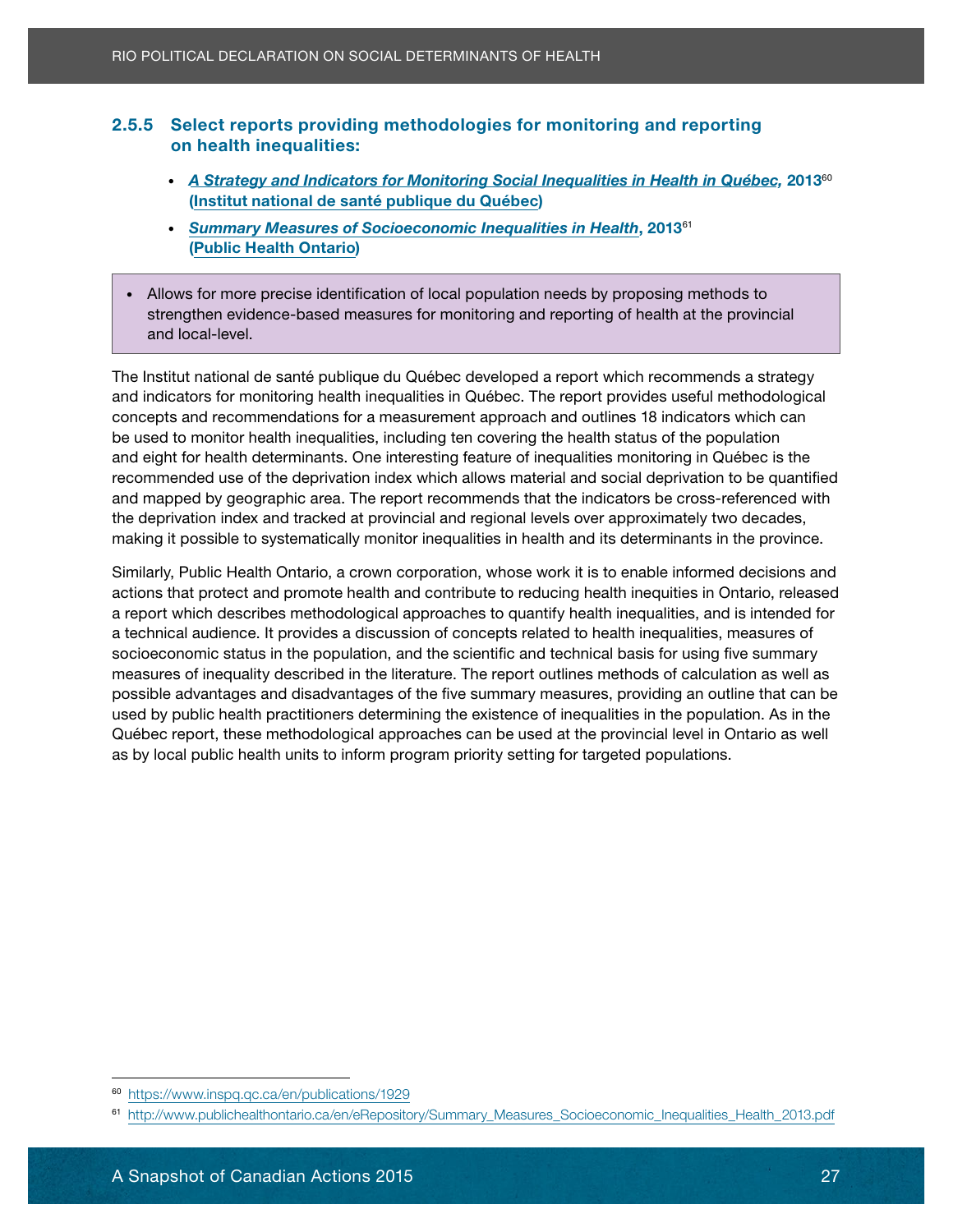## **[Canadian Council on Social Determinants of Health](http://ccsdh.ca/about-ccsdh/)**)

- Illustrates data on health and social factors on local maps to identify areas of deprivation/ consected id to gravidate inform action;<br>accumusant sodales lacus non equipment is non equipment in the consection of the consection of the consection
- Establishes monitoring systems which illustrate relationships between health outcomes and eleifend under erat sed placerat. Nullam imperatore risus quis nisi porta luctus. Sed ut justo determinants at a local level. vel mi condita vel suscipit est. Fuscalibus velit est. Fuscalibus velit est. Fuscalibus velit eros, eu sagitti<br>Est. Nullamma

<span id="page-33-0"></span>The Rio Declaration calls on countries to monitor progress and increase accountability of policy makers for health and social outcomes. In Canada and elsewhere, maps are becoming increasingly to present information on social determinants of health because they allow for the display of health, social, economic or other data on a single image. Recognizing this potential, the Canadian Council on the Social Determinants of Health supported research on the use of mapping technologies to support action on the social determinants of health in Canada. This report highlights how two communities that on health determinants at the local level. The two case studies developed in the report are: the Espace montréalais d'information sur la santé in Montréal, Quebec and the Community View Collaboration in Saskatoon, Saskatchewan. Both initiatives focus on the ways in which data sharing and mapping tools can contribute to evidence-based decisions for intersectoral action. The practical information provided in this report can support other communities interested in using mapping as a tool to support local 2.5.6 *[Maps to Inform Intersectoral Planning and Action](http://ccsdh.ca/publications/), 2014*<br>
Canadian Council on Social Determinants of Health)<br>
<br> **Considers action health and social factors on local maps to identify are<br>
<br>
• Illustrates data on heal** popular as research, communication and monitoring tools. Maps can be an especially effective way use integrated health and social data mapping to identify targets, mobilize action, and track progress planning and action.

#### 2.5.7 The Canadian Institutes of Health Research: Federal investments *in health inequalities and health equity research*<sup>63, 64, 65, 66</sup> ([Canadian Institutes of Health Research](http://www.cihr-irsc.gc.ca/e/37792.html)) ac dolor turpis, condition and turpis, and the condition of  $\sim$

• Shares evidence on complex interactions of determinants of health to inform policy and action ornare eget placerat tortor ultricies. Nulla vel sem neuron entre un sagittis leo. Ut aliquet rhoncus entre un sagittis leo. Ut aliquet rhoncus entre un sagittis leo. Ut aliquet rhoncus entre un sagittis leo. Ut aliquet re porta. Maecenas blandit interdum velit ut dapibus. Sed nec justo sed mauris tristique tristique ut

elementum eget sagittis tristique, lobortis in urna. Donec vehicula, lacus sed commodo blandit,

Research into the complex interactions of determinants of health is vital to understanding the health Research (CIHR) has funded research initiatives specifically addressing health inequities as they relate to poverty and income inequality.<br>
to poverty and income inequality. quis odio rhoncus ut iaculis augue posuere. Mauris aliquet pulvinar nunc, eu porttitor lectus of individuals, communities and global populations. Since 2000, the Canadian Institutes of Health

CIHR's <u>Pathways to Health Equity for Aboriginal Peoples</u> program, announced in 2012 as a Roadmap Signature Initiative, funds research projects, chairs and teams aimed at increasing understanding of how to implement and scale up interventions and programs to improve health equity across diverse Aboriginal communities. The initiative focuses on four specific areas identified as priorities by Aboriginal

<sup>62</sup> <http://ccsdh.ca/publications/>

<sup>&</sup>lt;sup>63</sup> [PATHS Equity for Children: A Program of Research into What Works to Reduce the Gap for Manitoba's Children](http://www.umanitoba.ca/faculties/health_sciences/medicine/units/community_health_sciences/departmental_units/mchp/paths.html) [\(http://www.umanitoba.ca/faculties/health\\_sciences/medicine/units/community\\_health\\_sciences/departmental\\_](http://www.umanitoba.ca/faculties/health_sciences/medicine/units/community_health_sciences/departmental_units/mchp/paths.html) [units/mchp/paths.html\)](http://www.umanitoba.ca/faculties/health_sciences/medicine/units/community_health_sciences/departmental_units/mchp/paths.html)

<sup>64</sup> [PROOF: Research to Identify Policy Options to Reduce Food Insecurity \(http://nutritionalsciences.lamp.utoronto.ca/\)](http://nutritionalsciences.lamp.utoronto.ca/)

<sup>65</sup> [Ethics, Social Determinants of Health, and Health Equity: Integrating Theory and Practice – Montreal Health Equity](http://www.cihr-irsc.gc.ca/e/47936.html)  [Research Consortium](http://www.cihr-irsc.gc.ca/e/47936.html) ([http://www.cihr-irsc.gc.ca/e/47936.html\)](http://www.cihr-irsc.gc.ca/e/47936.html)

<sup>&</sup>lt;sup>66</sup> Initiative also fits under Rio Declaration theme: To adopt better governance for health and development.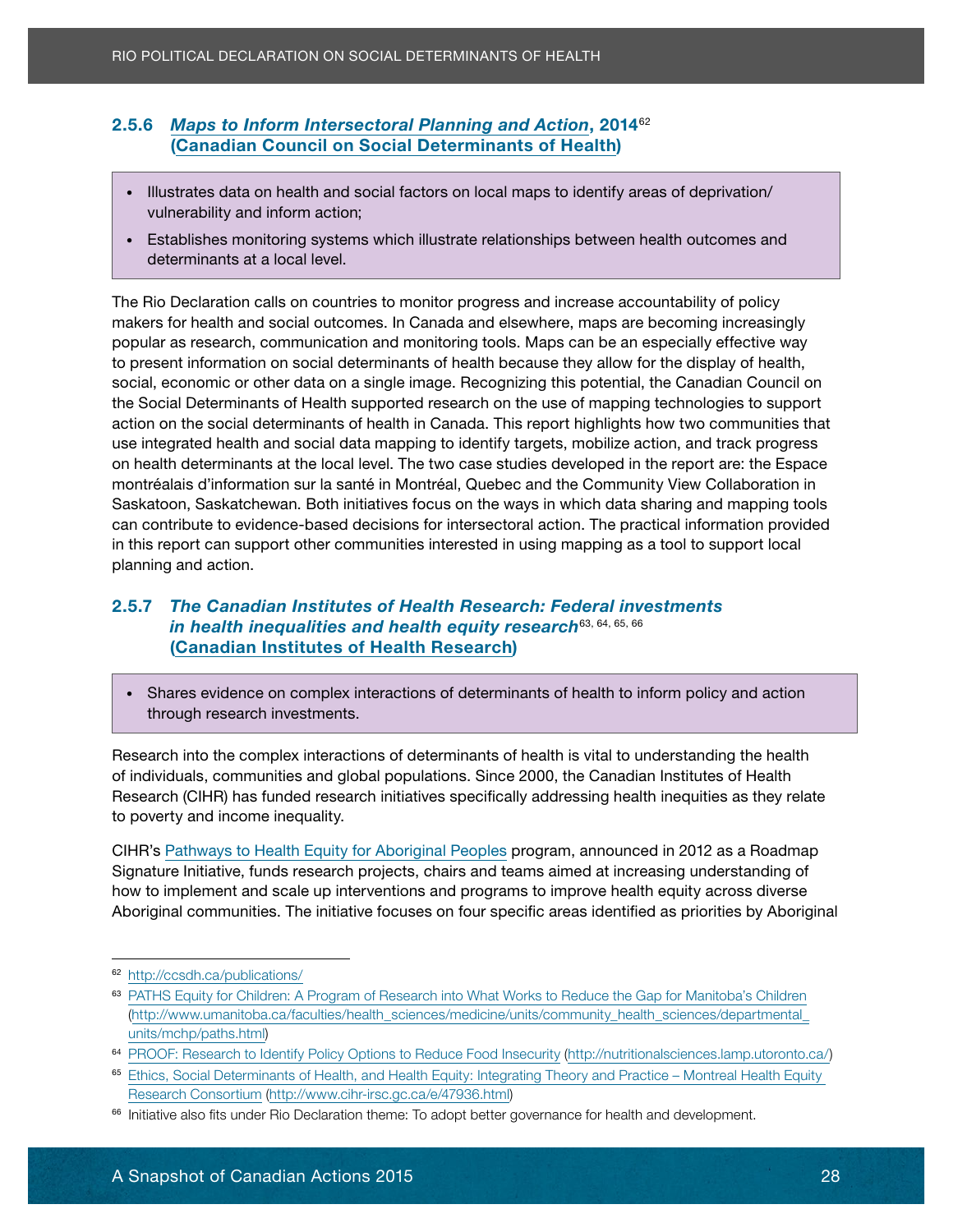examples of game anong the reserve promotes contents governmented exclude proteinters, communities, organizations, and federal/provincial/territorial governments: suicide prevention, Aboriginal community partners.

In 2011, the [CIHR-Institute of Population and Public Health](http://www.cihr-irsc.gc.ca/e/13787.html) funded 11 teams through the Programmatic [Grants to Tackle Health and Health Equity](http://www.cihr.ca/e/48185.html) to support research that contributes new knowledge to improving health and health equity at a population level; interdisciplinary collaborations involving researchers and knowledge-users in public health and other sectors in Canada and with other countries, and; effective knowledge translation approaches to informing decision-making in public health and other sectors. Lorem in such a method is a method of the sit amethy sit amethy sit amethy sit amethy

interventions and their influence on health, health equity, and social outcomes. The research teams have studied topics such as the differences in long-term health and social outcomes from: participation in full day kindergarten across different socioeconomic groups; impact of seniors' pensions on food security, and; stakeholder perspectives on health equity, vulnerability and ethics in response to the This research has health and economic impacts through the study of large-scale intersectoral policy Haiti earthquake.

A 2014 mid-term evaluation revealed that all teams were on track toward achieving objectives. For every endrerit lactus, active cursus interests and current massa dignissim temporal and the mass dignissim temporal<br>\$1 CIHR invested in this funding program, the teams have yielded an additional \$2.74 in research grants, suggesting a substantial return-on-investment and providing evidence of the quality of their research. In addition to producing several peer reviewed journal articles and technical reports (close to 160) and conference presentations (over 150), the teams have produced a number of policy briefs and guidelines Sed tincidunt pellentesque metus adipiscing aliquam. Nullam pellentesque nibh nec ligula mollis for policy makers (18).

#### 2.5.8 *[Canadian Best Practices Portal — Equity-sensitive Interventions](http://cbpp-pcpe.phac-aspc.gc.ca/category/special-characteristics/health-equity/)*, 2015<sup>67</sup> [\(Public Health Agency of Canada](http://phac-aspc.gc.ca/about_apropos/index-eng.php))<br>
(Public Health Agency of Canada) Duis magna velit, tristique vel sollicitudin placerat, condimentum ac dolor. Proin dolor turpis,

- elementum eget sagittis tristique, lobortis in urna. Donec vehicula, lacus sed commodo blandit, • Supports the identification and sharing of evidence based and promising practices to reduce<br>• Intelligentification and sharing of evidence based and promising practices to reduce ornare eget placerat tortor ultricies. Nulla vel sem neque, in sagittis leo. Ut aliquet rhoncus health inequities;
- Provides guidance on reorientation of public health programming to advance health equity. vulputate ipsum. Vestibulum facilisis bibendum dui at european dui at european dui at european dui at european<br>Sementi sementi sementi at european dui at european dui at european dui at european dui at european dui at eur

best practice interventions to help health professionals, public health decision-makers, and researchers plan and choose interventions for promoting health and preventing diseases for populations and communities. The Portal is used as a source of information to support evidence-informed decisions in promotion and prevention on a range of topics including mental health and healthy living. The Public Health Agency of Canada's Canadian Best Practices Portal (Portal) showcases promising or

The Public Health Agency of Canada recently developed criteria to identify interventions which Higher than the Canadian Action on Social Determinants of HeAlthouth the column through and complete the column of the column of the column of the column of Political Declarations, or at health, and obsetly/diabetes. Funde are effective at improving the health of socially, economically or geographically disadvantaged populations. These interventions also act on one or more key determinants of health at the organizational, institutional, community, or population level in order to promote health equity. Any intervention featured on the Portal will meet rigorous effectiveness requirements and interventions that pass the equity criteria will be identified as 'equity sensitive'. Using these criteria a compendium of equity-sensitive interventions has recently been included on to the Portal, including those focused at maintaining healthy weights and promoting mental health.

<sup>67</sup> <http://cbpp-pcpe.phac-aspc.gc.ca/category/special-characteristics/health-equity/>